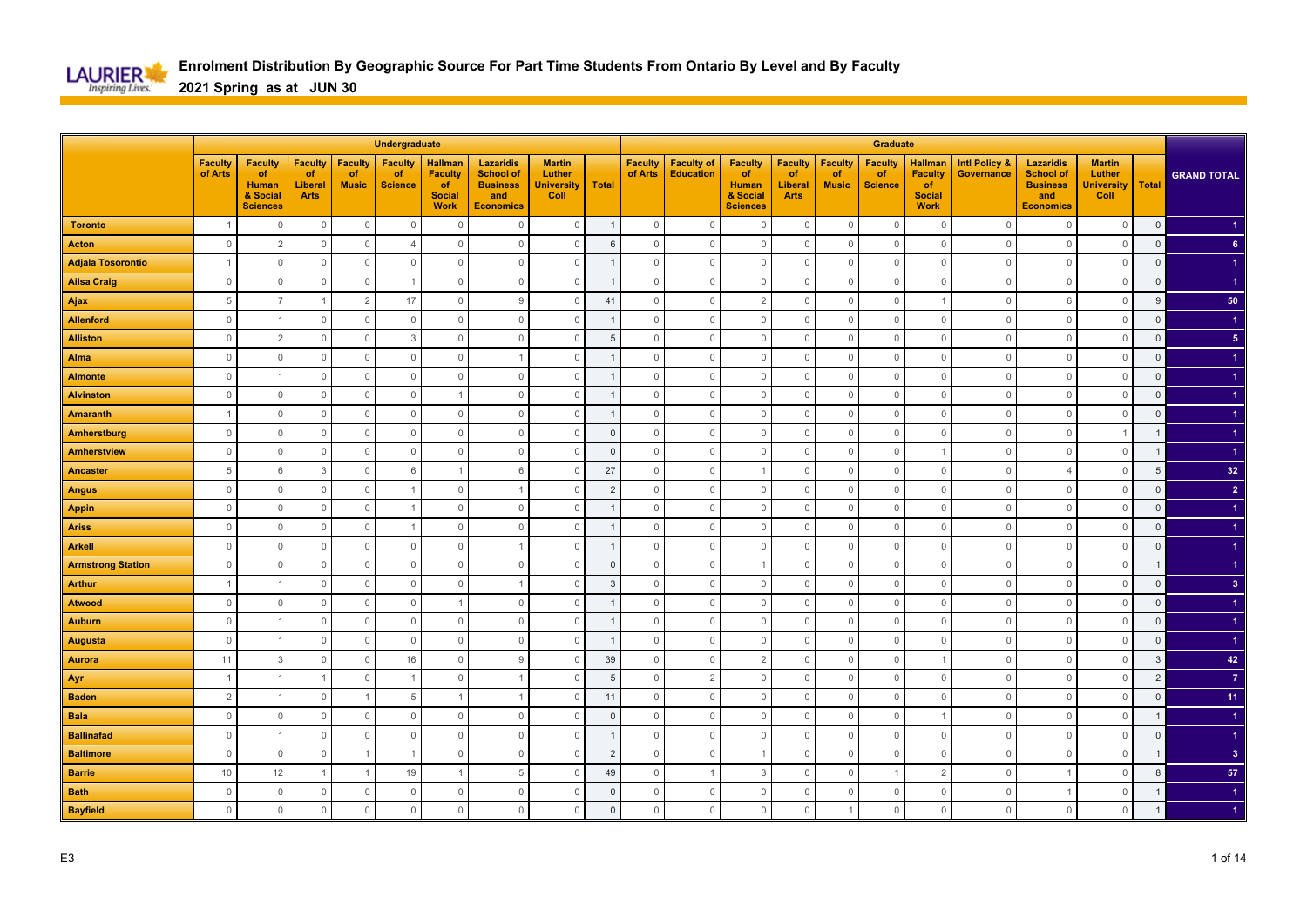

|                                  |                           |                                                                     |                                                |                                      | Undergraduate                          |                                                                        |                                                                                    |                                                      |                |                           |                                       |                                                                            |                                                       |                                      | <b>Graduate</b>                        |                                                                        |                                        |                                                                                    |                                                      |                |                      |
|----------------------------------|---------------------------|---------------------------------------------------------------------|------------------------------------------------|--------------------------------------|----------------------------------------|------------------------------------------------------------------------|------------------------------------------------------------------------------------|------------------------------------------------------|----------------|---------------------------|---------------------------------------|----------------------------------------------------------------------------|-------------------------------------------------------|--------------------------------------|----------------------------------------|------------------------------------------------------------------------|----------------------------------------|------------------------------------------------------------------------------------|------------------------------------------------------|----------------|----------------------|
|                                  | <b>Faculty</b><br>of Arts | <b>Faculty</b><br>of<br><b>Human</b><br>& Social<br><b>Sciences</b> | <b>Faculty</b><br>of<br>Liberal<br><b>Arts</b> | <b>Faculty</b><br>of<br><b>Music</b> | <b>Faculty</b><br>of<br><b>Science</b> | <b>Hallman</b><br><b>Faculty</b><br>of<br><b>Social</b><br><b>Work</b> | <b>Lazaridis</b><br><b>School of</b><br><b>Business</b><br>and<br><b>Economics</b> | <b>Martin</b><br>Luther<br><b>University</b><br>Coll | <b>Total</b>   | <b>Faculty</b><br>of Arts | <b>Faculty of</b><br><b>Education</b> | <b>Faculty</b><br><b>of</b><br><b>Human</b><br>& Social<br><b>Sciences</b> | <b>Faculty</b><br>of<br><b>Liberal</b><br><b>Arts</b> | <b>Faculty</b><br>of<br><b>Music</b> | <b>Faculty</b><br>of<br><b>Science</b> | <b>Hallman</b><br><b>Faculty</b><br>of<br><b>Social</b><br><b>Work</b> | <b>Intl Policy &amp;</b><br>Governance | <b>Lazaridis</b><br><b>School of</b><br><b>Business</b><br>and<br><b>Economics</b> | <b>Martin</b><br>Luther<br><b>University</b><br>Coll | <b>Total</b>   | <b>GRAND TOTAL</b>   |
| <b>Beamsville</b>                | $\mathbf 0$               | $\overline{2}$                                                      | $\mathbb O$                                    | $\mathbf 0$                          | $\mathbf 0$                            | $\overline{2}$                                                         |                                                                                    | $\mathbb O$                                          | 5              | $\mathsf{O}\xspace$       |                                       | $\mathbf 0$                                                                | $\mathbf 0$                                           | $\mathbf 0$                          | $\overline{0}$                         | $\overline{0}$                                                         | $\Omega$                               | $\mathbf{0}$                                                                       | $\mathbf 0$                                          | $\overline{1}$ | 6 <sup>1</sup>       |
| <b>Beaverton</b>                 |                           | $\Omega$                                                            | $\circ$                                        | $\mathbf{0}$                         | $\mathbf{0}$                           | $\Omega$                                                               | $\Omega$                                                                           | $\circ$                                              |                | $\mathbf 0$               | $\mathbf{0}$                          | $\mathbf 0$                                                                | $\mathbf 0$                                           | $\Omega$                             | $\overline{0}$                         | $\overline{0}$                                                         | $\Omega$                               | $\mathbf{0}$                                                                       | $\mathbf{0}$                                         | $\mathbf 0$    |                      |
| <b>Belfountain</b>               |                           | $\Omega$                                                            | $\overline{1}$                                 | $\mathbf 0$                          | $\mathbb O$                            | $\Omega$                                                               | $\Omega$                                                                           | $\mathbf 0$                                          | $\overline{2}$ | $\Omega$                  | $\mathbf 0$                           | $\mathbf 0$                                                                | $\mathbf 0$                                           | $\Omega$                             | $\mathbf{0}$                           | $\overline{0}$                                                         | $\Omega$                               | $\mathbf{0}$                                                                       | $\mathbf 0$                                          | $\mathsf 0$    | $\overline{2}$       |
| <b>Belle River</b>               | $\mathbf{0}$              | $\Omega$                                                            | $\mathbf 0$                                    | $\overline{0}$                       |                                        | $\mathbf{0}$                                                           |                                                                                    | $\mathbf 0$                                          | $\overline{2}$ | $\Omega$                  | $\mathbf{0}$                          | $\mathbf 0$                                                                | 0                                                     | $\Omega$                             | $\mathbf{0}$                           | $\mathbf{0}$                                                           | $\Omega$                               | $\overline{0}$                                                                     | $\mathbf 0$                                          | $\mathbf 0$    | $\overline{2}$       |
| <b>Belleville</b>                | $\overline{2}$            |                                                                     | $\mathbf 0$                                    | $\overline{0}$                       | $\mathbb O$                            | $\mathbf 0$                                                            | $\overline{2}$                                                                     | $\mathbb O$                                          | 5              | $\mathbf{0}$              | $\overline{1}$                        |                                                                            | $\mathbf 0$                                           | $\Omega$                             | $\mathbf 0$                            |                                                                        | $\circ$                                | $\overline{0}$                                                                     | $\mathbb O$                                          | 3              | 8 <sup>2</sup>       |
| <b>Belmont</b>                   | $\mathbf 0$               |                                                                     | $\mathbf 0$                                    | $\mathbf 0$                          | $\mathbb O$                            | $\mathbf 0$                                                            | $\mathbf 0$                                                                        | $\mathbf 0$                                          |                | $\mathbf{0}$              | $\mathbb O$                           | $\mathbf 0$                                                                | $\mathbf 0$                                           | $\Omega$                             | $\mathbf 0$                            | $\mathbf 0$                                                            | $\circ$                                |                                                                                    | $\mathbb O$                                          |                | 2 <sup>1</sup>       |
| <b>Belwood</b>                   | $\mathbf{0}$              | $\Omega$                                                            | $\mathbf 0$                                    | $\overline{0}$                       | $\mathbb O$                            | $\Omega$                                                               | $\Omega$                                                                           | $\mathbf 0$                                          | $\Omega$       | $\Omega$                  | $\mathbf 0$                           |                                                                            | $\mathbf 0$                                           | $\Omega$                             | $\mathbf 0$                            | $\overline{0}$                                                         | $\Omega$                               | $\overline{0}$                                                                     | $\mathbf 0$                                          |                |                      |
| <b>Binbrook</b>                  | $\mathbf{0}$              |                                                                     | $\mathbf 0$                                    | $\mathbf 0$                          |                                        | $\mathbf 0$                                                            | $\mathbf 0$                                                                        | $\mathbf 0$                                          | $\overline{2}$ | $\mathbf{0}$              | $\mathbb O$                           | $\mathbf 0$                                                                | $\mathbf 0$                                           | $\Omega$                             | $\mathbf 0$                            | $\mathbf 0$                                                            | $\Omega$                               | $\mathbf 0$                                                                        | $\mathbf 0$                                          | $\overline{0}$ | $\overline{2}$       |
| <b>Birch Island</b>              | $\mathbb O$               |                                                                     | $\mathsf{O}\xspace$                            | $\mathbb O$                          | $\mathbb O$                            | $\mathbf{0}$                                                           | $\mathbf{0}$                                                                       | $\mathbb O$                                          |                | $\mathbf{0}$              | $\mathbf{0}$                          | $\mathbf 0$                                                                | $\mathsf{O}\xspace$                                   | $\mathbf 0$                          | $\mathbf 0$                            |                                                                        | $\Omega$                               | $\mathbf 0$                                                                        | $\mathbb O$                                          |                | $\overline{2}$       |
| <b>Blandford-Blenheim</b>        | $\mathbb O$               | $\overline{0}$                                                      | $\mathbb O$                                    | $\mathbb O$                          | $\mathbb O$                            | $\mathbb O$                                                            |                                                                                    | $\mathbb O$                                          |                | $\mathbf 0$               | $\mathbb O$                           | $\mathbf 0$                                                                | $\mathsf{O}\xspace$                                   | $\mathbb O$                          | $\mathbb O$                            | $\mathbf 0$                                                            | $\overline{0}$                         | $\mathbf 0$                                                                        | $\mathbb O$                                          | $\mathsf 0$    |                      |
| <b>Blenheim</b>                  | $\overline{2}$            | $\Omega$                                                            | $\mathsf{O}\xspace$                            | $\mathbb O$                          | $\mathbf{0}$                           | $\mathbf 0$                                                            |                                                                                    | $\mathbb O$                                          | 3              | $\Omega$                  | $\mathbf 0$                           | $\mathbf 0$                                                                | $\mathbf{0}$                                          | $\Omega$                             | $\mathbb O$                            | $\mathbf{0}$                                                           | $\Omega$                               | $\mathbf{0}$                                                                       | $\mathbf 0$                                          | $\overline{0}$ | 3 <sup>°</sup>       |
| <b>Blue Mountains</b>            |                           | $\Omega$                                                            | $\mathbf 0$                                    | $\overline{0}$                       | $\mathbb O$                            | $\mathbf{0}$                                                           | $\mathbf 0$                                                                        | $\mathbf 0$                                          |                | $\Omega$                  | $\mathbf 0$                           | $\mathbf 0$                                                                | $\mathbf 0$                                           | $\Omega$                             | $\mathbf 0$                            | $\mathbf 0$                                                            | $\Omega$                               | $\mathbf 0$                                                                        | $\mathbf 0$                                          | $\mathbf 0$    | $\blacktriangleleft$ |
| <b>Blyth</b>                     | $\overline{1}$            | $\Omega$                                                            | $\mathbb O$                                    | $\mathbb O$                          | $\mathbb O$                            | $\mathbf 0$                                                            | $\mathbf 0$                                                                        | $\mathbb O$                                          |                | $\mathbf{0}$              | $\mathbf 0$                           | $\mathbf{0}$                                                               | $\mathbb O$                                           | $\Omega$                             | $\mathbf 0$                            | $\mathbf 0$                                                            | $\Omega$                               | $\mathbf{0}$                                                                       | $\mathbb O$                                          | $\mathsf 0$    |                      |
| <b>Bobcaygeon</b>                | $\mathbf 0$               | $\circ$                                                             | $\mathbf 0$                                    | $\overline{0}$                       |                                        | $\mathbf 0$                                                            | $\mathbf 0$                                                                        | $\mathbf 0$                                          | -1             | $\mathbf{0}$              | $\mathbb O$                           | $\mathbf 0$                                                                | $\mathbf 0$                                           | $\Omega$                             | $\mathbf 0$                            | $\mathbf 0$                                                            | $\circ$                                | $\mathbf 0$                                                                        | $\mathbf 0$                                          | $\mathbf 0$    |                      |
| <b>Bolton</b>                    | 8                         |                                                                     | $\mathbb O$                                    | 3                                    | 9                                      | $\Omega$                                                               | 5                                                                                  | $\mathbf 0$                                          | 26             | $\Omega$                  | $\mathbf{0}$                          | $\mathbf 0$                                                                | $\mathbf{0}$                                          | $\Omega$                             | $\mathbf 0$                            | $\overline{0}$                                                         | $\Omega$                               | $\mathbf{0}$                                                                       |                                                      |                | ${\bf 27}$           |
| <b>Boston</b>                    | $\mathbf 0$               |                                                                     | $\mathbf{0}$                                   | $\overline{0}$                       | $\overline{0}$                         | $\Omega$                                                               | $\mathbf 0$                                                                        | $\mathbf 0$                                          |                | $\overline{0}$            | $\circ$                               | $\Omega$                                                                   | 0                                                     | C                                    | $\mathbf 0$                            | $\mathbf 0$                                                            | $\Omega$                               | $\circ$                                                                            | $\mathbf 0$                                          | $\mathbf 0$    |                      |
| <b>Bowmanville</b>               | $\overline{2}$            |                                                                     | $\mathbb O$                                    | $\mathbb O$                          | $\mathbb O$                            | $\mathbf 0$                                                            | $\overline{2}$                                                                     | $\mathbb O$                                          | 5              | $\mathbf{0}$              | $\mathbf{0}$                          |                                                                            | $\mathbb O$                                           | $\Omega$                             | $\mathbf 0$                            | $\overline{2}$                                                         | $\Omega$                               | $\mathbf{0}$                                                                       | $\mathbb O$                                          | $\mathbf{3}$   | 8 <sup>°</sup>       |
| <b>Bracebridge</b>               | $\mathbf{0}$              | $\overline{0}$                                                      | $\mathbf 0$                                    | $\overline{0}$                       | $\mathbf 0$                            | $\mathbf 0$                                                            |                                                                                    | $\mathbf 0$                                          |                | $\mathbf{0}$              | $\mathbf 0$                           | $\mathbf 0$                                                                | $\mathbf 0$                                           | $\Omega$                             | $\mathbf 0$                            | $\mathbf 0$                                                            | $\overline{0}$                         | $\mathbf 0$                                                                        | $\mathbb O$                                          | $\mathbf 0$    |                      |
| <b>Bradford</b>                  | $\mathbf 0$               | $\Omega$                                                            | $\overline{1}$                                 | $\mathbb O$                          | 6                                      | $\Omega$                                                               |                                                                                    | $\mathbb O$                                          | 8              | $\Omega$                  | $\mathbf{0}$                          | $\overline{1}$                                                             | $\mathbf 0$                                           | $\Omega$                             | $\overline{0}$                         |                                                                        | $\Omega$                               | $\mathbf 0$                                                                        | $\mathbf 0$                                          | $\overline{2}$ | 10 <sub>1</sub>      |
| <b>Bradford West Gwillimbury</b> | $\overline{2}$            |                                                                     | $\mathbf 0$                                    | -1                                   | $\overline{4}$                         | $\Omega$                                                               | $\Omega$                                                                           | $\mathbf 0$                                          | 8              | $\Omega$                  | $\mathbf{0}$                          | $\mathbf{0}$                                                               | 0                                                     | $\Omega$                             |                                        | $\mathbf 0$                                                            | $\Omega$                               | $\mathbf{0}$                                                                       | $\mathbf 0$                                          | $\mathbf{1}$   | 9                    |
| <b>Brampton</b>                  | 72                        | 46                                                                  | 9                                              | 6                                    | 157                                    | $\overline{4}$                                                         | 70                                                                                 | $\mathbf 0$                                          | 364            | $\mathbf{0}$              | $\overline{2}$                        | 3                                                                          | $\mathbf 0$                                           | $\Omega$                             | 5                                      | $\overline{2}$                                                         | $\Omega$                               | 12                                                                                 | -1                                                   | 25             | 389                  |
| <b>Brant</b>                     | $\mathbf 0$               | $\overline{0}$                                                      | $\overline{0}$                                 | $\overline{0}$                       | $\mathbb O$                            | $\mathbf 0$                                                            |                                                                                    | $\mathbf 0$                                          |                | $\mathbf{0}$              | $\mathbb O$                           | $\mathbf 0$                                                                | $\mathbf 0$                                           | $\Omega$                             | $\overline{0}$                         | $\mathbf 0$                                                            | $\circ$                                | $\mathbb O$                                                                        | $\mathbb O$                                          | $\mathsf 0$    |                      |
| <b>Brantford</b>                 | $\overline{7}$            | 39                                                                  | 16                                             | $\mathbb O$                          | 12                                     | $\overline{2}$                                                         | 6                                                                                  | $\mathbb O$                                          | 82             | $\mathbb O$               | 5                                     | 6                                                                          | $\mathbb O$                                           | $\Omega$                             | $\overline{2}$                         | $\overline{2}$                                                         | $\Omega$                               | $\mathbb O$                                                                        | $\overline{1}$                                       | 16             | 98                   |
| <b>Breslau</b>                   |                           | $\Omega$                                                            | $\overline{1}$                                 | $\mathbf 0$                          | $\overline{4}$                         | $\Omega$                                                               | 3                                                                                  | $\mathbf 0$                                          | g              | $\Omega$                  |                                       |                                                                            | 0                                                     | C                                    | $\overline{0}$                         | $\overline{0}$                                                         | $\Omega$                               | $\circ$                                                                            | -1                                                   | 3              | 12 <sub>2</sub>      |
| <b>Bright</b>                    | $\mathbf{0}$              | $\Omega$                                                            | $\mathbb O$                                    | $\mathbf 0$                          |                                        | $\Omega$                                                               | $\Omega$                                                                           | $\mathsf{O}\xspace$                                  |                | $\Omega$                  | $\mathbf{0}$                          | $\mathbf 0$                                                                | $\mathbf 0$                                           | $\Omega$                             | $\mathbf 0$                            | $\overline{0}$                                                         | $\Omega$                               | $\mathbf{0}$                                                                       | $\mathbf 0$                                          | $\Omega$       |                      |
| <b>Bright'S Grove</b>            | $\mathbf{0}$              | $\mathbf 0$                                                         | $\mathbf 0$                                    | $\mathbf 0$                          | -1                                     | $\mathbf 0$                                                            | $\mathbf 0$                                                                        | $\mathbf 0$                                          |                | $\mathbf{0}$              | $\mathbb O$                           | $\mathbf 0$                                                                | $\mathbf 0$                                           | $\Omega$                             | $\mathbf 0$                            | $\overline{0}$                                                         | 0                                      | $\mathbf 0$                                                                        | $\mathbf 0$                                          | $\mathbf 0$    |                      |
| <b>Brighton</b>                  | $\overline{1}$            | $\Omega$                                                            | $\mathbb O$                                    | $\mathbb O$                          | $\mathbb O$                            | $\overline{0}$                                                         | $\mathbf{0}$                                                                       | $\mathbb O$                                          |                | $\mathbf{0}$              | $\mathbf 0$                           | $\mathbf 0$                                                                | $\mathsf{O}\xspace$                                   | $\mathbf 0$                          | $\mathbb O$                            | $\mathbf 0$                                                            | $\Omega$                               | $\mathbf 0$                                                                        | $\mathbf 0$                                          | $\overline{0}$ |                      |
| <b>Brights Grove</b>             |                           | $\Omega$                                                            | $\mathbf 0$                                    | $\mathbf 0$                          | $\mathbf{0}$                           | $\mathbf 0$                                                            | $\mathbf 0$                                                                        | $\mathbf 0$                                          |                | $\Omega$                  | $\mathbf 0$                           | $\mathbf 0$                                                                | $\mathbf 0$                                           | $\Omega$                             | $\mathbf 0$                            | $\overline{0}$                                                         | $\Omega$                               | $\mathbf{0}$                                                                       | $\mathbf{0}$                                         | $\mathbf 0$    |                      |
| <b>Brock</b>                     | $\overline{1}$            | $\cap$                                                              | $\mathbb O$                                    | $\Omega$                             | $\mathbf{0}$                           | $\mathbf{0}$                                                           | $\mathbf 0$                                                                        | $\mathbb O$                                          |                | $\Omega$                  | $\mathbf{0}$                          | $\mathbf 0$                                                                | $\mathbf{0}$                                          | $\Omega$                             | $\mathbf 0$                            | $\overline{0}$                                                         | $\Omega$                               | $\overline{0}$                                                                     | $\mathbf 0$                                          | $\mathsf 0$    |                      |
| <b>Brockton</b>                  | $\mathbf{0}$              | $\circ$                                                             | $\mathbf 0$                                    | $\overline{0}$                       |                                        | $\mathbb O$                                                            | $\mathbf 0$                                                                        | $\mathbf 0$                                          |                | $\mathbf{0}$              | $\mathbb O$                           | $\mathbf 0$                                                                | $\mathbf 0$                                           | $\Omega$                             | $\mathbf 0$                            | $\mathbf 0$                                                            | $\circ$                                | $\mathbf 0$                                                                        | $\mathbb O$                                          | $\mathbf 0$    |                      |
| <b>Brockville</b>                | $\mathbf{0}$              | 3                                                                   | $\mathbb O$                                    | $\overline{0}$                       |                                        | $\mathbf{0}$                                                           | $\mathbf 0$                                                                        | $\mathbb O$                                          | 4              | $\mathbf{0}$              | $\mathbf{0}$                          | $\mathbf 0$                                                                | $\mathbb O$                                           | $\Omega$                             | $\mathbf 0$                            | $\mathbb O$                                                            | $\Omega$                               | $\mathbb O$                                                                        | $\mathbf 0$                                          | $\mathsf 0$    | $\overline{4}$       |
| <b>Brooklin</b>                  |                           | $\mathbf 0$                                                         | $\mathbf{0}$                                   |                                      |                                        | $\Omega$                                                               | $\mathbf{1}$                                                                       | $\mathbf 0$                                          | $\overline{4}$ | $\mathbf 0$               | $\mathbb O$                           | $\Omega$                                                                   | $\mathbf 0$                                           | $\Omega$                             | $\mathbf 0$                            | $\mathbf 0$                                                            | $\Omega$                               | $\mathbf 0$                                                                        | $\mathbf 0$                                          | $\Omega$       |                      |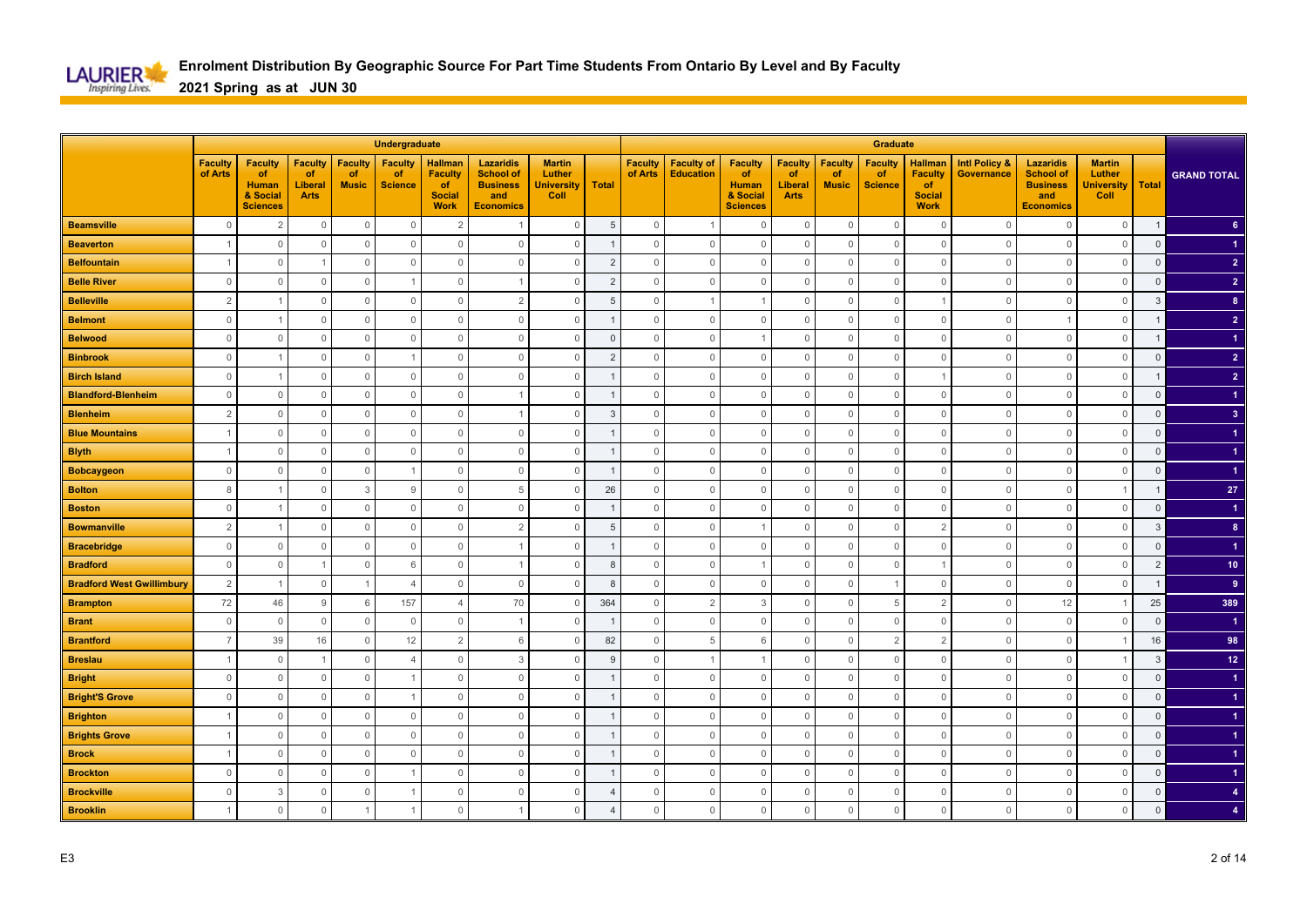

|                       |                           |                                                                     |                                                |                                      | Undergraduate                          |                                                                        |                                                                                    |                                                      |                |                           |                                       |                                                                            |                                                       |                                      | Graduate                                      |                                                                        |                                               |                                                                                    |                                                      |                |                         |
|-----------------------|---------------------------|---------------------------------------------------------------------|------------------------------------------------|--------------------------------------|----------------------------------------|------------------------------------------------------------------------|------------------------------------------------------------------------------------|------------------------------------------------------|----------------|---------------------------|---------------------------------------|----------------------------------------------------------------------------|-------------------------------------------------------|--------------------------------------|-----------------------------------------------|------------------------------------------------------------------------|-----------------------------------------------|------------------------------------------------------------------------------------|------------------------------------------------------|----------------|-------------------------|
|                       | <b>Faculty</b><br>of Arts | <b>Faculty</b><br>of<br><b>Human</b><br>& Social<br><b>Sciences</b> | <b>Faculty</b><br>of<br>Liberal<br><b>Arts</b> | <b>Faculty</b><br>of<br><b>Music</b> | <b>Faculty</b><br>of<br><b>Science</b> | <b>Hallman</b><br><b>Faculty</b><br>of<br><b>Social</b><br><b>Work</b> | <b>Lazaridis</b><br><b>School of</b><br><b>Business</b><br>and<br><b>Economics</b> | <b>Martin</b><br>Luther<br><b>University</b><br>Coll | <b>Total</b>   | <b>Faculty</b><br>of Arts | <b>Faculty of</b><br><b>Education</b> | <b>Faculty</b><br><b>of</b><br><b>Human</b><br>& Social<br><b>Sciences</b> | <b>Faculty</b><br>of<br><b>Liberal</b><br><b>Arts</b> | <b>Faculty</b><br>of<br><b>Music</b> | <b>Faculty</b><br><b>of</b><br><b>Science</b> | <b>Hallman</b><br><b>Faculty</b><br>of<br><b>Social</b><br><b>Work</b> | <b>Intl Policy &amp;</b><br><b>Governance</b> | <b>Lazaridis</b><br><b>School of</b><br><b>Business</b><br>and<br><b>Economics</b> | <b>Martin</b><br>Luther<br><b>University</b><br>Coll | <b>Total</b>   | <b>GRAND TOTAL</b>      |
| <b>Brussels</b>       | $\mathbf{0}$              | $\overline{0}$                                                      | $\mathbb O$                                    | $\mathbb O$                          | $\overline{2}$                         | $\Omega$                                                               | $\Omega$                                                                           | $\mathbb O$                                          | $\overline{2}$ | $\mathsf{O}\xspace$       | $\mathbf 0$                           | $\mathbf 0$                                                                | $\mathbf 0$                                           | $\mathbf 0$                          | $\overline{0}$                                | $\overline{0}$                                                         | $\Omega$                                      | $\mathbf 0$                                                                        | $\mathbf 0$                                          | $\mathbf 0$    | $\overline{2}$          |
| <b>Burlington</b>     | 45                        | 11                                                                  | $\overline{1}$                                 | 3                                    | 50                                     | $\overline{4}$                                                         | 33                                                                                 | $\mathbf{0}$                                         | 147            | $\mathbf 0$               | $\overline{4}$                        | 3                                                                          | $\mathbf 0$                                           | $\Omega$                             | $\overline{0}$                                |                                                                        | $\Omega$                                      | $\overline{7}$                                                                     | -1                                                   | 16             | 163                     |
| <b>Caledon</b>        | $10$                      | 9                                                                   | $\mathbf 0$                                    | $\mathbf 0$                          | 9                                      | $\Omega$                                                               | 8                                                                                  | $\mathbf 0$                                          | 36             | $\mathbf 0$               | $\overline{2}$                        | $\mathbf 0$                                                                | $\mathbf 0$                                           | $\Omega$                             | $\overline{0}$                                |                                                                        | $\Omega$                                      |                                                                                    | $\mathbf 0$                                          | $\overline{4}$ | 40                      |
| <b>Caledon East</b>   | 3                         | $\Omega$                                                            | $\mathbf 0$                                    | $\overline{0}$                       | $\mathbf 0$                            | $\mathbf 0$                                                            | $\Omega$                                                                           | $\mathbf 0$                                          | 3              | $\mathbf 0$               | $\mathbf 0$                           | $\mathbf 0$                                                                | $\mathbf 0$                                           | $\Omega$                             | $\mathbf 0$                                   | $\mathbf 0$                                                            | $\Omega$                                      | $\overline{0}$                                                                     | $\mathbf 0$                                          | $\mathsf 0$    | 3 <sup>2</sup>          |
| Caledonia             |                           |                                                                     | $\mathbb O$                                    | $\overline{0}$                       | $\mathbf{1}$                           |                                                                        | $\mathbf 0$                                                                        | $\mathbb O$                                          | $\overline{4}$ | $\mathbf{0}$              | $\mathbb O$                           | $\mathbf 0$                                                                | $\mathbf 0$                                           | $\Omega$                             | $\mathbf 0$                                   | $\mathbf 0$                                                            | $\circ$                                       | $\mathbf 0$                                                                        | $\mathbb O$                                          | $\mathsf 0$    | $\overline{4}$          |
| <b>Callander</b>      | $\overline{1}$            | $\circ$                                                             | $\mathbf 0$                                    | $\overline{0}$                       | $\mathbb O$                            | $\mathbf 0$                                                            | $\mathbf 0$                                                                        | $\mathbb O$                                          |                | $\mathbf 0$               | $\mathbb O$                           | $\mathbf 0$                                                                | $\mathbf 0$                                           | $\Omega$                             | $\mathbf 0$                                   | $\mathbf 0$                                                            | $\circ$                                       | $\mathbb O$                                                                        | $\mathbb O$                                          | $\mathsf 0$    |                         |
| Cambridge             | 28                        | 26                                                                  | 13                                             | -1                                   | 55                                     | 8                                                                      | 22                                                                                 | $\mathbf 0$                                          | 153            | $\Omega$                  | 6                                     | 3                                                                          | $\mathbf 0$                                           | $\Omega$                             |                                               | $\overline{2}$                                                         | $\Omega$                                      | 8                                                                                  |                                                      | 21             | 174                     |
| <b>Campbellford</b>   | $\mathbf{0}$              | $\Omega$                                                            | $\mathbf 0$                                    | $\mathbb O$                          | $\mathbb O$                            | $\mathbf 0$                                                            |                                                                                    | $\mathbf 0$                                          |                | $\mathbf{0}$              | $\mathbb O$                           | $\mathbf 0$                                                                | $\mathbf 0$                                           | $\Omega$                             | $\mathbf 0$                                   | $\mathbf 0$                                                            | $\Omega$                                      | $\mathbf 0$                                                                        | $\mathbf 0$                                          | $\overline{0}$ |                         |
| <b>Campbellville</b>  | $\mathbb O$               | $\mathbf 0$                                                         | $\mathbb O$                                    | $\mathbb O$                          | $\mathbb O$                            | $\mathbf{0}$                                                           | $\overline{2}$                                                                     | $\mathsf{O}\xspace$                                  | $\overline{2}$ | $\mathbf{0}$              | $\overline{1}$                        | $\mathbf 0$                                                                | $\mathsf{O}\xspace$                                   | $\Omega$                             | $\mathbf 0$                                   | $\mathbf 0$                                                            | $\Omega$                                      | $\mathbf 0$                                                                        | $\mathbb O$                                          |                | $\overline{\mathbf{3}}$ |
| Canada                | $\mathsf{O}\xspace$       | $\mathbf 0$                                                         | $\mathsf{O}\xspace$                            | $\mathbb O$                          | $\mathbf{1}$                           | $\mathbb O$                                                            | $\mathbf 0$                                                                        | $\mathbb O$                                          |                | $\mathbf 0$               | $\mathbb O$                           | $\mathbf 0$                                                                | $\mathsf{O}\xspace$                                   | $\mathbf 0$                          | $\mathbb O$                                   | $\mathbf 0$                                                            | $\overline{0}$                                | $\mathbb O$                                                                        | $\mathbb O$                                          | $\overline{0}$ | $\blacktriangleleft$    |
| <b>Carlisle</b>       | 5                         | $\Omega$                                                            | $\mathsf{O}\xspace$                            | $\mathbb O$                          | $\mathbf{0}$                           | $\mathbf{0}$                                                           | $\overline{2}$                                                                     | $\mathbb O$                                          | $\overline{7}$ | $\Omega$                  | $\overline{1}$                        | $\mathbf 0$                                                                | $\mathbf{0}$                                          | $\Omega$                             | $\mathbb O$                                   | $\mathbf{0}$                                                           | $\Omega$                                      | $\mathbf 0$                                                                        | $\mathbf{0}$                                         | $\mathbf 1$    | $\bf{8}$                |
| <b>Carrying Place</b> | -1                        |                                                                     | $\mathbf 0$                                    | $\overline{0}$                       | $\mathbb O$                            | $\mathbf 0$                                                            | $\mathbf 0$                                                                        | $\mathbf 0$                                          | $\overline{c}$ | $\mathbf{0}$              | $\mathbf 0$                           | $\Omega$                                                                   | $\mathbf 0$                                           | $\Omega$                             | $\mathbf 0$                                   | $\mathbf 0$                                                            | $\Omega$                                      | $\mathbf 0$                                                                        | $\mathbf 0$                                          | $\mathsf 0$    | $\overline{2}$          |
| <b>Casselman</b>      | $\mathbf{0}$              |                                                                     | $\mathbb O$                                    | $\mathbb O$                          | $\mathbb O$                            | $\mathbf{0}$                                                           | $\mathbf 0$                                                                        | $\mathbb O$                                          |                | $\mathbf{0}$              | $\mathbf{0}$                          | $\mathbf 0$                                                                | $\mathbb O$                                           | $\Omega$                             | $\mathbb O$                                   | $\mathbf 0$                                                            | $\Omega$                                      | $\mathbf{0}$                                                                       | $\mathbb O$                                          | $\mathbf{0}$   | $\blacktriangleleft$    |
| Cayuga                | $\mathbf{0}$              | $\circ$                                                             | $\mathbf 0$                                    | $\overline{0}$                       | $\mathbb O$                            |                                                                        | $\mathbf{0}$                                                                       | $\mathbf 0$                                          |                | $\mathbf{0}$              | $\mathbb O$                           | $\mathbf 0$                                                                | $\mathbf 0$                                           | $\Omega$                             | $\mathbf 0$                                   | $\mathbf 0$                                                            | $\circ$                                       | $\mathbb O$                                                                        | $\mathbf 0$                                          | $\mathbf 0$    | $\blacktriangleleft$    |
| Chatham               | $\overline{4}$            | $\overline{2}$                                                      | $\mathbb O$                                    | $\overline{1}$                       | $\Delta$                               | $\Omega$                                                               | $\overline{2}$                                                                     | $\mathbb O$                                          | 13             | $\Omega$                  | $\mathbf 0$                           |                                                                            | $\mathbf{0}$                                          | $\Omega$                             | $\mathbf 0$                                   | $\overline{0}$                                                         | $\Omega$                                      | $\mathbf 0$                                                                        | $\mathbf{0}$                                         |                | 14                      |
| <b>Chatsworth</b>     | $\mathbf 0$               | $\Omega$                                                            | $\mathbf{0}$                                   | $\overline{0}$                       |                                        | $\Omega$                                                               | $\mathbf{0}$                                                                       | 0                                                    |                | $\mathbf{0}$              | $\mathbf 0$                           | $\Omega$                                                                   | 0                                                     | C                                    | $\mathbf 0$                                   | $\mathbf 0$                                                            | $\Omega$                                      | $\mathbf 0$                                                                        | $\mathbf 0$                                          | $\mathbf{0}$   |                         |
| <b>Chesterville</b>   | $\mathbf{0}$              |                                                                     | $\mathbb O$                                    | $\mathbb O$                          | $\mathbb O$                            | $\mathbf 0$                                                            | $\Omega$                                                                           | $\mathbb O$                                          |                | $\mathbf{0}$              | $\mathbf{0}$                          | $\mathbf 0$                                                                | $\mathbb O$                                           | $\Omega$                             | $\mathbf 0$                                   | $\mathbf 0$                                                            | $\Omega$                                      | $\mathbf 0$                                                                        | $\mathbb O$                                          | $\mathsf 0$    |                         |
| <b>Claremont</b>      | $\mathbf{0}$              | $\overline{0}$                                                      | $\mathbf 0$                                    | $\circ$                              | $\mathbf 0$                            | $\mathbf 0$                                                            | $\mathbf 0$                                                                        | $\mathbf 0$                                          | $\overline{0}$ | $\mathbf{0}$              | $\mathbf 0$                           | -1                                                                         | $\mathbf 0$                                           | $\Omega$                             | $\mathbf 0$                                   | $\mathbf 0$                                                            | $\overline{0}$                                | $\mathbf 0$                                                                        | $\mathbb O$                                          | $\mathbf{1}$   |                         |
| <b>Clarksburg</b>     | $\mathbf{0}$              | $\Omega$                                                            | $\mathbb O$                                    | $\overline{0}$                       | $\mathbf{0}$                           | $\Omega$                                                               |                                                                                    | $\mathbb O$                                          |                | $\Omega$                  | $\mathbf 0$                           | $\mathbf 0$                                                                | $\mathbf 0$                                           | $\Omega$                             | $\overline{0}$                                | $\mathbf{0}$                                                           | $\Omega$                                      | $\mathbf 0$                                                                        | $\mathbb O$                                          | $\mathsf 0$    |                         |
| <b>Cobourg</b>        | $\mathbf{0}$              |                                                                     | $\mathbf 0$                                    | $\overline{0}$                       |                                        | $\Omega$                                                               | $\Omega$                                                                           | $\mathbf 0$                                          | $\overline{2}$ | $\Omega$                  | $\mathbf 0$                           | $\mathbf 0$                                                                | 0                                                     | $\Omega$                             | $\mathbf 0$                                   |                                                                        | $\Omega$                                      | $\mathbf{0}$                                                                       | $\mathbf 0$                                          | $\mathbf{1}$   | 3 <sup>2</sup>          |
| <b>Coldwater</b>      | $\mathbf{0}$              | $\Omega$                                                            | $\mathbb O$                                    | $\overline{0}$                       | $\mathbb O$                            | $\mathbf 0$                                                            | $\Omega$                                                                           | $\mathbb O$                                          | $\Omega$       | $\mathbf{0}$              | $\mathbf 0$                           | 3                                                                          | $\mathbf 0$                                           | $\Omega$                             | $\mathbf 0$                                   | $\mathbf 0$                                                            | $\Omega$                                      | $\mathbf{0}$                                                                       | $\mathbb O$                                          | $\mathbf{3}$   | $\overline{3}$          |
| Collingwood           | $\overline{4}$            | $\circ$                                                             | $\mathbf 0$                                    | $\overline{0}$                       | 3                                      | $\mathbf 0$                                                            | $\overline{2}$                                                                     | $\mathbf 0$                                          | g              | $\mathbf{0}$              | $\mathbb O$                           | $\mathbf 0$                                                                | $\mathbf 0$                                           | $\Omega$                             | $\overline{0}$                                | $\mathbf 0$                                                            | $\circ$                                       | $\mathbb O$                                                                        | $\mathbb O$                                          | $\mathsf 0$    | 9                       |
| <b>Concord</b>        | $\overline{2}$            | $\Omega$                                                            | $\mathbb O$                                    | -1                                   | $\overline{2}$                         | $\mathbf{0}$                                                           | $\mathbf 0$                                                                        | $\mathbb O$                                          | 5              | $\mathsf{O}\xspace$       | $\overline{1}$                        | $\mathbb O$                                                                | $\mathbb O$                                           | $\Omega$                             | $\mathbb O$                                   | $\mathbb O$                                                            | $\Omega$                                      | $\mathbb O$                                                                        | $\mathbb O$                                          |                | 6 <sup>1</sup>          |
| <b>Conestogo</b>      |                           |                                                                     | $\mathbf 0$                                    | $\mathbf 0$                          |                                        | $\Omega$                                                               | $\overline{2}$                                                                     | $\mathbf 0$                                          | $\overline{5}$ | $\Omega$                  |                                       | $\Omega$                                                                   | 0                                                     | C                                    | $\mathbf 0$                                   | $\mathbf{0}$                                                           | $\Omega$                                      | $\circ$                                                                            | $\mathbf 0$                                          |                | 6 <sup>1</sup>          |
| <b>Coniston</b>       | $\mathbf{0}$              | $\Omega$                                                            | $\mathsf{O}\xspace$                            | $\mathbf 0$                          | $\Omega$                               | $\Omega$                                                               | $\Omega$                                                                           | $\mathsf{O}\xspace$                                  | $\Omega$       | $\Omega$                  | $\mathbf{0}$                          | $\mathbf 0$                                                                | $\mathbb O$                                           | $\Omega$                             | $\mathbf 0$                                   |                                                                        | $\cap$                                        | $\mathbf{0}$                                                                       | $\mathbf 0$                                          |                |                         |
| <b>Cookstown</b>      | $\mathbf{0}$              | 0                                                                   | $\mathsf{O}\xspace$                            | $\mathbf 0$                          |                                        | $\mathbf 0$                                                            | $\mathbf 0$                                                                        | $\mathbf 0$                                          |                | $\mathbf{0}$              | $\mathbb O$                           | $\mathbf 0$                                                                | $\mathbf 0$                                           | $\Omega$                             | $\mathbf 0$                                   | $\mathbf 0$                                                            | $\circ$                                       | $\mathbf{0}$                                                                       | $\mathbf 0$                                          | $\mathbf{0}$   |                         |
| <b>Corbeil</b>        | $\mathbb O$               | $\Omega$                                                            | $\mathbb O$                                    | $\mathbb O$                          | $\overline{1}$                         | $\overline{0}$                                                         | $\mathbf{0}$                                                                       | $\mathbb O$                                          |                | $\mathbf{0}$              | $\mathbf 0$                           | $\mathbf 0$                                                                | $\mathsf{O}\xspace$                                   | $\mathbf 0$                          | $\mathbb O$                                   | $\mathbb O$                                                            | $\Omega$                                      | $\mathbf 0$                                                                        | $\mathbf 0$                                          | $\overline{0}$ | $\blacktriangleleft$    |
| <b>Corbyville</b>     | $\overline{1}$            | $\Omega$                                                            | $\mathbf 0$                                    | $\mathbf 0$                          | $\mathbb O$                            | $\mathbf 0$                                                            | $\mathbf 0$                                                                        | $\mathbf 0$                                          |                | $\Omega$                  | $\mathbf 0$                           | $\mathbf 0$                                                                | $\mathbf 0$                                           | $\Omega$                             | $\mathbf 0$                                   | $\overline{0}$                                                         | $\Omega$                                      | $\mathbf{0}$                                                                       | $\mathbf{0}$                                         | $\mathbf{0}$   | $\blacktriangleleft$    |
| <b>Cornwall</b>       | $\mathbf{0}$              | 3                                                                   | $\mathbb O$                                    | $\mathbf{0}$                         | $\mathbf{0}$                           | $\mathbf{0}$                                                           | $\Omega$                                                                           | $\mathbb O$                                          | 3              | $\Omega$                  | $\mathbf{0}$                          | $\mathbf 0$                                                                | $\mathbf{0}$                                          | $\Omega$                             | $\mathbb O$                                   | $\overline{0}$                                                         | $\Omega$                                      | $\mathbf{0}$                                                                       | $\mathbf 0$                                          | $\mathbf{0}$   | 3 <sup>°</sup>          |
| <b>Cottam</b>         |                           | $\circ$                                                             | $\mathbf 0$                                    | $\overline{0}$                       | $\mathbb O$                            | $\mathbb O$                                                            | $\mathbf{0}$                                                                       | $\mathbf 0$                                          |                | $\mathbf{0}$              | $\mathbb O$                           | $\mathbf 0$                                                                | $\mathbf 0$                                           | $\Omega$                             | $\mathbf 0$                                   | $\mathbf 0$                                                            | $\circ$                                       | $\mathbf 0$                                                                        | $\mathbb O$                                          | $\mathbf 0$    |                         |
| <b>Courtice</b>       | $\mathbf{0}$              | $\Omega$                                                            | $\mathbb O$                                    |                                      | $\overline{2}$                         | $\Omega$                                                               | $\Omega$                                                                           | $\mathbb O$                                          | 3              | $\mathbf{0}$              | $\overline{1}$                        |                                                                            | $\mathbb O$                                           | $\Omega$                             | $\mathbf 0$                                   | $\mathbb O$                                                            | $\Omega$                                      | $\mathbb O$                                                                        | $\mathbf 0$                                          | $\overline{2}$ | 5 <sub>5</sub>          |
| <b>Curve Lake</b>     | $\mathbf{0}$              |                                                                     | $\mathbf{0}$                                   | $\Omega$                             | $\Omega$                               | $\Omega$                                                               | $\mathbf{0}$                                                                       | $\mathbf 0$                                          |                | $\mathbf{0}$              | $\mathbb O$                           | $\Omega$                                                                   | $\mathbf 0$                                           | $\Omega$                             | $\mathbf 0$                                   | $\mathbf{0}$                                                           | $\Omega$                                      | $\mathbf 0$                                                                        | $\mathbf 0$                                          | $\Omega$       |                         |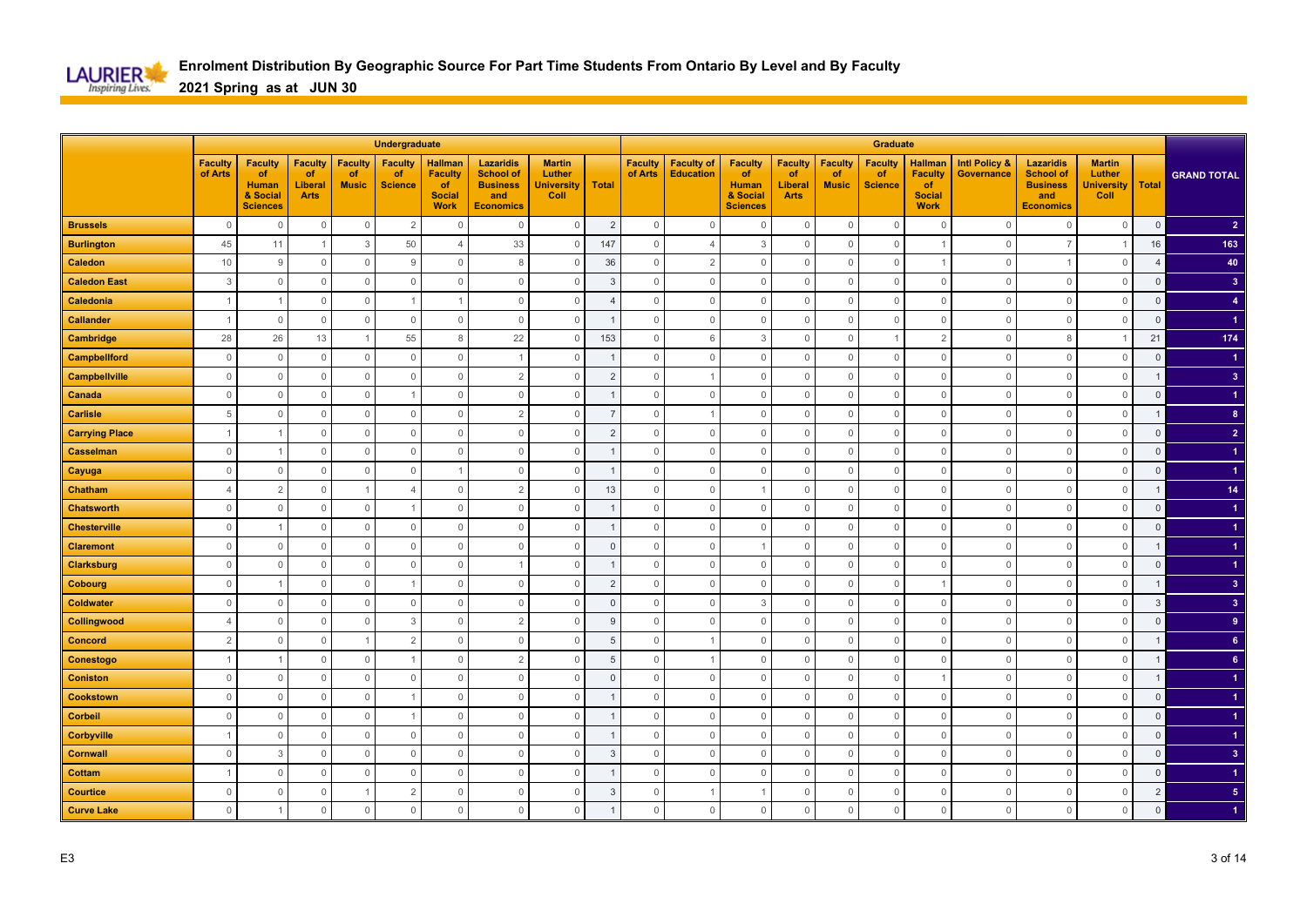

|                         |                           |                                                                     |                                                |                                      | Undergraduate                          |                                                                        |                                                                                    |                                                      |                |                           |                                       |                                                                     |                                                |                                      | Graduate                               |                                                                        |                                        |                                                                                    |                                                      |                |                         |
|-------------------------|---------------------------|---------------------------------------------------------------------|------------------------------------------------|--------------------------------------|----------------------------------------|------------------------------------------------------------------------|------------------------------------------------------------------------------------|------------------------------------------------------|----------------|---------------------------|---------------------------------------|---------------------------------------------------------------------|------------------------------------------------|--------------------------------------|----------------------------------------|------------------------------------------------------------------------|----------------------------------------|------------------------------------------------------------------------------------|------------------------------------------------------|----------------|-------------------------|
|                         | <b>Faculty</b><br>of Arts | <b>Faculty</b><br>of<br><b>Human</b><br>& Social<br><b>Sciences</b> | <b>Faculty</b><br>of<br>Liberal<br><b>Arts</b> | <b>Faculty</b><br>of<br><b>Music</b> | <b>Faculty</b><br>of<br><b>Science</b> | <b>Hallman</b><br><b>Faculty</b><br>of<br><b>Social</b><br><b>Work</b> | <b>Lazaridis</b><br><b>School of</b><br><b>Business</b><br>and<br><b>Economics</b> | <b>Martin</b><br>Luther<br><b>University</b><br>Coll | <b>Total</b>   | <b>Faculty</b><br>of Arts | <b>Faculty of</b><br><b>Education</b> | <b>Faculty</b><br>of<br><b>Human</b><br>& Social<br><b>Sciences</b> | <b>Faculty</b><br>of<br>Liberal<br><b>Arts</b> | <b>Faculty</b><br>of<br><b>Music</b> | <b>Faculty</b><br>of<br><b>Science</b> | <b>Hallman</b><br><b>Faculty</b><br>of<br><b>Social</b><br><b>Work</b> | <b>Intl Policy &amp;</b><br>Governance | <b>Lazaridis</b><br><b>School of</b><br><b>Business</b><br>and<br><b>Economics</b> | <b>Martin</b><br>Luther<br><b>University</b><br>Coll | Total          | <b>GRAND TOTAL</b>      |
| <b>Dashwood</b>         | $\mathbf 0$               | $\overline{0}$                                                      | $\mathbb O$                                    | $\mathbf 0$                          | $\mathbf 0$                            | $\overline{0}$                                                         |                                                                                    | $\mathbb O$                                          | -1             | $\mathbf 0$               | $\mathbf 0$                           | $\mathbf 0$                                                         | $\mathbf 0$                                    | $\mathbf 0$                          | $\overline{0}$                         | $\mathbf 0$                                                            | $\Omega$                               | $\mathbf{0}$                                                                       | $\mathbf 0$                                          | $\mathbf 0$    |                         |
| <b>Deep River</b>       | $\mathbf 0$               | $\Omega$                                                            | $\circ$                                        | $\overline{0}$                       |                                        | $\Omega$                                                               | $\Omega$                                                                           | $\circ$                                              |                | $\mathbf 0$               | $\mathbf{0}$                          | $\mathbf 0$                                                         | $\mathbf 0$                                    | $\Omega$                             | $\overline{0}$                         | $\overline{0}$                                                         | $\Omega$                               | $\mathbf{0}$                                                                       | $\mathbf{0}$                                         | $\mathbf 0$    |                         |
| <b>Delhi</b>            |                           |                                                                     | $\mathbf 0$                                    | $\mathbf 0$                          |                                        | $\Omega$                                                               | $\Omega$                                                                           | $\mathbf 0$                                          | 3              | $\Omega$                  | $\mathbf 0$                           | $\mathbf 0$                                                         | $\mathbf 0$                                    | $\Omega$                             | $\mathbf 0$                            | $\mathbf{0}$                                                           | $\Omega$                               | $\mathbf{0}$                                                                       | $\mathbf 0$                                          | $\mathsf 0$    | 3 <sup>2</sup>          |
| <b>Douglas</b>          | $\mathbf{0}$              |                                                                     | $\mathbf 0$                                    | $\overline{0}$                       | $\mathbf 0$                            | $\overline{0}$                                                         | $\Omega$                                                                           | $\mathbf 0$                                          |                | $\Omega$                  | $\mathbf 0$                           | $\mathbf 0$                                                         | 0                                              | $\Omega$                             | $\overline{0}$                         | $\overline{0}$                                                         | $\Omega$                               | $\overline{0}$                                                                     | $\mathbf 0$                                          | $\mathbf 0$    |                         |
| <b>Douro-Dummer</b>     | $\mathbf{0}$              |                                                                     | $\mathbf 0$                                    | $\overline{0}$                       | $\mathbb O$                            | $\overline{0}$                                                         | $\mathbf 0$                                                                        | $\mathbb O$                                          |                | $\mathbf{0}$              | $\mathbb O$                           | $\mathbf 0$                                                         | $\mathbf 0$                                    | $\Omega$                             | $\overline{0}$                         | $\overline{0}$                                                         | $\circ$                                | $\overline{0}$                                                                     | $\mathbb O$                                          | $\mathsf 0$    |                         |
| <b>Dresden</b>          | $\overline{2}$            | 0                                                                   | $\mathbf 0$                                    | $\overline{0}$                       | $\mathbb O$                            | $\overline{0}$                                                         |                                                                                    | $\mathbf 0$                                          | 3              | $\mathbf 0$               | $\mathsf{O}\xspace$                   | $\mathbf 0$                                                         | $\mathbf 0$                                    | $\Omega$                             | $\overline{0}$                         | $\mathbf 0$                                                            | $\circ$                                | $\mathbf 0$                                                                        | $\mathbb O$                                          | $\mathsf 0$    | 3 <sup>2</sup>          |
| <b>Drumbo</b>           | $\overline{1}$            | $\Omega$                                                            | $\mathbf 0$                                    | $\mathbf 0$                          | $\mathbb O$                            | $\Omega$                                                               | $\mathbf{0}$                                                                       | $\mathbf 0$                                          |                | $\Omega$                  | $\mathbf 0$                           | $\mathbf 0$                                                         | $\mathbf 0$                                    | $\Omega$                             | $\mathbf 0$                            | $\mathbf{0}$                                                           | $\Omega$                               | $\overline{0}$                                                                     | $\mathbf 0$                                          | $\overline{0}$ |                         |
| <b>Dundalk</b>          | $\mathbf{0}$              | $\Omega$                                                            | $\mathbf 0$                                    | $\mathbf 0$                          |                                        | $\mathbf 0$                                                            | $\mathbf 0$                                                                        | $\mathbf 0$                                          |                | $\mathbf{0}$              | $\mathbb O$                           | 0                                                                   | $\mathbf 0$                                    | $\Omega$                             | $\mathbf 0$                            |                                                                        | $\Omega$                               | $\mathbf 0$                                                                        | $\mathbf 0$                                          |                | $\overline{2}$          |
| <b>Dundas</b>           | 5                         | $\overline{0}$                                                      | $\mathbf{1}$                                   | $\mathbb O$                          | $\overline{4}$                         | $\mathbf{0}$                                                           | $\overline{2}$                                                                     | $\mathbb O$                                          | 12             | $\mathsf{O}\xspace$       | $\mathsf{O}\xspace$                   | $\mathbf 0$                                                         | $\mathsf{O}\xspace$                            | $\mathbf 0$                          | $\mathbf 0$                            | $\mathbf 0$                                                            | $\Omega$                               | $\mathbf{0}$                                                                       | $\mathbb O$                                          | $\mathsf 0$    | 12 <sub>2</sub>         |
| <b>Dunnville</b>        | $\mathsf{O}\xspace$       | $\overline{0}$                                                      | $\overline{2}$                                 | $\mathbb O$                          | $\overline{1}$                         | $\mathbb O$                                                            | $\mathbf 0$                                                                        | $\mathbf 0$                                          | 3              | $\mathbf 0$               | $\mathsf{O}\xspace$                   | $\mathbf 0$                                                         | $\mathsf{O}\xspace$                            | $\mathbb O$                          | $\mathbb O$                            | $\mathbf 0$                                                            | $\overline{0}$                         | $\mathbf 0$                                                                        | $\mathbb O$                                          | $\mathbf 0$    | $\mathbf{3}$            |
| <b>Dunrobin</b>         | $\mathbb O$               | $\Omega$                                                            | $\mathbb O$                                    | $\mathbb O$                          | $\mathbf{0}$                           | $\mathbf 0$                                                            | $\mathbf{0}$                                                                       | $\mathbf 0$                                          | $\Omega$       | $\Omega$                  | $\mathbf 0$                           | $\overline{1}$                                                      | $\mathbf 0$                                    | $\Omega$                             | $\mathbb O$                            | $\mathbf{0}$                                                           | $\Omega$                               | $\mathbf{0}$                                                                       | $\mathbf 0$                                          | $\mathbf 1$    | $\blacktriangleleft$    |
| <b>Durham</b>           | -1                        | $\Omega$                                                            | $\mathbf 0$                                    | $\overline{0}$                       | $\mathbb O$                            | $\mathbf 0$                                                            | $\mathbf 0$                                                                        | $\mathbf 0$                                          |                | $\mathbf{0}$              | $\mathbf 0$                           | $\mathbf 0$                                                         | $\mathbf 0$                                    | $\Omega$                             | $\mathbf 0$                            | $\mathbf 0$                                                            | $\Omega$                               |                                                                                    | $\mathbf 0$                                          |                | $\overline{2}$          |
| <b>Dutton</b>           | $\mathbb O$               |                                                                     | $\mathbb O$                                    | $\mathbb O$                          | $\mathbb O$                            | $\overline{0}$                                                         | $\mathbf 0$                                                                        | $\mathbb O$                                          |                | $\mathbf{0}$              | $\mathbf{0}$                          | $\mathbf 0$                                                         | $\mathbb O$                                    | $\Omega$                             | $\overline{0}$                         | $\mathbf 0$                                                            | $\Omega$                               | $\mathbf{0}$                                                                       | $\mathbb O$                                          | $\mathsf 0$    | $\blacktriangleleft$    |
| <b>East Garafraxa</b>   | $\mathbf 0$               | $\circ$                                                             | $\mathbf 0$                                    | $\overline{0}$                       | $\overline{1}$                         | $\mathbb O$                                                            | $\mathbf 0$                                                                        | $\mathbf 0$                                          | -1             | $\mathbf{0}$              | $\mathbb O$                           | $\mathbf 0$                                                         | $\mathbf 0$                                    | $\Omega$                             | $\overline{0}$                         | $\mathbf 0$                                                            | $\overline{0}$                         | $\mathbf 0$                                                                        | $\mathbf 0$                                          | $\mathbf 0$    |                         |
| <b>East Gwillimbury</b> | $\overline{2}$            |                                                                     | $\mathbf 0$                                    | $\mathbf 0$                          | $\mathbf{0}$                           | $\Omega$                                                               | $\Omega$                                                                           | $\mathbf 0$                                          | $\overline{3}$ | $\Omega$                  | $\mathbf{0}$                          |                                                                     | $\mathbf{0}$                                   | $\Omega$                             | $\mathbf 0$                            | $\overline{0}$                                                         | $\Omega$                               |                                                                                    |                                                      | 3              | 6 <sup>1</sup>          |
| <b>East York</b>        | 11                        | $\overline{2}$                                                      | $\overline{1}$                                 | $\mathbf 0$                          | 8                                      | $\Omega$                                                               | 5                                                                                  | 0                                                    | 27             | $\mathbf{0}$              | $\circ$                               |                                                                     | 0                                              | $\Omega$                             | $\mathbf 0$                            |                                                                        | $\Omega$                               | $\circ$                                                                            | $\mathbf 0$                                          | $\overline{2}$ | 29                      |
| Eden                    | $\mathbf{0}$              | $\overline{0}$                                                      | $\overline{1}$                                 | $\mathbb O$                          | $\mathbb O$                            | $\mathbf 0$                                                            | $\Omega$                                                                           | $\mathbb O$                                          |                | $\mathbf{0}$              | $\mathbf{0}$                          | $\mathbf 0$                                                         | $\mathbb O$                                    | $\Omega$                             | $\mathbf 0$                            | $\mathbf 0$                                                            | $\Omega$                               | $\mathbf{0}$                                                                       | $\mathbb O$                                          | $\mathsf 0$    |                         |
| <b>Elginburg</b>        | $\mathbf{0}$              | $\overline{0}$                                                      | $\mathbf 0$                                    | $\circ$                              | $\mathbf 0$                            | $\mathbf 0$                                                            | $\mathbf 0$                                                                        | $\mathbf 0$                                          | $\overline{0}$ | $\mathbf 0$               | $\mathbf 0$                           | $\mathbf 0$                                                         | $\mathbf 0$                                    | 0                                    | $\mathbf 0$                            |                                                                        | $\overline{0}$                         | $\mathbf 0$                                                                        | $\mathbb O$                                          | $\mathbf{1}$   |                         |
| Elmira                  | $\overline{4}$            | $\Omega$                                                            | $\mathbb O$                                    | $\mathbb O$                          | 5                                      | $\Omega$                                                               |                                                                                    | $\mathbf 0$                                          | 10             | $\mathbf 0$               | 2                                     | $\overline{1}$                                                      | $\mathbf 0$                                    | $\Omega$                             | $\mathbf{1}$                           | $\overline{0}$                                                         | $\Omega$                               | 2                                                                                  | $\overline{2}$                                       | 8              | 18                      |
| <b>Elmvale</b>          | $\mathbf{0}$              | $\Omega$                                                            | $\mathbf 0$                                    | $\overline{0}$                       |                                        | $\Omega$                                                               | $\Omega$                                                                           | $\mathbf 0$                                          |                | $\Omega$                  | $\mathbf 0$                           | $\mathbf{0}$                                                        | 0                                              | $\Omega$                             | $\overline{0}$                         | $\mathbf 0$                                                            | $\Omega$                               | $\overline{0}$                                                                     | $\mathbf 0$                                          | $\mathbf 0$    |                         |
| <b>Elora</b>            | 6                         | $\Omega$                                                            | $\mathbb O$                                    | $\mathbf 0$                          | $\overline{2}$                         | $\overline{0}$                                                         | $\Omega$                                                                           | $\mathbb O$                                          | 8              | $\mathbf{0}$              |                                       | $\mathbf 0$                                                         | $\mathbf 0$                                    | $\Omega$                             | $\mathbf 0$                            | $\mathbf 0$                                                            | $\Omega$                               | $\mathbf{0}$                                                                       | $\overline{1}$                                       | $\overline{2}$ | 10 <sub>1</sub>         |
| <b>Embro</b>            | $\mathbf{0}$              | $\circ$                                                             | $\mathbf 0$                                    | $\overline{0}$                       | $\overline{1}$                         | $\overline{0}$                                                         | $\mathbf 0$                                                                        | $\mathbf 0$                                          |                | $\mathbf{0}$              | $\mathbb O$                           | $\mathbf 0$                                                         | $\mathbf 0$                                    | $\Omega$                             | $\overline{0}$                         | $\overline{0}$                                                         | $\circ$                                | $\mathbf 0$                                                                        | $\mathbb O$                                          | $\mathsf 0$    |                         |
| <b>Ennismore</b>        | $\mathbb O$               | $\Omega$                                                            | $\mathbb O$                                    | $\mathbb O$                          | $\mathbb O$                            | $\overline{0}$                                                         | $\mathbf 0$                                                                        | $\mathbb O$                                          | $\Omega$       | $\mathsf{O}\xspace$       | $\overline{1}$                        | $\overline{1}$                                                      | $\mathbb O$                                    | $\Omega$                             | $\overline{0}$                         | $\overline{0}$                                                         | $\Omega$                               | $\mathbb O$                                                                        | $\mathbb O$                                          | $\overline{2}$ | $\overline{2}$          |
| <b>Erin</b>             | $\mathbf 0$               |                                                                     | $\mathbf 0$                                    | $\mathbf{0}$                         | 3                                      | $\Omega$                                                               |                                                                                    | 0                                                    | $\overline{5}$ | $\Omega$                  | $\mathbf 0$                           | 2                                                                   | 0                                              | -C                                   | $\mathbf 0$                            | $\overline{0}$                                                         | $\Omega$                               | $\circ$                                                                            | $\mathbf 0$                                          | $\overline{2}$ | $\overline{7}$          |
| <b>Essex</b>            | $\mathbf{0}$              | $\Omega$                                                            | $\mathbb O$                                    | $\mathbf 0$                          |                                        | $\mathbf 0$                                                            | $\Omega$                                                                           | $\mathbb O$                                          |                | $\Omega$                  | $\mathbf{0}$                          | $\mathbf 0$                                                         | $\mathbf 0$                                    | $\Omega$                             | $\mathbf 0$                            | $\overline{0}$                                                         | $\Omega$                               | $\mathbf{0}$                                                                       | $\mathbf 0$                                          | $\mathsf 0$    |                         |
| <b>Ethel</b>            | -1                        | $\mathbf 0$                                                         | $\mathbf 0$                                    | $\mathbf 0$                          | $\mathbb O$                            | $\mathbf 0$                                                            | $\mathbf 0$                                                                        | $\mathbf 0$                                          |                | $\mathbf{0}$              | $\mathsf{O}\xspace$                   | $\mathbf 0$                                                         | $\mathbf 0$                                    | $\Omega$                             | $\mathbf 0$                            | $\mathbf 0$                                                            | 0                                      | $\mathbf 0$                                                                        | $\mathbf 0$                                          | $\mathbf 0$    |                         |
| <b>Etobicoke</b>        | 18                        | 6                                                                   | $\mathbb O$                                    | $\overline{1}$                       | 28                                     | $\overline{1}$                                                         | 21                                                                                 | $\mathbb O$                                          | 75             | $\mathbf{0}$              | $\overline{2}$                        | $\mathbf 0$                                                         | $\mathsf{O}\xspace$                            | $\mathbf 0$                          | $\overline{2}$                         | $\overline{4}$                                                         | $\Omega$                               | 9                                                                                  | $\mathbf{0}$                                         | 17             | 92                      |
| <b>Exeter</b>           | $\mathbf{0}$              | $\overline{2}$                                                      | $\mathbf 0$                                    | $\mathbf 0$                          | $\overline{1}$                         | $\overline{0}$                                                         | $\mathbf 0$                                                                        | $\mathbf{0}$                                         | 3              | $\mathbf{0}$              | $\mathbf 0$                           | $\mathbf 0$                                                         | $\mathbf 0$                                    | $\Omega$                             | $\mathbf 0$                            | $\overline{0}$                                                         | $\Omega$                               | $\mathbf{0}$                                                                       | $\mathbf{0}$                                         | $\mathbf 0$    | $\overline{\mathbf{3}}$ |
| <b>Fenelon Falls</b>    | $\mathbf{0}$              | $\Omega$                                                            | $\mathbb O$                                    | $\Omega$                             |                                        | $\mathbf{0}$                                                           | $\Omega$                                                                           | $\mathbf 0$                                          |                | $\Omega$                  | $\mathbf{0}$                          | $\mathbf 0$                                                         | $\mathbf 0$                                    | $\Omega$                             | $\mathbf 0$                            | $\overline{0}$                                                         | $\Omega$                               | $\overline{0}$                                                                     | $\mathbf{0}$                                         | $\mathsf 0$    | $\blacktriangleleft$    |
| <b>Fenwick</b>          | $\mathbf 0$               |                                                                     | $\mathbf 0$                                    | $\overline{0}$                       | $\mathbf 0$                            | $\mathbb O$                                                            | $\mathbf 0$                                                                        | $\mathbf 0$                                          |                | $\mathbf{0}$              | $\mathbb O$                           | $\mathbf 0$                                                         | $\mathbf 0$                                    | $\Omega$                             | $\overline{0}$                         | $\mathbf 0$                                                            | $\circ$                                | $\mathbf 0$                                                                        | $\mathbf 0$                                          | $\mathbf 0$    |                         |
| <b>Fergus</b>           | 5                         |                                                                     | $\mathbb O$                                    | $\overline{0}$                       | $\overline{4}$                         |                                                                        |                                                                                    | $\mathbb O$                                          | 12             | $\mathbf{0}$              | $\mathbf{0}$                          |                                                                     | $\mathbb O$                                    | $\Omega$                             | $\mathbf 0$                            |                                                                        | $\Omega$                               | $\overline{1}$                                                                     | $\mathbf 0$                                          | $\overline{3}$ | 15 <sub>1</sub>         |
| <b>Fonthill</b>         | $\mathbf{0}$              |                                                                     | $\mathbf{0}$                                   | $\Omega$                             |                                        |                                                                        | $\overline{2}$                                                                     | $\mathbf 0$                                          | 5              | $\mathbf 0$               | $\mathbb O$                           |                                                                     | $\mathbf 0$                                    | $\Omega$                             | $\mathbf 0$                            | $\mathbf 0$                                                            | $\Omega$                               | $\mathbf 0$                                                                        | $\mathbf 0$                                          |                | 6                       |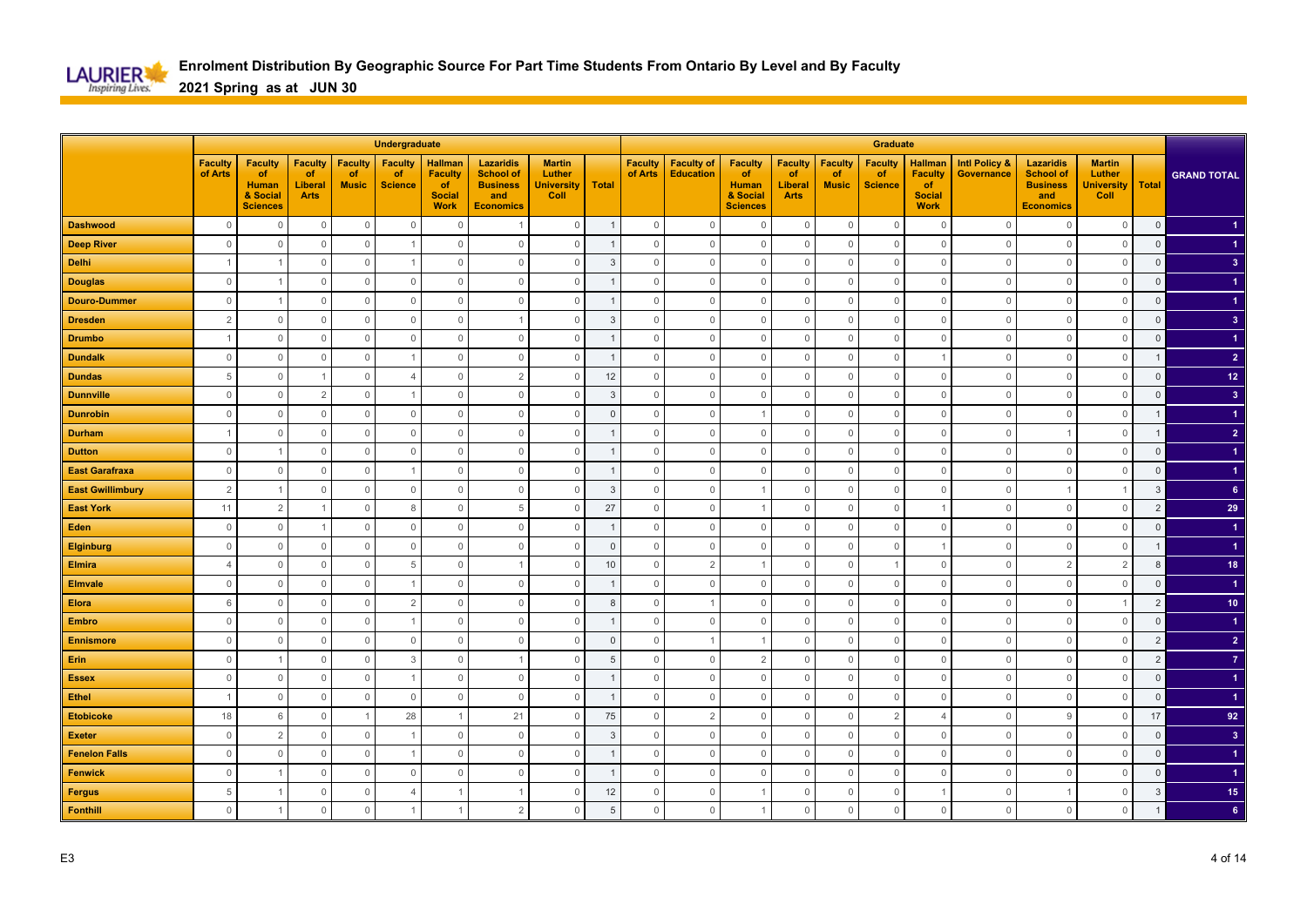

|                        |                           |                                                                     |                                                |                                      | Undergraduate                          |                                                                        |                                                                                    |                                                      |                |                           |                                       |                                                                            |                                                       |                                      | Graduate                                      |                                                                        |                                               |                                                                                    |                                                      |                |                         |
|------------------------|---------------------------|---------------------------------------------------------------------|------------------------------------------------|--------------------------------------|----------------------------------------|------------------------------------------------------------------------|------------------------------------------------------------------------------------|------------------------------------------------------|----------------|---------------------------|---------------------------------------|----------------------------------------------------------------------------|-------------------------------------------------------|--------------------------------------|-----------------------------------------------|------------------------------------------------------------------------|-----------------------------------------------|------------------------------------------------------------------------------------|------------------------------------------------------|----------------|-------------------------|
|                        | <b>Faculty</b><br>of Arts | <b>Faculty</b><br>of<br><b>Human</b><br>& Social<br><b>Sciences</b> | <b>Faculty</b><br>of<br>Liberal<br><b>Arts</b> | <b>Faculty</b><br>of<br><b>Music</b> | <b>Faculty</b><br>of<br><b>Science</b> | <b>Hallman</b><br><b>Faculty</b><br>of<br><b>Social</b><br><b>Work</b> | <b>Lazaridis</b><br><b>School of</b><br><b>Business</b><br>and<br><b>Economics</b> | <b>Martin</b><br>Luther<br><b>University</b><br>Coll | <b>Total</b>   | <b>Faculty</b><br>of Arts | <b>Faculty of</b><br><b>Education</b> | <b>Faculty</b><br><b>of</b><br><b>Human</b><br>& Social<br><b>Sciences</b> | <b>Faculty</b><br>of<br><b>Liberal</b><br><b>Arts</b> | <b>Faculty</b><br>of<br><b>Music</b> | <b>Faculty</b><br><b>of</b><br><b>Science</b> | <b>Hallman</b><br><b>Faculty</b><br>of<br><b>Social</b><br><b>Work</b> | <b>Intl Policy &amp;</b><br><b>Governance</b> | <b>Lazaridis</b><br><b>School of</b><br><b>Business</b><br>and<br><b>Economics</b> | <b>Martin</b><br>Luther<br><b>University</b><br>Coll | <b>Total</b>   | <b>GRAND TOTAL</b>      |
| <b>Forest</b>          | $\mathbf 0$               | $\overline{0}$                                                      | $\mathbb O$                                    | $\mathbb O$                          | $\mathbf 0$                            | $\Omega$                                                               | $\Omega$                                                                           | $\mathbb O$                                          | $\mathsf 0$    | $\mathsf{O}\xspace$       | $\mathbf 0$                           | -1                                                                         | $\mathbf 0$                                           | $\mathbf 0$                          | $\overline{0}$                                | $\mathbf 0$                                                            | $\Omega$                                      | $\mathbf 0$                                                                        | $\mathbf 0$                                          | $\mathbf{1}$   |                         |
| <b>Fort Albany</b>     | $\mathbf{0}$              | $\Omega$                                                            | $\mathbf{0}$                                   | $\mathbf 0$                          | $\mathbf{0}$                           | $\Omega$                                                               | $\Omega$                                                                           | $\mathbf{0}$                                         | $\Omega$       | $\mathbf 0$               | $\mathbf{0}$                          | $\mathbf 0$                                                                | $\mathbf 0$                                           | $\Omega$                             | $\overline{0}$                                | $\overline{3}$                                                         | $\Omega$                                      | $\mathbf{0}$                                                                       | $\mathbf{0}$                                         | $\mathbf{3}$   | $\overline{3}$          |
| <b>Fort Erie</b>       | $\Omega$                  | $\Omega$                                                            | $\mathbf 0$                                    | $\mathbf 0$                          |                                        | $\Omega$                                                               | $\Omega$                                                                           | $\mathbf 0$                                          |                | $\Omega$                  | $\mathbf 0$                           | $\mathbf 0$                                                                | $\mathbf 0$                                           | $\Omega$                             | $\mathbf 0$                                   | $\overline{0}$                                                         | $\Omega$                                      | $\mathbf{0}$                                                                       | $\mathbf 0$                                          | $\mathsf 0$    |                         |
| <b>Fort Frances</b>    | $\mathbf{0}$              | $\Omega$                                                            | $\mathbf 0$                                    | $\overline{0}$                       |                                        | $\overline{0}$                                                         | $\Omega$                                                                           | $\mathbf 0$                                          |                | $\Omega$                  | $\mathbf{0}$                          | $\mathbf 0$                                                                | $\mathbf 0$                                           | $\Omega$                             | $\overline{0}$                                | $\mathbf 0$                                                            | $\Omega$                                      | $\overline{0}$                                                                     | $\mathbf 0$                                          | $\mathbf 0$    |                         |
| Foxboro                | $\mathbf{0}$              | $\circ$                                                             | $\mathbb O$                                    | $\overline{0}$                       | $\mathbb O$                            | $\overline{0}$                                                         | $\mathbf 0$                                                                        | $\mathbb O$                                          | $\mathbf 0$    | $\mathbf{0}$              | $\mathbb O$                           |                                                                            | $\mathbf 0$                                           | $\Omega$                             | $\mathbf 0$                                   | $\mathbf 0$                                                            | $\circ$                                       | $\mathbf 0$                                                                        | $\mathbb O$                                          |                |                         |
| <b>Freelton</b>        | $\mathbf 0$               |                                                                     | $\mathbf 0$                                    | $\mathbb O$                          | $\mathbb O$                            | $\mathbb O$                                                            | $\overline{2}$                                                                     | $\mathbf 0$                                          | 3              | $\mathbf 0$               | $\mathbb O$                           | $\mathbf 0$                                                                | $\mathbf 0$                                           | $\Omega$                             | $\mathbf 0$                                   | $\mathbf 0$                                                            | $\circ$                                       | $\mathbb O$                                                                        | $\mathbb O$                                          | $\mathsf 0$    | 3 <sup>2</sup>          |
| <b>Gads Hill</b>       | $\mathbf{0}$              | $\Omega$                                                            | $\mathbf 0$                                    | $\overline{0}$                       |                                        | $\Omega$                                                               | $\mathbf 0$                                                                        | $\mathbf 0$                                          |                | $\Omega$                  | $\mathbf{0}$                          | $\mathbf 0$                                                                | $\mathbf 0$                                           | $\Omega$                             | $\mathbf 0$                                   | $\overline{0}$                                                         | $\Omega$                                      | $\overline{0}$                                                                     | $\mathbf{0}$                                         | $\overline{0}$ |                         |
| Gananoque              | $\mathbf{0}$              |                                                                     | $\mathbf 0$                                    | $\mathbf 0$                          | $\mathbb O$                            | $\mathbf 0$                                                            | $\mathbf 0$                                                                        | $\mathbf 0$                                          |                | $\mathbf{0}$              | $\mathbb O$                           | $\mathbf 0$                                                                | $\mathbf 0$                                           | $\Omega$                             | $\mathbf 0$                                   |                                                                        | $\Omega$                                      | $\mathbf{0}$                                                                       | $\mathbf 0$                                          |                | $\overline{2}$          |
| Georgetown             | 15                        | $\overline{2}$                                                      | $\mathbf{1}$                                   | $\mathbb O$                          | 16                                     | $\mathbf{0}$                                                           | $\mathbf{0}$                                                                       | $\mathbb O$                                          | 34             | $\mathsf{O}\xspace$       | $\Delta$                              | $\overline{2}$                                                             | $\mathsf{O}\xspace$                                   | $\Omega$                             | $\mathbf 0$                                   | $\mathbf 0$                                                            |                                               |                                                                                    | $\mathbb O$                                          | 8              | 42                      |
| <b>Georgian Bluffs</b> | $\overline{1}$            | $\mathbf 0$                                                         | $\mathbb O$                                    | $\mathbb O$                          | $\mathbb O$                            | $\mathbb O$                                                            | $\mathbf 0$                                                                        | $\mathbb O$                                          |                | $\mathbf 0$               | $\mathbb O$                           | $\mathbb O$                                                                | $\mathsf{O}\xspace$                                   | $\mathbb O$                          | $\mathbb O$                                   | $\mathbf 0$                                                            | $\overline{0}$                                | $\mathbf 0$                                                                        | $\mathbb O$                                          | $\overline{0}$ |                         |
| Georgina               | $\mathbb O$               | $\Omega$                                                            | $\mathsf{O}\xspace$                            | $\mathbb O$                          | $\mathbf{0}$                           | $\mathbf{0}$                                                           | $\mathbf{0}$                                                                       | $\mathbb O$                                          | $\Omega$       | $\Omega$                  | $\mathbf 0$                           | $\mathbf 0$                                                                | $\mathbf{0}$                                          | $\Omega$                             | $\mathbb O$                                   |                                                                        | $\Omega$                                      | $\mathbf{0}$                                                                       | $\mathbf 0$                                          | $\mathbf 1$    | $\blacktriangleleft$    |
| Geraldton              | $\mathbf{0}$              | $\Omega$                                                            | $\mathbf 0$                                    | $\mathbf 0$                          | $\mathbb O$                            | $\overline{0}$                                                         | $\mathbf 0$                                                                        | $\mathbf 0$                                          | $\mathbf 0$    | $\mathbf{0}$              | $\mathbb O$                           |                                                                            | $\mathbf 0$                                           | $\Omega$                             | $\mathbf 0$                                   |                                                                        | $\Omega$                                      | $\mathbf 0$                                                                        | $\mathbf 0$                                          | $\overline{2}$ | $\overline{2}$          |
| <b>Glen Williams</b>   | $\overline{1}$            | $\Omega$                                                            | $\mathbb O$                                    | $\mathbb O$                          | $\overline{1}$                         | $\mathbb O$                                                            | $\mathbf 0$                                                                        | $\mathbb O$                                          | $\overline{2}$ | $\mathbf{0}$              | $\overline{1}$                        | $\mathbf 0$                                                                | $\mathbb O$                                           | $\Omega$                             | $\mathbf 0$                                   | $\mathbf 0$                                                            | $\Omega$                                      | $\mathbb O$                                                                        | $\mathbb O$                                          |                | $\overline{\mathbf{3}}$ |
| <b>Glencoe</b>         | $\mathbf{0}$              |                                                                     | $\mathbf 0$                                    | $\mathbf 0$                          | $\mathbb O$                            | $\mathbb O$                                                            | $\mathbf 0$                                                                        | $\mathbf 0$                                          |                | $\mathbf{0}$              | $\mathbb O$                           | $\mathbf 0$                                                                | $\mathbf 0$                                           | $\Omega$                             | $\mathbf 0$                                   | $\mathbf 0$                                                            | $\circ$                                       | $\mathbb O$                                                                        | $\mathbf 0$                                          | $\mathbf 0$    |                         |
| <b>Gloucester</b>      | $\mathbf{0}$              | $\Omega$                                                            | $\mathbb O$                                    | $\mathbf 0$                          | $\mathbf{0}$                           | $\Omega$                                                               | $\Omega$                                                                           | $\mathbb O$                                          | $\Omega$       | $\Omega$                  | $\mathbf{0}$                          | $\mathbf 0$                                                                | $\mathbf{0}$                                          | $\Omega$                             | $\mathbf 0$                                   |                                                                        | $\Omega$                                      | $\mathbf{0}$                                                                       | $\mathbf 0$                                          |                |                         |
| Goderich               | -1                        | $\Omega$                                                            | $\mathbf{0}$                                   |                                      |                                        | $\Omega$                                                               |                                                                                    | $\mathbf 0$                                          | $\overline{4}$ | $\overline{0}$            | $\mathbf 0$                           | $\mathbf 0$                                                                | 0                                                     |                                      | $\mathbf 0$                                   | $\overline{0}$                                                         | $\Omega$                                      | $\mathbf 0$                                                                        | $\mathbf 0$                                          |                | 5 <sub>5</sub>          |
| <b>Gore Bay</b>        | $\mathbf{0}$              |                                                                     | $\mathbb O$                                    | $\mathbb O$                          | $\mathbb O$                            | $\mathbf 0$                                                            | $\Omega$                                                                           | $\mathbb O$                                          |                | $\mathbf{0}$              | $\mathbf{0}$                          | $\mathbf 0$                                                                | $\mathbb O$                                           | $\Omega$                             | $\mathbf 0$                                   |                                                                        | $\Omega$                                      | $\mathbf{0}$                                                                       | $\mathbb O$                                          | $\mathbf{1}$   | $\overline{2}$          |
| <b>Gormley</b>         | $\mathbf{0}$              | $\overline{0}$                                                      | $\mathbf 0$                                    | $\circ$                              | $\mathbf 0$                            | $\mathbf 0$                                                            |                                                                                    | $\mathbf 0$                                          |                | $\mathbf{0}$              | $\mathbf 0$                           | $\mathbf 0$                                                                | $\mathbf 0$                                           | $\mathbf 0$                          | $\mathbf 0$                                   | $\mathbf 0$                                                            | $\overline{0}$                                | $\mathbf 0$                                                                        | $\mathbb O$                                          | $\mathsf 0$    |                         |
| Gowanstown             | $\Omega$                  | $\Omega$                                                            | $\mathbb O$                                    | $\overline{0}$                       |                                        | $\Omega$                                                               | $\Omega$                                                                           | $\mathbb O$                                          |                | $\Omega$                  | $\mathbf{0}$                          | $\mathbf 0$                                                                | $\mathbf 0$                                           | $\Omega$                             | $\overline{0}$                                | $\mathbf{0}$                                                           | $\Omega$                                      | $\mathbf 0$                                                                        | $\mathbb O$                                          | $\mathsf 0$    |                         |
| <b>Grafton</b>         | $\mathbf{0}$              | $\Omega$                                                            | $\mathbf 0$                                    | $\overline{0}$                       |                                        | $\Omega$                                                               | $\Omega$                                                                           | $\mathbf 0$                                          |                | $\Omega$                  | $\mathbf 0$                           | $\mathbf 0$                                                                | 0                                                     | $\Omega$                             | $\overline{0}$                                | $\mathbf 0$                                                            | $\Omega$                                      | $\mathbf{0}$                                                                       | $\mathbf 0$                                          | $\mathsf 0$    |                         |
| <b>Grand Valley</b>    | $\mathbb O$               | $\overline{2}$                                                      | $\mathbb O$                                    | $\overline{0}$                       |                                        | $\mathbf 0$                                                            | $\mathbf 0$                                                                        | $\mathbb O$                                          | 3              | $\mathbf{0}$              | $\mathbf{0}$                          | $\mathbf 0$                                                                | $\mathbf 0$                                           | $\Omega$                             | $\mathbf 0$                                   | $\mathbf 0$                                                            | $\Omega$                                      | $\mathbf{0}$                                                                       | $\mathbb O$                                          | $\mathsf 0$    | 3 <sup>°</sup>          |
| <b>Greely</b>          | $\mathbf{0}$              |                                                                     | $\mathbb O$                                    | $\overline{0}$                       | $\mathbb O$                            | $\mathbf 0$                                                            | $\mathbf 0$                                                                        | $\mathbb O$                                          |                | $\mathbf{0}$              | $\mathbb O$                           | $\mathbf 0$                                                                | $\mathbf 0$                                           | $\Omega$                             | $\overline{0}$                                | $\mathbf 0$                                                            | $\circ$                                       | $\mathbb O$                                                                        | $\mathbb O$                                          | $\mathsf 0$    |                         |
| Grimsby                | $\overline{1}$            | $\overline{\mathcal{L}}$                                            | $\mathbb O$                                    | $\overline{0}$                       |                                        | $\mathbf{0}$                                                           | $\mathbf 0$                                                                        | $\mathbb O$                                          | 6              | $\mathsf{O}\xspace$       | $\mathsf 0$                           | -1                                                                         | $\mathbb O$                                           | $\Omega$                             | $\overline{0}$                                | $\mathbb O$                                                            | $\Omega$                                      | $\mathbb O$                                                                        | $\mathbb O$                                          |                | $\overline{7}$          |
| Guelph                 | 22                        |                                                                     | $\overline{1}$                                 |                                      | 41                                     | 3                                                                      | 13                                                                                 | $\mathbf 0$                                          | 88             | $\overline{0}$            | 6                                     | 3                                                                          | 0                                                     | C                                    | $\overline{2}$                                | $\mathbf{0}$                                                           | $\Omega$                                      | 6                                                                                  | 3                                                    | 20             | 108                     |
| <b>Hagersville</b>     |                           | $\Omega$                                                            | $_{3}$                                         | $\mathbf 0$                          |                                        | $\Omega$                                                               | $\Omega$                                                                           | $\mathsf{O}\xspace$                                  | 5              | $\Omega$                  | $\mathbf{0}$                          | $\mathbf 0$                                                                | $\mathbb O$                                           | $\Omega$                             | $\mathbf 0$                                   | $\overline{0}$                                                         | $\Omega$                                      | $\mathbf{0}$                                                                       | $\mathbf 0$                                          | $\mathbf{0}$   | 5 <sub>5</sub>          |
| <b>Halton Hills</b>    | $\mathbf{0}$              | 0                                                                   | $\mathbb O$                                    | $\mathbf 0$                          | -1                                     | $\mathbf{0}$                                                           | $\mathbf 0$                                                                        | $\mathbf 0$                                          |                | $\mathbf{0}$              | $\mathbb O$                           | $\mathbf 0$                                                                | $\mathbf 0$                                           | $\Omega$                             | $\mathbf 0$                                   | $\mathbf 0$                                                            | 0                                             | $\mathbf 0$                                                                        | $\mathbf 0$                                          | $\mathbf{0}$   | $\blacktriangleleft$    |
| <b>Hamilton</b>        | 18                        | 46                                                                  | 16                                             | $\overline{2}$                       | 17                                     | 9                                                                      | $\overline{7}$                                                                     | $\mathbb O$                                          | 115            | $\mathbb O$               | $\overline{2}$                        | $\overline{1}$                                                             | $\mathbf{1}$                                          |                                      | $\mathbb O$                                   | $\overline{4}$                                                         | $\Omega$                                      | $\mathbf{3}$                                                                       | $\overline{2}$                                       | 14             | 129                     |
| <b>Hanmer</b>          | $\mathbf{0}$              | $\Omega$                                                            | $\mathbf 0$                                    | $\mathbf 0$                          | $\mathbf{0}$                           | $\mathbf{0}$                                                           | $\mathbf 0$                                                                        | $\mathbf 0$                                          | $\Omega$       | $\mathbf{0}$              | $\mathbf 0$                           | $\mathbf 0$                                                                | $\mathbf 0$                                           | $\Omega$                             | $\mathbf 0$                                   | $\overline{1}$                                                         | $\Omega$                                      | $\mathbf{0}$                                                                       | $\mathbf{0}$                                         | $\mathbf{1}$   | $\blacktriangleleft$    |
| <b>Hannon</b>          | $\mathbf{0}$              |                                                                     | $\overline{1}$                                 | $\mathbf 0$                          | $\overline{1}$                         |                                                                        |                                                                                    | $\mathbb O$                                          | $\overline{5}$ | $\Omega$                  | $\mathbf 0$                           | $\mathbf 0$                                                                | $\mathbf{0}$                                          | $\Omega$                             | $\mathbf 0$                                   | $\overline{0}$                                                         | $\Omega$                                      | $\mathbf{0}$                                                                       | $\mathbf 0$                                          | $\mathsf 0$    | 5 <sub>1</sub>          |
| Hanover                | $\mathbf{0}$              | $\circ$                                                             | $\mathbf 0$                                    | $\overline{0}$                       |                                        |                                                                        | $\mathbf 0$                                                                        | $\mathbf 0$                                          | $\overline{2}$ | $\mathbf{0}$              | $\mathbb O$                           | $\mathbf 0$                                                                | $\mathbf 0$                                           | $\Omega$                             | $\mathbf 0$                                   | $\mathbf 0$                                                            | $\circ$                                       | $\mathbf 0$                                                                        | $\mathbb O$                                          | $\mathbf 0$    | $\overline{2}$          |
| <b>Harrisburg</b>      | $\mathbf{0}$              | $\Omega$                                                            | $\mathbb O$                                    | $\overline{0}$                       | $\mathbb O$                            | $\Omega$                                                               | $\Omega$                                                                           | $\mathbb O$                                          | $\Omega$       | $\mathsf{O}\xspace$       | $\mathbf{0}$                          |                                                                            | $\mathbb O$                                           | $\Omega$                             | $\mathbf 0$                                   | $\mathbb O$                                                            | $\Omega$                                      | $\mathbb O$                                                                        | $\mathbf 0$                                          |                | $\blacktriangleleft$    |
| <b>Harriston</b>       | $\mathbf{0}$              | $\Omega$                                                            | $\mathbf{0}$                                   | $\Omega$                             | $\Omega$                               | $\Omega$                                                               | $\mathbf 0$                                                                        | $\mathbf 0$                                          | $\Omega$       | $\mathbf 0$               | $\overline{1}$                        | $\Omega$                                                                   | $\mathbf 0$                                           | $\Omega$                             | $\mathbf 0$                                   | $\mathbf 0$                                                            | $\Omega$                                      | $\mathbf 0$                                                                        | $\mathbf 0$                                          |                |                         |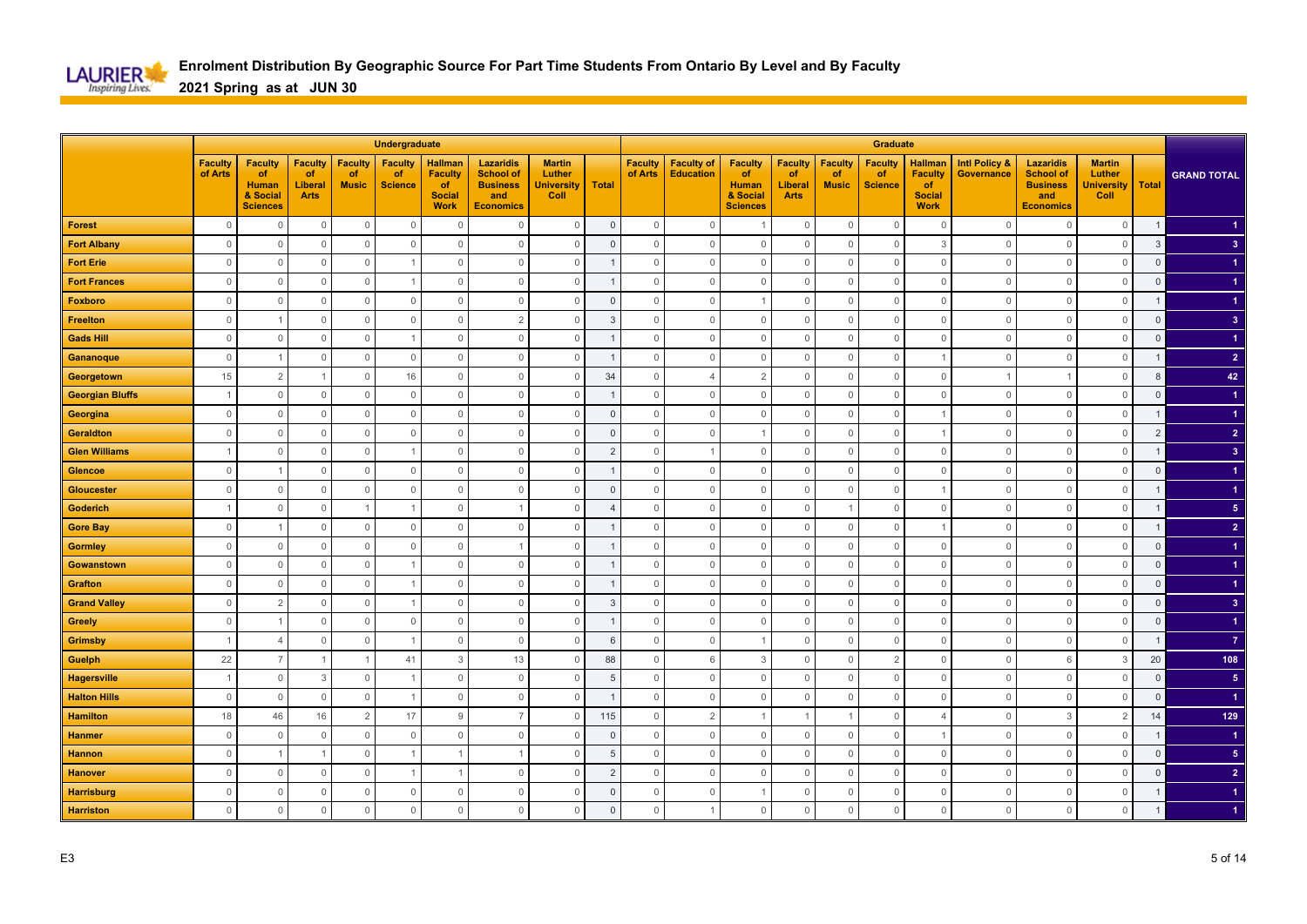

|                        |                           |                                                                     |                                                |                                      | Undergraduate                          |                                                                        |                                                                                    |                                                      |                |                           |                                       |                                                                            |                                                       |                                      | <b>Graduate</b>                        |                                                                        |                                               |                                                                                    |                                                      |                |                         |
|------------------------|---------------------------|---------------------------------------------------------------------|------------------------------------------------|--------------------------------------|----------------------------------------|------------------------------------------------------------------------|------------------------------------------------------------------------------------|------------------------------------------------------|----------------|---------------------------|---------------------------------------|----------------------------------------------------------------------------|-------------------------------------------------------|--------------------------------------|----------------------------------------|------------------------------------------------------------------------|-----------------------------------------------|------------------------------------------------------------------------------------|------------------------------------------------------|----------------|-------------------------|
|                        | <b>Faculty</b><br>of Arts | <b>Faculty</b><br>of<br><b>Human</b><br>& Social<br><b>Sciences</b> | <b>Faculty</b><br>of<br>Liberal<br><b>Arts</b> | <b>Faculty</b><br>of<br><b>Music</b> | <b>Faculty</b><br>of<br><b>Science</b> | <b>Hallman</b><br><b>Faculty</b><br>of<br><b>Social</b><br><b>Work</b> | <b>Lazaridis</b><br><b>School of</b><br><b>Business</b><br>and<br><b>Economics</b> | <b>Martin</b><br>Luther<br><b>University</b><br>Coll | <b>Total</b>   | <b>Faculty</b><br>of Arts | <b>Faculty of</b><br><b>Education</b> | <b>Faculty</b><br><b>of</b><br><b>Human</b><br>& Social<br><b>Sciences</b> | <b>Faculty</b><br>of<br><b>Liberal</b><br><b>Arts</b> | <b>Faculty</b><br>of<br><b>Music</b> | <b>Faculty</b><br>of<br><b>Science</b> | <b>Hallman</b><br><b>Faculty</b><br>of<br><b>Social</b><br><b>Work</b> | <b>Intl Policy &amp;</b><br><b>Governance</b> | <b>Lazaridis</b><br><b>School of</b><br><b>Business</b><br>and<br><b>Economics</b> | <b>Martin</b><br>Luther<br><b>University</b><br>Coll | <b>Total</b>   | <b>GRAND TOTAL</b>      |
| <b>Harrowsmith</b>     | $\mathbb O$               | $\Omega$                                                            | $\mathbb O$                                    | $\mathbb O$                          |                                        | $\mathbf 0$                                                            | $\Omega$                                                                           | $\mathbb O$                                          |                | $\mathsf{O}\xspace$       | $\mathbf 0$                           | $\mathbf 0$                                                                | $\mathbf 0$                                           | $\mathbf 0$                          | $\overline{0}$                         | $\overline{0}$                                                         | $\Omega$                                      | $\mathbf 0$                                                                        | $\mathbf 0$                                          | $\mathbf 0$    |                         |
| <b>Hastings</b>        | $\mathbb O$               | $\overline{0}$                                                      | $\mathbb O$                                    | $\circ$                              | $\mathbb O$                            | $\Omega$                                                               | $\mathbf 0$                                                                        | $\mathbb O$                                          | $\overline{0}$ | $\mathbf 0$               | $\mathbb O$                           | $\mathbb O$                                                                | $\mathbf 0$                                           | $\Omega$                             | $\overline{0}$                         |                                                                        | $\overline{0}$                                | $\mathbf 0$                                                                        | $\mathbf 0$                                          | $\mathbf{1}$   |                         |
| <b>Hawkesbury</b>      | $\mathbf{0}$              |                                                                     | $\mathbf 0$                                    | $\mathbf 0$                          | $\mathbf{0}$                           | $\Omega$                                                               | $\Omega$                                                                           | $\mathbb O$                                          |                | $\Omega$                  | $\mathbf{0}$                          | $\mathbf 0$                                                                | $\mathbf 0$                                           | $\Omega$                             | $\overline{0}$                         | $\overline{0}$                                                         | $\Omega$                                      | $\mathbf{0}$                                                                       | $\mathbf 0$                                          | $\mathsf 0$    |                         |
| <b>Heidelberg</b>      |                           | $\Omega$                                                            | $\mathbf 0$                                    | $\overline{0}$                       |                                        | $\overline{0}$                                                         | $\mathbf 0$                                                                        | $\mathbf 0$                                          | $\overline{2}$ | $\mathbf 0$               | $\mathbf 0$                           | $\mathbf 0$                                                                | $\mathbf 0$                                           | $\Omega$                             | $\overline{0}$                         | $\mathbf 0$                                                            | $\circ$                                       |                                                                                    | $\mathbf 0$                                          | $\mathbf{1}$   | 3 <sup>2</sup>          |
| <b>Hillsdale</b>       | $\mathbf{0}$              | $\Omega$                                                            | $\mathbb O$                                    | $\mathbb O$                          | -1                                     | $\mathbb O$                                                            | $\Omega$                                                                           | $\mathbb O$                                          |                | $\mathbf{0}$              | $\mathbb O$                           | $\mathbf{0}$                                                               | $\mathbb O$                                           | $\Omega$                             | $\overline{0}$                         | $\overline{0}$                                                         | $\Omega$                                      | $\mathbb O$                                                                        | $\mathbb O$                                          | $\mathsf 0$    |                         |
| <b>Holland Centre</b>  | $\mathbf{0}$              |                                                                     | $\mathbb O$                                    | $\mathbb O$                          | $\mathbb O$                            | $\mathbb O$                                                            | $\mathbf 0$                                                                        | $\mathbb O$                                          |                | $\mathbf{0}$              | $\mathbb O$                           | $\mathbf 0$                                                                | $\mathbf 0$                                           | $\Omega$                             | $\mathbf 0$                            | $\mathbf 0$                                                            | $\circ$                                       | $\mathbb O$                                                                        | $\mathbb O$                                          | $\overline{0}$ |                         |
| <b>Holland Landing</b> | $\overline{1}$            | $\Omega$                                                            | $\mathbf 0$                                    | $\mathbf 0$                          | $\mathbb O$                            | $\Omega$                                                               |                                                                                    | $\mathbf 0$                                          | $\overline{2}$ | $\Omega$                  | $\mathbf{0}$                          | $\overline{1}$                                                             | $\mathbf 0$                                           | $\Omega$                             | $\mathbf{0}$                           | $\overline{0}$                                                         | $\Omega$                                      | $\overline{0}$                                                                     | $\mathbf{0}$                                         |                | 3 <sup>2</sup>          |
| <b>Hudson</b>          | $\mathbf{0}$              | $\Omega$                                                            | $\mathbf 0$                                    | $\overline{0}$                       | $\mathbb O$                            | $\Omega$                                                               | $\mathbf 0$                                                                        | $\mathbf{0}$                                         | $\Omega$       | $\Omega$                  | $\mathbb O$                           | $\mathbf 0$                                                                | $\mathbf 0$                                           | $\Omega$                             | $\mathbf 0$                            |                                                                        | $\Omega$                                      | $\mathbf{0}$                                                                       | $\mathbf 0$                                          |                |                         |
| <b>Hunstville</b>      |                           | $\Omega$                                                            | $\mathsf{O}\xspace$                            | $\mathbf 0$                          | $\mathbb O$                            | $\mathbf{0}$                                                           | $\Omega$                                                                           | $\mathbf 0$                                          |                | $\Omega$                  | $\mathbf{0}$                          | $\mathbf 0$                                                                | $\mathbf 0$                                           | $\Omega$                             | $\mathbf 0$                            | $\mathbf{0}$                                                           | $\cap$                                        | $\mathbf{0}$                                                                       | $\mathbf{0}$                                         | $\Omega$       |                         |
| <b>Huntsville</b>      | $\mathbf{0}$              | $\circ$                                                             | $\mathsf{O}\xspace$                            | $\mathbb O$                          | $\overline{2}$                         | $\mathbf 0$                                                            | $\Omega$                                                                           | $\mathsf{O}\xspace$                                  | $\overline{2}$ | $\mathbf{0}$              | $\mathbf{0}$                          |                                                                            | $\mathbb O$                                           | $\Omega$                             | $\mathbf 0$                            | $\mathbf 0$                                                            | $\Omega$                                      | $\mathbf{0}$                                                                       | $\mathbb O$                                          |                | $\overline{\mathbf{3}}$ |
| Ingersoll              | 3                         |                                                                     | $\mathsf{O}\xspace$                            | $\overline{1}$                       | $\mathbf{0}$                           | $\Omega$                                                               | $\mathbf{0}$                                                                       | $\mathbf 0$                                          | 5              | $\Omega$                  | $\mathbf{0}$                          | $\mathbf 0$                                                                | $\mathbf 0$                                           | $\Omega$                             | $\overline{0}$                         | $\overline{0}$                                                         | $\Omega$                                      |                                                                                    | $\mathbf{0}$                                         | $\mathbf 1$    | 6 <sup>1</sup>          |
| Innerkip               | $\overline{1}$            | $\Omega$                                                            | $\mathbf 0$                                    | $\mathbf{0}$                         | $\mathbf{0}$                           | $\mathbf 0$                                                            | $\Omega$                                                                           | $\mathbf 0$                                          | $\overline{1}$ | $\Omega$                  | $\mathbf 0$                           | $\overline{1}$                                                             | $\mathbf 0$                                           | $\Omega$                             | $\overline{0}$                         | $\overline{0}$                                                         | $\Omega$                                      | $\mathbf{0}$                                                                       | $\mathbf{0}$                                         |                | $\overline{2}$          |
| <b>Innisfil</b>        | 5                         |                                                                     | $\mathbf 0$                                    | $\overline{0}$                       | $\overline{4}$                         | $\mathbf 0$                                                            |                                                                                    | $\mathbf 0$                                          | 11             | $\mathbf{0}$              | $\mathbf 0$                           | $\mathbf 0$                                                                | $\mathbf 0$                                           | $\Omega$                             | $\mathbf 0$                            | $\mathbf 0$                                                            | 0                                             | $\mathbf 0$                                                                        | $\mathbf 0$                                          | $\mathbf 0$    | 11                      |
| <b>Jarvis</b>          | $\mathbf{0}$              |                                                                     | $\mathbb O$                                    | $\overline{0}$                       | $\mathbb O$                            | $\overline{0}$                                                         | $\Omega$                                                                           | $\mathbb O$                                          |                | $\mathbf{0}$              | $\mathbf 0$                           | $\mathbf 0$                                                                | $\mathbf 0$                                           | $\Omega$                             | $\mathbf 0$                            | $\mathbf 0$                                                            | $\Omega$                                      | $\overline{0}$                                                                     | $\mathbf{0}$                                         | $\mathsf 0$    | $\blacktriangleleft$    |
| <b>Jordan Station</b>  | $\overline{1}$            | 0                                                                   | $\mathbf 0$                                    | $\mathbf 0$                          | $\mathbb O$                            | $\overline{0}$                                                         | $\mathbf 0$                                                                        | $\mathbf 0$                                          |                | $\mathbf{0}$              | $\mathbb O$                           |                                                                            | $\mathbb O$                                           | $\Omega$                             | $\mathbf 0$                            | $\mathbf 0$                                                            | $\circ$                                       | $\mathbf 0$                                                                        | $\mathbb O$                                          |                | $\overline{2}$          |
| Kanata                 | $\Omega$                  | $\overline{2}$                                                      | $\mathbb O$                                    | $\mathbf 0$                          | $\overline{2}$                         | $\Omega$                                                               |                                                                                    | $\mathbf 0$                                          | $\overline{5}$ | $\Omega$                  | $\mathbf{0}$                          | $\mathbf 0$                                                                | $\mathbf 0$                                           | $\Omega$                             | $\overline{0}$                         | $\overline{0}$                                                         | $\Omega$                                      | $\mathbf{0}$                                                                       | $\mathbf{0}$                                         | $\Omega$       | 5 <sub>5</sub>          |
| <b>Kapuskasing</b>     | $\mathbf{0}$              | $\Omega$                                                            | $\mathbf 0$                                    | $\mathbf 0$                          |                                        | $\mathbf 0$                                                            | $\Omega$                                                                           | $\mathbf 0$                                          |                | $\mathbf{0}$              | $\mathbf 0$                           | $\mathbf 0$                                                                | $\mathbf 0$                                           | $\Omega$                             | $\mathbf 0$                            | $\mathbf 0$                                                            | $\Omega$                                      | $\mathbf{0}$                                                                       | $\mathbf 0$                                          | $\mathbf{0}$   |                         |
| <b>Keewatin</b>        | $\mathbb O$               | $\overline{0}$                                                      | $\mathbb O$                                    | $\mathbb O$                          | $\mathbb O$                            | $\overline{0}$                                                         | $\Omega$                                                                           | $\mathbb O$                                          | $\Omega$       | $\mathsf{O}\xspace$       | $\mathbf 0$                           |                                                                            | $\mathbb O$                                           | $\Omega$                             | $\mathbf 0$                            | $\mathbf 0$                                                            | $\Omega$                                      | $\mathbf{0}$                                                                       | $\mathbb O$                                          |                |                         |
| <b>Kemble</b>          | $\mathbb O$               | $\overline{0}$                                                      | $\mathbb O$                                    | $\mathbb O$                          | $\mathbb O$                            | $\Omega$                                                               | $\mathbf{0}$                                                                       | $\mathbb O$                                          | $\overline{0}$ | $\mathbf 0$               | $\mathbb O$                           | -1                                                                         | $\mathbf 0$                                           | $\Omega$                             | $\mathbf 0$                            | $\mathbf 0$                                                            | $\overline{0}$                                | $\mathbb O$                                                                        | $\mathbb O$                                          | $\mathbf{1}$   |                         |
| <b>Kemptville</b>      | $\Omega$                  | $\Omega$                                                            | $\mathbf{0}$                                   | $\mathbf 0$                          | $\mathbf{0}$                           | $\Omega$                                                               | $\Omega$                                                                           | $\mathbb O$                                          | $\Omega$       | $\Omega$                  | $\mathbf 0$                           | $\mathbf 0$                                                                | $\mathbf 0$                                           | $\Omega$                             | $\mathbf{0}$                           | $\mathbf{0}$                                                           | $\Omega$                                      | $\mathbf 0$                                                                        | $\overline{1}$                                       | $\mathbf{1}$   |                         |
| <b>Kent Bridge</b>     | $\mathbf{0}$              | $\Omega$                                                            | $\mathbf 0$                                    | $\overline{0}$                       |                                        | $\Omega$                                                               | $\Omega$                                                                           | $\mathbf 0$                                          |                | $\Omega$                  | $\mathbf{0}$                          | $\mathbf 0$                                                                | $\mathbf 0$                                           | $\Omega$                             | $\mathbf 0$                            | $\overline{0}$                                                         | $\Omega$                                      | $\mathbf{0}$                                                                       | $\mathbf 0$                                          | $\mathsf 0$    |                         |
| Kerwood                | $\mathbf{0}$              | $\Omega$                                                            | $\mathbf 0$                                    | $\mathbf 0$                          | $\mathbf 0$                            | $\circ$                                                                |                                                                                    | $\mathbf 0$                                          |                | $\mathbf{0}$              | $\mathbf{0}$                          | $\mathbf 0$                                                                | 0                                                     | $\Omega$                             | $\mathbf 0$                            | $\mathbf 0$                                                            | $\Omega$                                      | $\overline{0}$                                                                     | $\mathbf 0$                                          | $\mathbf 0$    |                         |
| <b>Keswick</b>         | $\overline{1}$            | $\overline{2}$                                                      | $\mathbf 0$                                    | $\overline{0}$                       | $\overline{1}$                         | $\mathbf{0}$                                                           |                                                                                    | $\mathbf 0$                                          | 5              | $\mathbf{0}$              | $\mathbb O$                           | $\mathbf 0$                                                                | $\mathbf 0$                                           | $\Omega$                             | $\overline{0}$                         | $\mathbf 0$                                                            | $\circ$                                       | $\mathbb O$                                                                        | $\mathbb O$                                          | $\mathsf 0$    | 5 <sub>1</sub>          |
| <b>Kettleby</b>        | $\Omega$                  | $\Omega$                                                            | $\mathbf 0$                                    | $\mathbf{0}$                         | $\mathbf{0}$                           | $\Omega$                                                               |                                                                                    | $\mathbf 0$                                          |                | $\Omega$                  | $\mathbf 0$                           | $\mathbf 0$                                                                | $\mathbf 0$                                           | $\Omega$                             | $\overline{0}$                         | $\overline{0}$                                                         | $\Omega$                                      | $\mathbf{0}$                                                                       | $\mathbf{0}$                                         | $\Omega$       |                         |
| <b>Kincardine</b>      | 3                         | $\Omega$                                                            | $\mathbb O$                                    | $\mathbf{0}$                         | $\overline{2}$                         |                                                                        |                                                                                    | $\mathbf{0}$                                         |                | $\Omega$                  | $\overline{1}$                        | $\mathbf 0$                                                                | $\mathbf 0$                                           | $\Omega$                             | $\mathbf 0$                            | $\mathbf{0}$                                                           | $\Omega$                                      | $\mathbf{0}$                                                                       | $\mathbf 0$                                          |                | 8 <sup>°</sup>          |
| <b>King</b>            | $\mathbf{0}$              | $\Omega$                                                            | $\mathbb O$                                    | $\mathbf 0$                          | $\overline{2}$                         | $\overline{0}$                                                         | $\Omega$                                                                           | $\mathbf 0$                                          | $\overline{2}$ | $\mathbf 0$               | $\mathbf{0}$                          | $\mathbf 0$                                                                | $\mathbf 0$                                           | $\Omega$                             | $\mathbf 0$                            | $\mathbf{0}$                                                           | $\cap$                                        | $\mathbf{0}$                                                                       | $\mathbf{0}$                                         | $\overline{0}$ | $\overline{2}$          |
| <b>King City</b>       |                           | $\overline{0}$                                                      | $\mathbb O$                                    | $\mathbb O$                          | 3                                      | $\mathbf{0}$                                                           | 5                                                                                  | $\mathbb O$                                          | g              | $\mathbf 0$               | $\mathbb O$                           | $\mathbf 0$                                                                | $\mathsf{O}\xspace$                                   | $\Omega$                             | $\mathbf 0$                            | $\mathbf 0$                                                            | $\Omega$                                      | $\mathbf{0}$                                                                       | $\mathbb O$                                          | $\Omega$       | $\overline{9}$          |
| <b>Kingston</b>        | 3                         | $\overline{7}$                                                      | $\mathbb O$                                    | $\overline{1}$                       | 5                                      | $\overline{0}$                                                         | $\overline{4}$                                                                     | $\mathbb O$                                          | 20             | $\mathsf{O}\xspace$       | $\mathbb O$                           | $\overline{4}$                                                             | $\mathsf{O}\xspace$                                   | $\Omega$                             | $\overline{2}$                         | $\mathbf 0$                                                            | $\overline{0}$                                | $\mathbb O$                                                                        | $\overline{1}$                                       | $\overline{7}$ | ${\bf 27}$              |
| <b>Kingsville</b>      | $\Omega$                  | $\Omega$                                                            | $\mathbb O$                                    | $\mathbf{0}$                         |                                        | $\mathbf 0$                                                            | $\Omega$                                                                           | $\mathbf{0}$                                         | $\overline{1}$ | $\Omega$                  | $\mathbf 0$                           | $\mathbf 0$                                                                | $\mathbf{0}$                                          | $\Omega$                             | $\mathbb O$                            | $\mathbf{0}$                                                           | $\Omega$                                      | $\mathbf 0$                                                                        | $\mathbf 0$                                          | $\mathbf{0}$   | $\blacktriangleleft$    |
| <b>Kitchener</b>       | 99                        | 27                                                                  | 6                                              | 5                                    | 123                                    | $\overline{2}$                                                         | 41                                                                                 | $\mathbf 0$                                          | 303            | 3                         | 21                                    | $\overline{4}$                                                             | $\mathbf 0$                                           | $\Omega$                             | 6                                      | 6                                                                      | 0                                             | 32                                                                                 | $\overline{4}$                                       | 76             | 379                     |
| <b>Kleinburg</b>       | $\overline{2}$            | $\overline{0}$                                                      | $\mathbb O$                                    | $\mathbb O$                          |                                        | $\mathbb O$                                                            | $\Delta$                                                                           | $\mathbb O$                                          |                | $\mathbb O$               | $\mathbb O$                           | $\mathbf 0$                                                                | $\mathbb O$                                           | $\Omega$                             | $\mathbf 0$                            | $\mathbf 0$                                                            | $\overline{0}$                                | $\overline{1}$                                                                     | $\mathbb O$                                          | $\overline{1}$ | $\bf{8}$                |
| Kliengburg             | $\mathbf{0}$              | $\circ$                                                             | $\mathbf{0}$                                   | $\mathbf{0}$                         |                                        | $\Omega$                                                               | $\mathbf 0$                                                                        | $\mathbf{0}$                                         |                | $\mathbf{0}$              | $\mathbb O$                           | $\mathbf 0$                                                                | $\mathbf 0$                                           | $\Omega$                             | $\mathbf 0$                            | $\mathbf 0$                                                            | $\Omega$                                      | $\mathbb O$                                                                        | $\mathbf 0$                                          | $\overline{0}$ |                         |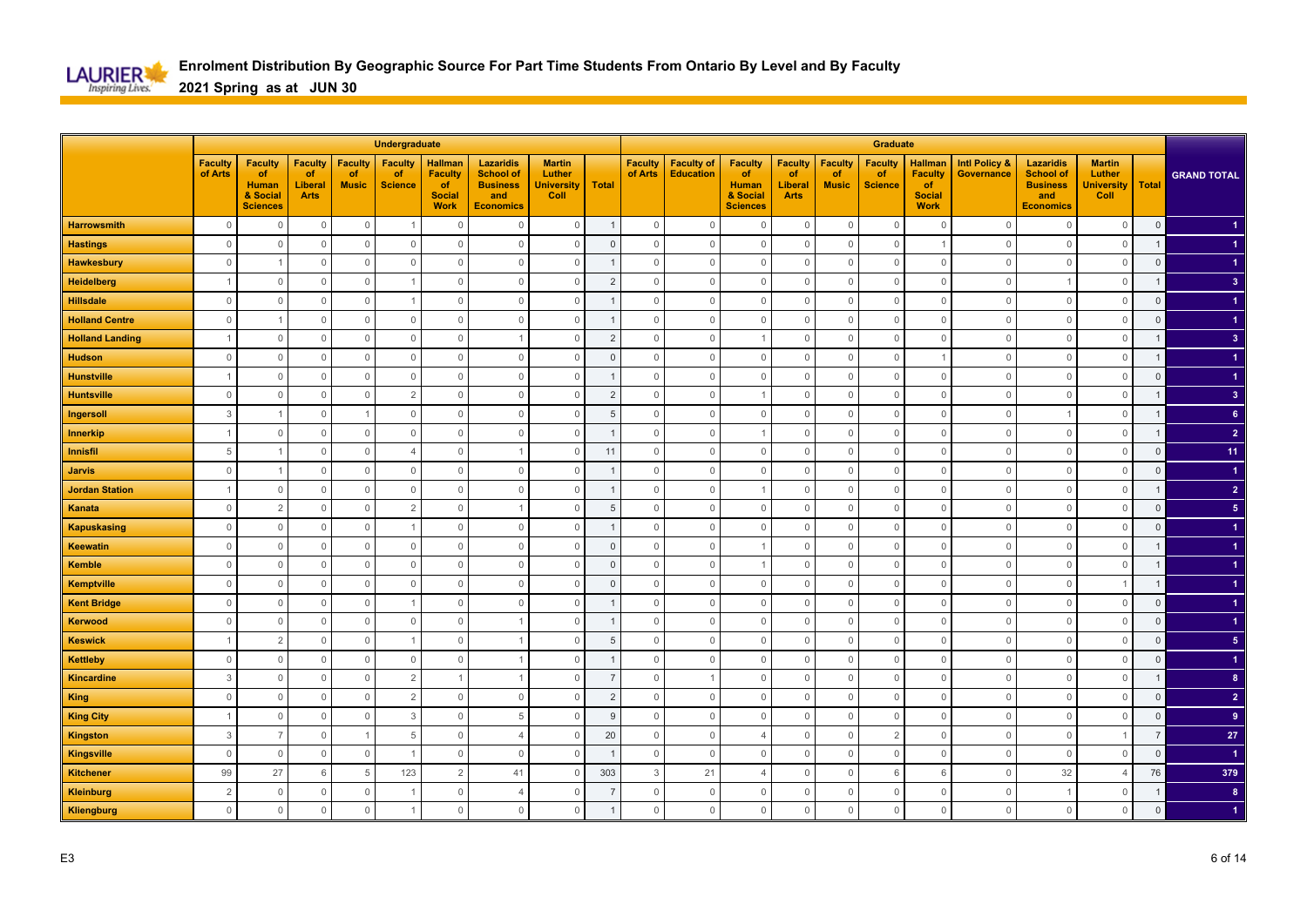

|                       |                           |                                                                     |                                                |                                      | Undergraduate                          |                                                                        |                                                                                    |                                                      |                |                           |                                       |                                                                            |                                                       |                                      | Graduate                               |                                                                        |                                        |                                                                                    |                                                      |                |                         |
|-----------------------|---------------------------|---------------------------------------------------------------------|------------------------------------------------|--------------------------------------|----------------------------------------|------------------------------------------------------------------------|------------------------------------------------------------------------------------|------------------------------------------------------|----------------|---------------------------|---------------------------------------|----------------------------------------------------------------------------|-------------------------------------------------------|--------------------------------------|----------------------------------------|------------------------------------------------------------------------|----------------------------------------|------------------------------------------------------------------------------------|------------------------------------------------------|----------------|-------------------------|
|                       | <b>Faculty</b><br>of Arts | <b>Faculty</b><br>of<br><b>Human</b><br>& Social<br><b>Sciences</b> | <b>Faculty</b><br>of<br>Liberal<br><b>Arts</b> | <b>Faculty</b><br>of<br><b>Music</b> | <b>Faculty</b><br>of<br><b>Science</b> | <b>Hallman</b><br><b>Faculty</b><br>of<br><b>Social</b><br><b>Work</b> | <b>Lazaridis</b><br><b>School of</b><br><b>Business</b><br>and<br><b>Economics</b> | <b>Martin</b><br>Luther<br><b>University</b><br>Coll | <b>Total</b>   | <b>Faculty</b><br>of Arts | <b>Faculty of</b><br><b>Education</b> | <b>Faculty</b><br><b>of</b><br><b>Human</b><br>& Social<br><b>Sciences</b> | <b>Faculty</b><br>of<br><b>Liberal</b><br><b>Arts</b> | <b>Faculty</b><br>of<br><b>Music</b> | <b>Faculty</b><br>of<br><b>Science</b> | <b>Hallman</b><br><b>Faculty</b><br>of<br><b>Social</b><br><b>Work</b> | <b>Intl Policy &amp;</b><br>Governance | <b>Lazaridis</b><br><b>School of</b><br><b>Business</b><br>and<br><b>Economics</b> | <b>Martin</b><br>Luther<br><b>University</b><br>Coll | <b>Total</b>   | <b>GRAND TOTAL</b>      |
| Komoka                | $\mathbf 0$               | $\overline{0}$                                                      | $\mathbb O$                                    | $\mathbb O$                          |                                        | $\mathbf{0}$                                                           | $\Omega$                                                                           | $\mathbb O$                                          |                | $\mathbb O$               | $\mathbf 0$                           | $\mathbf 0$                                                                | $\mathbf 0$                                           | $\mathbf 0$                          | $\overline{0}$                         | $\mathbf 0$                                                            | $\Omega$                               | $\mathbf 0$                                                                        | $\mathbf 0$                                          | $\mathbf 0$    |                         |
| <b>La Salette</b>     | $\mathbf{0}$              |                                                                     | $\mathbf{0}$                                   | $\mathbf 0$                          | $\mathbf{0}$                           | $\Omega$                                                               | $\Omega$                                                                           | $\mathbf{0}$                                         |                | $\mathbf 0$               | $\mathbf{0}$                          | $\mathbf 0$                                                                | $\mathbf 0$                                           | $\Omega$                             | $\overline{0}$                         | $\overline{0}$                                                         | $\Omega$                               | $\mathbf{0}$                                                                       | $\mathbf{0}$                                         | $\mathsf 0$    |                         |
| Lakefield             | $\Omega$                  | $\Omega$                                                            | $\mathbf 0$                                    | $\mathbf 0$                          | $\mathbf{0}$                           | $\Omega$                                                               | $\Omega$                                                                           | $\mathbf 0$                                          | $\Omega$       | $\Omega$                  | $\mathbf 0$                           | -1                                                                         | $\mathbf 0$                                           | $\Omega$                             | $\mathbf 0$                            | $\overline{0}$                                                         | $\Omega$                               | $\mathbf{0}$                                                                       | $\mathbf 0$                                          | $\mathbf{1}$   |                         |
| Lakehurst             | $\mathbf{0}$              | $\Omega$                                                            | $\mathbf 0$                                    | $\overline{0}$                       |                                        | $\overline{0}$                                                         | $\Omega$                                                                           | $\mathbf 0$                                          |                | $\Omega$                  | $\mathbf{0}$                          | $\mathbf 0$                                                                | $\mathbf 0$                                           | $\Omega$                             | $\overline{0}$                         | $\mathbf 0$                                                            | $\Omega$                               | $\overline{0}$                                                                     | $\mathbf 0$                                          | $\mathsf 0$    |                         |
| Lansdowne             | $\mathbf{0}$              | $\circ$                                                             | $\mathbb O$                                    | $\overline{0}$                       |                                        | $\overline{0}$                                                         | $\mathbf 0$                                                                        | $\mathbb O$                                          |                | $\mathbf{0}$              | $\mathbb O$                           | $\mathbf 0$                                                                | $\mathbf 0$                                           | $\Omega$                             | $\mathbf 0$                            | $\mathbf 0$                                                            | $\circ$                                | $\mathbf 0$                                                                        | $\mathbb O$                                          | $\mathsf 0$    |                         |
| <b>Lasalle</b>        | $\mathbf 0$               | $\circ$                                                             | $\mathbf 0$                                    | $\mathbb O$                          | $\overline{2}$                         |                                                                        | $\mathbf 0$                                                                        | $\mathbf 0$                                          | 3              | $\mathbf 0$               | $\mathbb O$                           |                                                                            | $\mathbf 0$                                           | $\Omega$                             |                                        | $\mathbf 0$                                                            | $\circ$                                | $\mathbb O$                                                                        | $\mathbb O$                                          | $\overline{2}$ | 5 <sub>5</sub>          |
| Leamington            | $\mathbf{0}$              | $\Omega$                                                            | $\overline{2}$                                 | $\mathbf 0$                          |                                        | $\Omega$                                                               | $\Omega$                                                                           | $\mathbf 0$                                          | 3              | $\Omega$                  | $\mathbb O$                           | $\mathbf 0$                                                                | $\mathbf 0$                                           | $\Omega$                             | $\mathbf 0$                            | $\overline{0}$                                                         | $\Omega$                               | $\overline{0}$                                                                     | $\mathbf{0}$                                         | $\overline{0}$ | $\overline{\mathbf{3}}$ |
| Limehouse             | $\mathbf{0}$              | $\Omega$                                                            | $\mathbf 0$                                    | $\mathbb O$                          |                                        | $\mathbf 0$                                                            | $\mathbf 0$                                                                        | $\mathbf 0$                                          |                | $\mathbf{0}$              | $\mathbb O$                           | $\mathbf 0$                                                                | $\mathbf 0$                                           | $\Omega$                             | $\mathbf 0$                            | $\mathbf 0$                                                            | $\Omega$                               |                                                                                    | $\mathbf 0$                                          |                | $\overline{2}$          |
| <b>Limoges</b>        | $\mathbb O$               | $\overline{2}$                                                      | $\mathbb O$                                    | $\mathbb O$                          | $\mathbb O$                            | $\mathbf{0}$                                                           | $\mathbf{0}$                                                                       | $\mathbb O$                                          | $\overline{2}$ | $\mathbf{0}$              | $\mathbb O$                           | $\mathbf 0$                                                                | $\mathsf{O}\xspace$                                   | $\mathbf 0$                          | $\mathbf 0$                            | $\mathbf 0$                                                            | $\Omega$                               | $\mathbf 0$                                                                        | $\mathbb O$                                          | $\mathsf 0$    | $\overline{2}$          |
| Lindsay               | $\mathsf{O}\xspace$       | $\mathbf 0$                                                         | $\mathsf{O}\xspace$                            | $\mathbb O$                          | $\overline{2}$                         | $\mathbb O$                                                            | $\mathbf 0$                                                                        | $\mathbb O$                                          | $\overline{2}$ | $\mathbf 0$               | $\mathbb O$                           | $\mathbb O$                                                                | $\mathsf{O}\xspace$                                   | $\mathbb O$                          | $\mathbb O$                            | $\mathbf 0$                                                            | $\overline{0}$                         | $\mathbf 0$                                                                        | $\mathbb O$                                          | $\mathbf{0}$   | $\overline{2}$          |
| Linwood               | $\mathbb O$               | $\Omega$                                                            | $\mathsf{O}\xspace$                            | $\overline{1}$                       | $\mathbf{0}$                           | $\mathbf{0}$                                                           | $\Omega$                                                                           | $\mathbb O$                                          |                | $\Omega$                  | $\mathbf 0$                           | $\mathbf 0$                                                                | $\mathbf{0}$                                          | $\Omega$                             | $\mathbb O$                            | $\mathbf{0}$                                                           | $\Omega$                               | $\Omega$                                                                           | $\mathbf 0$                                          | $\mathbf{0}$   | $\blacktriangleleft$    |
| <b>Listowel</b>       | -1                        | $\Omega$                                                            | $\overline{1}$                                 | $\overline{0}$                       |                                        | $\overline{0}$                                                         |                                                                                    | $\mathbf 0$                                          | $\overline{4}$ | $\mathbf{0}$              | $\overline{1}$                        | $\Omega$                                                                   | $\overline{1}$                                        | $\Omega$                             | $\mathbf 0$                            | $\mathbf 0$                                                            | $\Omega$                               |                                                                                    | $\mathbf 0$                                          | 3              | $\mathbf{7}$            |
| <b>Little Britain</b> | $\mathbf{0}$              | $\Omega$                                                            | $\mathbb O$                                    | $\mathbb O$                          | $\mathbb O$                            | $\mathbf{0}$                                                           | $\mathbf 0$                                                                        | $\mathbb O$                                          | $\overline{0}$ | $\mathbf{0}$              | $\mathbf{0}$                          |                                                                            | $\mathbb O$                                           | $\Omega$                             | $\mathbf 0$                            | $\mathbf 0$                                                            | $\Omega$                               | $\mathbb O$                                                                        | $\mathbb O$                                          |                | $\blacktriangleleft$    |
| London                | 13                        | 19                                                                  | $\overline{4}$                                 | $\overline{0}$                       | 20                                     | $\overline{2}$                                                         | 12                                                                                 | $\mathbf 0$                                          | 70             | $\overline{2}$            | 2                                     | 8                                                                          | $\mathbf 0$                                           | $\Omega$                             | $\mathbf 0$                            | $\overline{2}$                                                         | $\circ$                                | 9                                                                                  | $\overline{4}$                                       | 27             | 97                      |
| Loretto               | $\mathbf{0}$              |                                                                     | $\mathbb O$                                    | $\mathbf{0}$                         | $\mathbb O$                            | $\Omega$                                                               | $\Omega$                                                                           | $\mathbb O$                                          |                | $\Omega$                  | $\mathbf{0}$                          | $\mathbf 0$                                                                | $\mathbf{0}$                                          | $\Omega$                             | $\mathbf 0$                            | $\overline{0}$                                                         | $\Omega$                               | $\mathbf{0}$                                                                       | $\mathbf{0}$                                         | $\mathbf{0}$   |                         |
| Lunenburg             | $\mathbf 0$               |                                                                     | $\mathbf{0}$                                   | $\overline{0}$                       | $\Omega$                               | $\Omega$                                                               | $\mathbf 0$                                                                        | 0                                                    |                | $\mathbf{0}$              | $\mathbf 0$                           | $\mathbf 0$                                                                | 0                                                     | -C                                   | $\mathbf 0$                            | $\mathbf 0$                                                            | $\Omega$                               | $\mathbf 0$                                                                        | $\mathbf 0$                                          | $\mathbf 0$    |                         |
| Lynden                | $\mathbf{0}$              | $\overline{0}$                                                      | $\mathbb O$                                    | $\mathbb O$                          |                                        | $\mathbf{0}$                                                           | $\Omega$                                                                           | $\mathbb O$                                          |                | $\mathbf{0}$              | $\mathbf 0$                           | $\mathbf 0$                                                                | $\mathbb O$                                           | $\Omega$                             | $\mathbf 0$                            | $\mathbf 0$                                                            | $\Omega$                               | $\mathbf{0}$                                                                       | $\mathbb O$                                          | $\mathsf 0$    |                         |
| <b>M'Chigeeng</b>     | $\mathbf{0}$              | $\overline{0}$                                                      | $\mathbf 0$                                    | $\circ$                              | $\mathbf 0$                            | $\mathbf 0$                                                            | $\mathbf 0$                                                                        | $\mathbf 0$                                          | $\overline{0}$ | $\mathbf{0}$              | $\mathbf 0$                           | $\mathbf 0$                                                                | $\mathbf 0$                                           | $\mathbf 0$                          | $\mathbf 0$                            |                                                                        | $\overline{0}$                         | $\mathbf 0$                                                                        | $\mathbb O$                                          | $\mathbf{1}$   |                         |
| <b>Maberly</b>        | $\Omega$                  | $\Omega$                                                            | $\mathbb O$                                    | $\circ$                              | $\overline{1}$                         | $\Omega$                                                               | $\Omega$                                                                           | $\mathbb O$                                          |                | $\Omega$                  | $\mathbf 0$                           | $\mathbf 0$                                                                | $\mathbf 0$                                           | $\Omega$                             | $\overline{0}$                         | $\overline{0}$                                                         | $\Omega$                               | $\mathbf 0$                                                                        | $\mathbf 0$                                          | $\mathsf 0$    |                         |
| <b>Madoc</b>          | $\mathbf{0}$              | $\Omega$                                                            | $\mathbf 0$                                    | $\overline{0}$                       | $\mathbb O$                            | $\Omega$                                                               | $\Omega$                                                                           | $\mathbf 0$                                          | $\Omega$       | $\Omega$                  | $\mathbf 0$                           | $\mathbf 0$                                                                | 0                                                     | $\Omega$                             | $\mathbf 0$                            |                                                                        | $\Omega$                               | $\overline{0}$                                                                     | $\mathbf 0$                                          | $\mathbf{1}$   |                         |
| <b>Maidstone</b>      | $\mathbf{0}$              | $\Omega$                                                            | $\mathbb O$                                    | $\overline{0}$                       | $\mathbb O$                            | $\mathbf 0$                                                            | $\mathbf 0$                                                                        | $\mathbb O$                                          | $\Omega$       | $\mathbf{0}$              | $\mathbf 0$                           | $\mathbb O$                                                                | $\mathbf 0$                                           | $\Omega$                             |                                        | $\mathbf 0$                                                            | $\Omega$                               | $\mathbb O$                                                                        | $\mathbb O$                                          | $\overline{1}$ |                         |
| <b>Mallorytown</b>    | $\mathbf 0$               |                                                                     | $\mathbf 0$                                    | $\overline{0}$                       | $\mathbb O$                            | $\overline{0}$                                                         | $\mathbf 0$                                                                        | $\mathbf 0$                                          |                | $\mathbf{0}$              | $\mathbb O$                           | $\mathbf 0$                                                                | $\mathbf 0$                                           | $\Omega$                             | $\overline{0}$                         | $\mathbf 0$                                                            | $\circ$                                | $\mathbb O$                                                                        | $\mathbb O$                                          | $\mathsf 0$    |                         |
| <b>Manitowaning</b>   | $\mathbb O$               | $\Omega$                                                            | $\mathbb O$                                    | $\overline{0}$                       | $\mathbb O$                            | $\overline{0}$                                                         | $\mathbf 0$                                                                        | $\mathbb O$                                          | $\Omega$       | $\mathbb O$               | $\mathsf 0$                           | $\mathbb O$                                                                | $\mathbb O$                                           | $\Omega$                             | $\mathbb O$                            |                                                                        | $\Omega$                               | $\mathbb O$                                                                        | $\mathbb O$                                          |                |                         |
| <b>Manotick</b>       |                           | $\Omega$                                                            | $\mathbf 0$                                    | $\mathbf 0$                          | $\mathbf 0$                            | $\Omega$                                                               | $\mathbf 0$                                                                        | $\mathbf 0$                                          |                | $\Omega$                  | $\mathbf 0$                           | $\Omega$                                                                   | 0                                                     | -C                                   |                                        | $\mathbf{0}$                                                           | $\Omega$                               | $\circ$                                                                            | $\mathbf 0$                                          |                | $\overline{2}$          |
| <b>Mansfield</b>      |                           | $\Omega$                                                            | $\mathsf{O}\xspace$                            | $\mathbf 0$                          | $\mathbb O$                            | $\mathbf 0$                                                            | $\Omega$                                                                           | $\mathbb O$                                          |                | $\Omega$                  | $\mathbf{0}$                          | $\mathbf 0$                                                                | $\mathbb O$                                           | $\Omega$                             | $\mathbf 0$                            | $\overline{0}$                                                         | $\Omega$                               | $\mathbf{0}$                                                                       | $\mathbf 0$                                          | $\mathsf 0$    |                         |
| <b>Maple</b>          | 5                         | 3                                                                   | $\overline{1}$                                 | $\mathbf 0$                          | 13                                     | $\mathbf 0$                                                            | 15                                                                                 | $\mathbf 0$                                          | 37             | $\mathbf{0}$              | $\mathbb O$                           | -1                                                                         | $\mathbf 0$                                           | $\Omega$                             | $\mathbf 0$                            | $\mathbf 0$                                                            | $\circ$                                |                                                                                    | $\mathbf 0$                                          | $\overline{2}$ | 39                      |
| <b>Marathon</b>       | $\mathbb O$               | -1                                                                  | $\mathbb O$                                    | $\mathbb O$                          | $\mathbb O$                            | $\overline{0}$                                                         | $\mathbf 0$                                                                        | $\mathbb O$                                          | -1             | $\mathbf{0}$              | $\mathbf 0$                           | $\mathbf 0$                                                                | $\mathsf{O}\xspace$                                   | $\mathbf 0$                          | $\mathbb O$                            | $\mathbb O$                                                            | $\Omega$                               | $\mathbf 0$                                                                        | $\mathbf 0$                                          | $\Omega$       | $\blacktriangleleft$    |
| <b>Markham</b>        | 40                        | 18                                                                  | 5                                              | 3                                    | 50                                     | $\overline{0}$                                                         | 72                                                                                 | $\mathbf{0}$                                         | 188            |                           | $\mathbf 0$                           | $\overline{4}$                                                             | $\mathbf 0$                                           | $\Omega$                             | $\mathbf 0$                            |                                                                        | $\Omega$                               | 6                                                                                  | $\overline{1}$                                       | 13             | 201                     |
| Markham, On           | $\overline{1}$            | $\Omega$                                                            | $\mathbb O$                                    | $\Omega$                             | $\mathbf{0}$                           | $\mathbf 0$                                                            | $\Omega$                                                                           | $\mathbb O$                                          |                | $\Omega$                  | $\mathbf 0$                           | $\mathbf 0$                                                                | $\mathbf{0}$                                          | $\Omega$                             | $\mathbf 0$                            | $\overline{0}$                                                         | $\Omega$                               | $\mathbf{0}$                                                                       | $\mathbf 0$                                          | $\mathsf 0$    | $\blacktriangleleft$    |
| <b>Massey</b>         | $\mathbf 0$               | $\circ$                                                             | $\mathbf 0$                                    | $\overline{0}$                       | $\mathbb O$                            | $\mathbb O$                                                            | $\mathbf 0$                                                                        | $\mathbf 0$                                          | $\mathbf{0}$   | $\mathbf{0}$              | $\mathbb O$                           | $\mathbf 0$                                                                | $\mathbf 0$                                           | $\Omega$                             | $\mathbf 0$                            |                                                                        | $\circ$                                | $\mathbf 0$                                                                        | $\mathbb O$                                          | $\mathbf 1$    | $\blacktriangleleft$    |
| <b>Meaford</b>        | $\overline{2}$            |                                                                     | $\mathbb O$                                    | $\overline{0}$                       |                                        | $\mathbf 0$                                                            | $\Omega$                                                                           | $\mathbb O$                                          | 4              | $\mathbf{0}$              | $\mathbf 0$                           | $\mathbf 0$                                                                | $\mathbb O$                                           | $\Omega$                             | $\mathbf 0$                            | $\mathbb O$                                                            | $\Omega$                               | $\mathbb O$                                                                        | $\mathbf 0$                                          | $\mathsf 0$    | $\overline{\mathbf{4}}$ |
| <b>Melanchthon</b>    | $\mathbf{0}$              | $\mathbf 0$                                                         | $\mathbf{0}$                                   | $\Omega$                             |                                        | $\Omega$                                                               | $\mathbf 0$                                                                        | $\mathbf 0$                                          |                | $\mathbf 0$               | $\mathbb O$                           | $\Omega$                                                                   | $\mathbf 0$                                           | $\Omega$                             | $\mathbf 0$                            | $\mathbf 0$                                                            | $\Omega$                               | $\mathbf 0$                                                                        | $\mathbf 0$                                          | $\Omega$       |                         |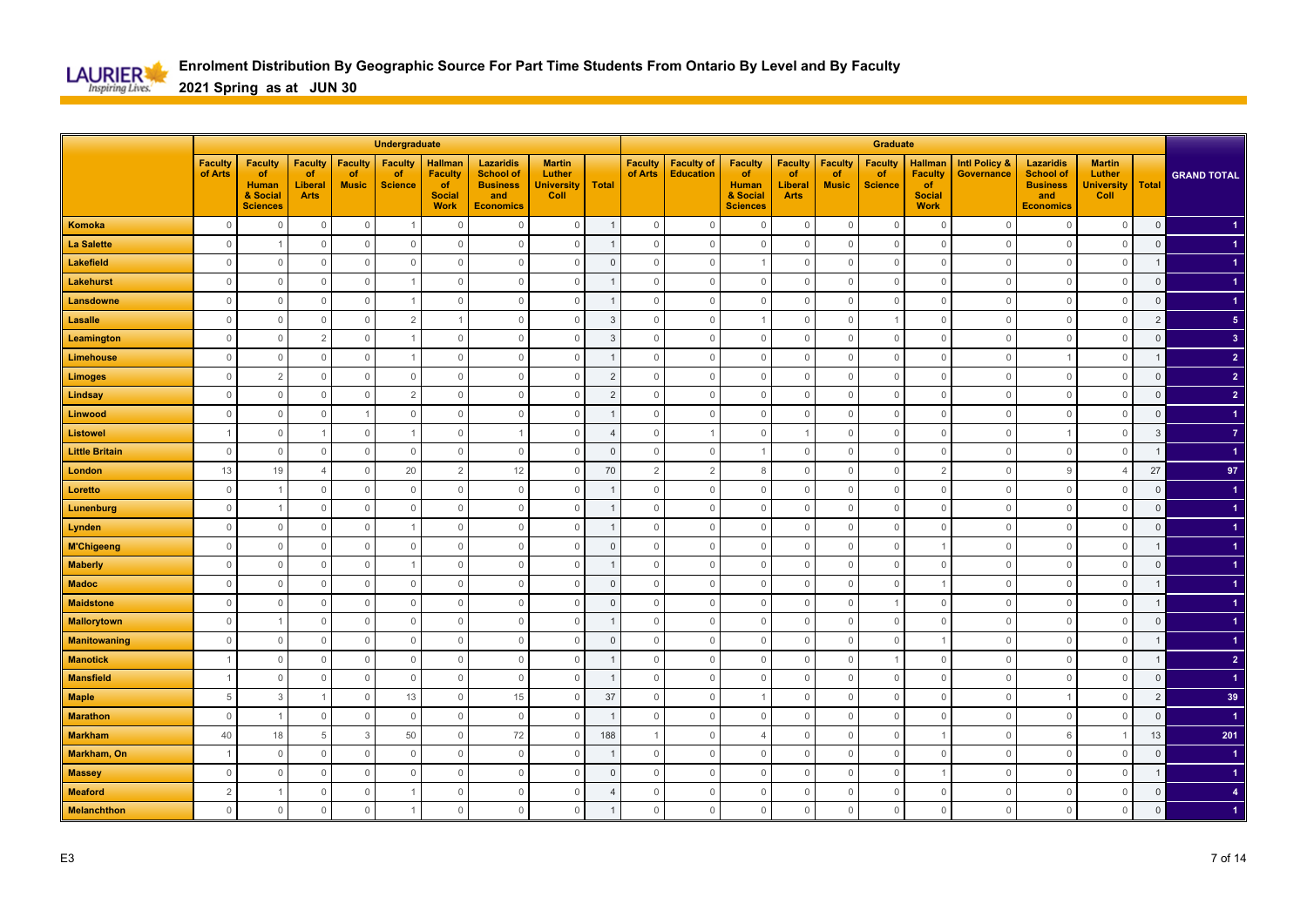

|                          |                           |                                                                     |                                                |                                      | Undergraduate                          |                                                                        |                                                                                    |                                                      |                |                           |                                       |                                                                            |                                                       |                                      | Graduate                               |                                                                        |                                        |                                                                                    |                                                      |                |                    |
|--------------------------|---------------------------|---------------------------------------------------------------------|------------------------------------------------|--------------------------------------|----------------------------------------|------------------------------------------------------------------------|------------------------------------------------------------------------------------|------------------------------------------------------|----------------|---------------------------|---------------------------------------|----------------------------------------------------------------------------|-------------------------------------------------------|--------------------------------------|----------------------------------------|------------------------------------------------------------------------|----------------------------------------|------------------------------------------------------------------------------------|------------------------------------------------------|----------------|--------------------|
|                          | <b>Faculty</b><br>of Arts | <b>Faculty</b><br>of<br><b>Human</b><br>& Social<br><b>Sciences</b> | <b>Faculty</b><br>of<br>Liberal<br><b>Arts</b> | <b>Faculty</b><br>of<br><b>Music</b> | <b>Faculty</b><br>of<br><b>Science</b> | <b>Hallman</b><br><b>Faculty</b><br>of<br><b>Social</b><br><b>Work</b> | <b>Lazaridis</b><br><b>School of</b><br><b>Business</b><br>and<br><b>Economics</b> | <b>Martin</b><br>Luther<br><b>University</b><br>Coll | <b>Total</b>   | <b>Faculty</b><br>of Arts | <b>Faculty of</b><br><b>Education</b> | <b>Faculty</b><br><b>of</b><br><b>Human</b><br>& Social<br><b>Sciences</b> | <b>Faculty</b><br>of<br><b>Liberal</b><br><b>Arts</b> | <b>Faculty</b><br>of<br><b>Music</b> | <b>Faculty</b><br>of<br><b>Science</b> | <b>Hallman</b><br><b>Faculty</b><br>of<br><b>Social</b><br><b>Work</b> | <b>Intl Policy &amp;</b><br>Governance | <b>Lazaridis</b><br><b>School of</b><br><b>Business</b><br>and<br><b>Economics</b> | <b>Martin</b><br>Luther<br><b>University</b><br>Coll | <b>Total</b>   | <b>GRAND TOTAL</b> |
| <b>Melancthon</b>        | $\mathbf 0$               |                                                                     | $\mathbb O$                                    | $\mathbf 0$                          | $\mathbf 0$                            | $\Omega$                                                               | $\Omega$                                                                           | $\mathbb O$                                          |                | $\mathsf{O}\xspace$       | $\mathbf 0$                           | $\mathbf 0$                                                                | $\mathbf 0$                                           | $\mathbf 0$                          | $\overline{0}$                         | $\overline{0}$                                                         | $\Omega$                               | $\mathbf{0}$                                                                       | $\mathbf 0$                                          | $\mathbf 0$    |                    |
| <b>Metcalfe</b>          | $\mathbf{0}$              | $\Omega$                                                            | $\circ$                                        | $\mathbf 0$                          | $\mathbf{0}$                           | $\Omega$                                                               | $\Omega$                                                                           | $\circ$                                              | $\Omega$       | $\mathbf 0$               | $\mathbf{0}$                          | -1                                                                         | $\mathbf 0$                                           | $\Omega$                             | $\overline{0}$                         | $\overline{0}$                                                         | $\Omega$                               | $\mathbf{0}$                                                                       | $\mathbf{0}$                                         | $\mathbf{1}$   |                    |
| <b>Midhurst</b>          |                           | $\Omega$                                                            | $\mathbf 0$                                    | $\mathbf 0$                          | $\mathbf{0}$                           | $\Omega$                                                               | $\overline{2}$                                                                     | $\mathbf 0$                                          | 3              | $\Omega$                  | $\mathbf 0$                           | $\mathbf 0$                                                                | $\mathbf 0$                                           | $\Omega$                             | $\mathbf{0}$                           | $\overline{0}$                                                         | $\Omega$                               | $\mathbf{0}$                                                                       | $\mathbf 0$                                          | $\mathsf 0$    | 3 <sup>2</sup>     |
| <b>Midland</b>           | $\mathbf{0}$              | $\Omega$                                                            | $\mathbf 0$                                    | $\overline{0}$                       |                                        | $\mathbf 0$                                                            | $\Omega$                                                                           | $\mathbf 0$                                          |                | $\Omega$                  | $\mathbf 0$                           | $\mathbf 0$                                                                | 0                                                     | $\Omega$                             | $\mathbf 0$                            | $\mathbf 0$                                                            | $\Omega$                               | $\mathbf{0}$                                                                       | $\mathbf 0$                                          | $\mathbf 0$    |                    |
| <b>Millbrook</b>         | $\mathbf{0}$              | $\overline{0}$                                                      | $\mathbf 0$                                    | $\mathbb O$                          | $\mathbb O$                            | $\mathbf 0$                                                            | $\mathbf 0$                                                                        | $\mathbb O$                                          | $\mathbf 0$    | $\mathbf{0}$              | $\mathbb O$                           | $\mathbf 0$                                                                | $\mathbf 0$                                           | $\Omega$                             | $\mathbf 0$                            |                                                                        | $\circ$                                |                                                                                    | $\mathbb O$                                          | $\overline{2}$ | $\overline{2}$     |
| <b>Millgrove</b>         | $\mathbf{0}$              | $\circ$                                                             | $\mathbf 0$                                    | $\mathbb O$                          | $\mathbb O$                            |                                                                        |                                                                                    | $\mathbf 0$                                          | $\overline{2}$ | $\mathbf 0$               | $\mathsf{O}\xspace$                   | $\mathbf 0$                                                                | $\mathbf 0$                                           | $\Omega$                             | $\mathbf 0$                            | $\mathbf 0$                                                            | $\circ$                                | $\mathbf 0$                                                                        | $\mathbb O$                                          | $\mathsf 0$    | $\overline{2}$     |
| <b>Milton</b>            | 25                        | 6                                                                   | $\overline{1}$                                 | $\mathbf 0$                          | 33                                     |                                                                        | 18                                                                                 | $\mathbf 0$                                          | 84             | $\Omega$                  | $\overline{4}$                        | 3                                                                          | $\mathbf 0$                                           | $\Omega$                             | $\mathbf 0$                            |                                                                        | $\Omega$                               | 5                                                                                  | $\mathbf{0}$                                         | 13             | 97                 |
| <b>Milverton</b>         | $\mathbf{0}$              |                                                                     | $\mathbf 0$                                    | $\mathbb O$                          | $\mathbb O$                            | $\mathbf 0$                                                            | $\mathbf 0$                                                                        | $\mathbf 0$                                          |                |                           | $\mathbb O$                           | $\mathbf 0$                                                                | $\mathbf 0$                                           | $\Omega$                             | $\mathbf 0$                            | $\mathbf 0$                                                            | $\Omega$                               | $\mathbf{0}$                                                                       | $\mathbf 0$                                          |                | $\overline{2}$     |
| <b>Mindemoya</b>         | $\mathbb O$               | $\overline{0}$                                                      | $\mathbb O$                                    | $\mathbb O$                          | $\mathbb O$                            | $\mathbf{0}$                                                           | $\mathbf{0}$                                                                       | $\mathbb O$                                          | $\Omega$       | $\mathsf{O}\xspace$       | $\mathbf{0}$                          | $\mathbf 0$                                                                | $\mathsf{O}\xspace$                                   | $\Omega$                             | $\mathbf 0$                            | $\overline{2}$                                                         | $\Omega$                               | $\mathbf 0$                                                                        | $\mathbb O$                                          | $\overline{2}$ | $\overline{2}$     |
| <b>Minesing</b>          | $\overline{2}$            | $\overline{0}$                                                      | $\mathbb O$                                    | $\mathbb O$                          | $\mathbb O$                            | $\mathbb O$                                                            | $\mathbf 0$                                                                        | $\mathbb O$                                          | $\overline{2}$ | $\mathbf 0$               | $\mathsf{O}\xspace$                   | $\mathbf 0$                                                                | $\mathsf{O}\xspace$                                   | $\mathbf 0$                          | $\mathbb O$                            | $\mathbf 0$                                                            | $\overline{0}$                         | $\mathbf 0$                                                                        | $\mathbb O$                                          | $\overline{0}$ | $\overline{2}$     |
| <b>Mississauga</b>       | 95                        | 39                                                                  | 14                                             | $\mathbf{3}$                         | 152                                    | 2                                                                      | 92                                                                                 | $\overline{1}$                                       | 398            | $\Omega$                  | $\overline{\mathcal{A}}$              | 9                                                                          | $\mathbf{0}$                                          | $\Omega$                             | $\mathbf{3}$                           |                                                                        | $\Omega$                               | 27                                                                                 | $\overline{1}$                                       | 45             | 443                |
| <b>Mississuaga</b>       | $\mathbf{0}$              | $\Omega$                                                            | $\mathbf 0$                                    | $\overline{0}$                       | $\mathbb O$                            | $\overline{0}$                                                         | $\mathbf 0$                                                                        | $\mathbf 0$                                          | $\mathbf{0}$   | $\mathbf{0}$              | $\mathbf 0$                           | $\Omega$                                                                   | $\mathbf 0$                                           | $\Omega$                             | $\mathbf 0$                            | $\mathbf 0$                                                            | $\Omega$                               |                                                                                    | $\mathbf{0}$                                         | $\mathbf 1$    | -1                 |
| <b>Moffat</b>            | $\overline{1}$            | $\Omega$                                                            | $\mathbb O$                                    | $\mathbb O$                          | $\mathbb O$                            | $\mathbf{0}$                                                           |                                                                                    | $\mathbb O$                                          | $\overline{c}$ | $\mathbf{0}$              | $\mathbf{0}$                          | $\mathbf 0$                                                                | $\mathbb O$                                           | $\Omega$                             | $\mathbf 0$                            | $\mathbf 0$                                                            | $\Omega$                               | $\mathbf{0}$                                                                       | $\mathbb O$                                          | $\mathsf 0$    | $\overline{2}$     |
| <b>Mono</b>              | $\overline{1}$            |                                                                     | $\overline{1}$                                 | $\overline{0}$                       | 3                                      | $\mathbb O$                                                            | $\mathbf 0$                                                                        | $\mathbf 0$                                          | 6              | $\mathbf{0}$              | -1                                    | $\mathbf 0$                                                                | $\mathbf 0$                                           | $\Omega$                             | $\mathbf 0$                            | $\mathbf 0$                                                            | $\circ$                                | $\mathbf 0$                                                                        | $\mathbf 0$                                          | $\mathbf{1}$   | $\overline{7}$     |
| <b>Moorefield</b>        | $\overline{2}$            | $\Omega$                                                            | $\mathbf 0$                                    | $\mathbf 0$                          | $\mathbf{0}$                           | $\Omega$                                                               | $\Omega$                                                                           | $\mathbf 0$                                          | $\overline{2}$ | $\Omega$                  | $\mathbf{0}$                          | $\mathbf 0$                                                                | $\mathbf{0}$                                          | $\Omega$                             | $\mathbf 0$                            | $\overline{0}$                                                         | $\Omega$                               | $\mathbf 0$                                                                        | $\mathbf 0$                                          | $\Omega$       | $\overline{2}$     |
| <b>Mooretown</b>         | $\mathbf 0$               |                                                                     | $\mathbf{0}$                                   | $\overline{0}$                       | $\overline{0}$                         | $\Omega$                                                               | $\mathbf 0$                                                                        | 0                                                    |                | $\Omega$                  | $\circ$                               | $\Omega$                                                                   | 0                                                     | C                                    | $\mathbf 0$                            | $\overline{0}$                                                         | $\Omega$                               | $\circ$                                                                            | $\mathbf 0$                                          | $\mathbf 0$    |                    |
| <b>Morriston</b>         |                           | $\Omega$                                                            | $\mathbb O$                                    | $\mathbb O$                          | $\mathbb O$                            | $\mathbf 0$                                                            | $\Omega$                                                                           | $\mathbb O$                                          |                | $\mathbf{0}$              | $\mathbf{0}$                          | $\mathbf{0}$                                                               | $\mathbb O$                                           | $\Omega$                             | $\mathbf 0$                            | $\mathbf 0$                                                            | $\Omega$                               | $\mathbf{0}$                                                                       | $\mathbb O$                                          | $\mathsf 0$    |                    |
| <b>Mount Albert</b>      | $\overline{2}$            |                                                                     | $\mathbf 0$                                    | $\circ$                              | 3                                      | $\mathbf 0$                                                            | $\mathbf 0$                                                                        | $\mathbf 0$                                          | 6              | $\mathbf{0}$              | $\mathbf 0$                           | $\mathbf 0$                                                                | $\mathbf 0$                                           | $\Omega$                             | $\mathbf 0$                            | $\mathbf 0$                                                            | $\overline{0}$                         | $\mathbf 0$                                                                        | $\mathbb O$                                          | $\mathbf 0$    | 6 <sup>°</sup>     |
| <b>Mount Brydges</b>     |                           | $\Omega$                                                            | $\mathbb O$                                    | $\mathbf{0}$                         | $\mathbf{0}$                           | $\Omega$                                                               | $\Omega$                                                                           | $\mathbb O$                                          |                | $\Omega$                  | $\mathbf 0$                           | $\mathbf{0}$                                                               | $\mathbf 0$                                           | $\Omega$                             | $\overline{0}$                         | $\overline{0}$                                                         | $\Omega$                               | $\mathbf 0$                                                                        | $\mathbb O$                                          | $\mathsf 0$    |                    |
| <b>Mount Forest</b>      |                           | $\Omega$                                                            | $\mathbf 0$                                    | $\overline{0}$                       |                                        | $\Omega$                                                               | $\Omega$                                                                           | $\mathbf 0$                                          | $\overline{2}$ | $\Omega$                  | $\mathbf 0$                           | $\mathbf 0$                                                                | 0                                                     | $\Omega$                             | $\mathbf 0$                            | $\mathbf 0$                                                            | $\Omega$                               | $\mathbf{0}$                                                                       | $\mathbf 0$                                          | $\mathsf 0$    | $\overline{2}$     |
| <b>Mount Hope</b>        |                           |                                                                     | $\mathbb O$                                    | $\overline{0}$                       |                                        | $\mathbf{0}$                                                           | $\mathbf 0$                                                                        | $\mathbb O$                                          | 3              | $\Omega$                  | $\mathbf 0$                           | $\mathbf 0$                                                                | $\mathbf 0$                                           | $\Omega$                             | $\mathbf 0$                            | $\mathbf 0$                                                            | $\Omega$                               | $\overline{0}$                                                                     | $\mathbb O$                                          | $\mathsf 0$    | 3 <sup>2</sup>     |
| <b>Mt.Brydges</b>        | $\mathbf 0$               |                                                                     | $\mathbf 0$                                    | $\overline{0}$                       | $\mathbb O$                            | $\mathbf 0$                                                            | $\mathbf 0$                                                                        | $\mathbf 0$                                          |                | $\mathbf{0}$              | $\mathbb O$                           | $\mathbf{0}$                                                               | $\mathbf 0$                                           | $\Omega$                             | $\overline{0}$                         | $\mathbf 0$                                                            | $\circ$                                | $\mathbf 0$                                                                        | $\mathbb O$                                          | $\mathsf 0$    |                    |
| <b>Muncey</b>            | $\mathbb O$               | $\Omega$                                                            | $\mathbb O$                                    | $\overline{0}$                       | $\mathbb O$                            | $\mathbf{0}$                                                           | $\mathbf 0$                                                                        | $\mathbb O$                                          | $\Omega$       | $\mathsf{O}\xspace$       | $\mathsf 0$                           |                                                                            | $\mathbb O$                                           | $\Omega$                             | $\overline{0}$                         | $\mathbf 0$                                                            | $\Omega$                               | $\mathbb O$                                                                        | $\mathbb O$                                          |                |                    |
| <b>Na</b>                | $\mathbf 0$               | $\Omega$                                                            | $\mathbf 0$                                    | $\mathbf 0$                          | $\mathbf 0$                            | $\Omega$                                                               | $\mathbf 0$                                                                        | $\mathbf 0$                                          | $\Omega$       | $\Omega$                  | $\mathbf 0$                           |                                                                            | $\mathbf 0$                                           | C                                    | $\mathbf 0$                            | $\overline{0}$                                                         | $\Omega$                               | $\circ$                                                                            | $\mathbf 0$                                          |                |                    |
| <b>Napanee</b>           | $\mathbf{0}$              |                                                                     | $\mathsf{O}\xspace$                            | $\mathbf{0}$                         | $\mathbb O$                            | $\Omega$                                                               | $\Omega$                                                                           | $\mathsf{O}\xspace$                                  |                | $\Omega$                  | $\mathbf{0}$                          | $\Omega$                                                                   | $\mathbf 0$                                           | $\Omega$                             | $\mathbf 0$                            | $\overline{0}$                                                         | $\cap$                                 | $\mathbf{0}$                                                                       | $\mathbf 0$                                          | $\overline{0}$ |                    |
| <b>Nepean</b>            |                           | $\overline{2}$                                                      | $\mathbf 0$                                    | $\mathbf 0$                          | $\mathbb O$                            | $\mathbf 0$                                                            | $\overline{2}$                                                                     | $\mathbf 0$                                          | 5              | $\mathbf{0}$              | $\mathbb O$                           |                                                                            | $\mathbf 0$                                           | $\Omega$                             | $\mathbf 0$                            |                                                                        | 0                                      | $\Omega$                                                                           | $\mathbf 0$                                          | $\overline{2}$ | $\overline{7}$     |
| <b>Nestleton Station</b> | $\mathbb O$               | $\Omega$                                                            | $\mathsf{O}\xspace$                            | $\mathbb O$                          | $\mathbb O$                            | $\overline{0}$                                                         | $\mathbf{0}$                                                                       | $\mathbb O$                                          | $\Omega$       | $\mathbf{0}$              | $\mathbf 0$                           | $\overline{1}$                                                             | $\mathsf{O}\xspace$                                   | $\mathbf 0$                          | $\mathbb O$                            | $\mathbf 0$                                                            | $\Omega$                               | -1                                                                                 | $\mathbf 0$                                          | $\overline{2}$ | 2 <sup>7</sup>     |
| <b>New Dundee</b>        | $\overline{2}$            | $\Omega$                                                            | $\overline{1}$                                 | $\mathbf 0$                          |                                        | $\mathbf 0$                                                            | $\mathbf 0$                                                                        | $\mathbf{0}$                                         | $\overline{4}$ | $\Omega$                  | $\mathbf 0$                           | $\mathbf 0$                                                                | $\mathbf 0$                                           | $\Omega$                             | $\mathbf 0$                            | $\overline{0}$                                                         | $\Omega$                               | $\mathbf{0}$                                                                       | $\mathbf{0}$                                         | $\mathbf{0}$   | $\overline{4}$     |
| <b>New Hamburg</b>       | $\overline{c}$            | $\Omega$                                                            | $\mathbb O$                                    | -1                                   |                                        | $\mathbf{0}$                                                           |                                                                                    | $\mathbf{0}$                                         | 5              | $\Omega$                  | $\mathbf{0}$                          | $\mathbf 0$                                                                | $\mathbf{0}$                                          | $\Omega$                             | $\overline{0}$                         | $\overline{0}$                                                         | $\Omega$                               | $\mathbf{3}$                                                                       | $\mathbf 0$                                          | $\overline{3}$ | $\bf{8}$           |
| <b>New Liskeard</b>      | $\mathbf{0}$              | $\circ$                                                             | $\mathbf 0$                                    | $\overline{0}$                       | $\mathbf 0$                            | $\mathbb O$                                                            |                                                                                    | $\mathbf 0$                                          |                | $\mathbf{0}$              | $\mathbb O$                           | $\mathbf 0$                                                                | $\mathbf 0$                                           | $\Omega$                             | $\mathbf 0$                            | $\mathbf 0$                                                            | $\circ$                                | $\mathbf 0$                                                                        | $\mathbf 0$                                          | $\mathbf 0$    |                    |
| <b>New Tecumseth</b>     | $\overline{1}$            | $\Omega$                                                            | $\mathbb O$                                    | $\overline{0}$                       | $\mathbf{0}$                           | $\mathbf 0$                                                            | $\Omega$                                                                           | $\mathbb O$                                          |                | $\mathbf{0}$              | $\mathbf 0$                           | $\mathbf 0$                                                                | $\mathbb O$                                           | $\Omega$                             | $\overline{0}$                         | $\mathbb O$                                                            | $\Omega$                               | $\mathbb O$                                                                        | $\mathbf 0$                                          | $\overline{0}$ |                    |
| <b>Newcastle</b>         | $\mathbf{0}$              |                                                                     | $\mathbf{0}$                                   |                                      |                                        | $\Omega$                                                               | -1                                                                                 | $\mathbf 0$                                          | $\overline{4}$ | $\mathbf 0$               | $\mathbb O$                           | $\Omega$                                                                   | $\mathbf 0$                                           | $\Omega$                             |                                        | $\mathbf{0}$                                                           | $\Omega$                               | $\mathbf 0$                                                                        | $\mathbf 0$                                          |                | 5                  |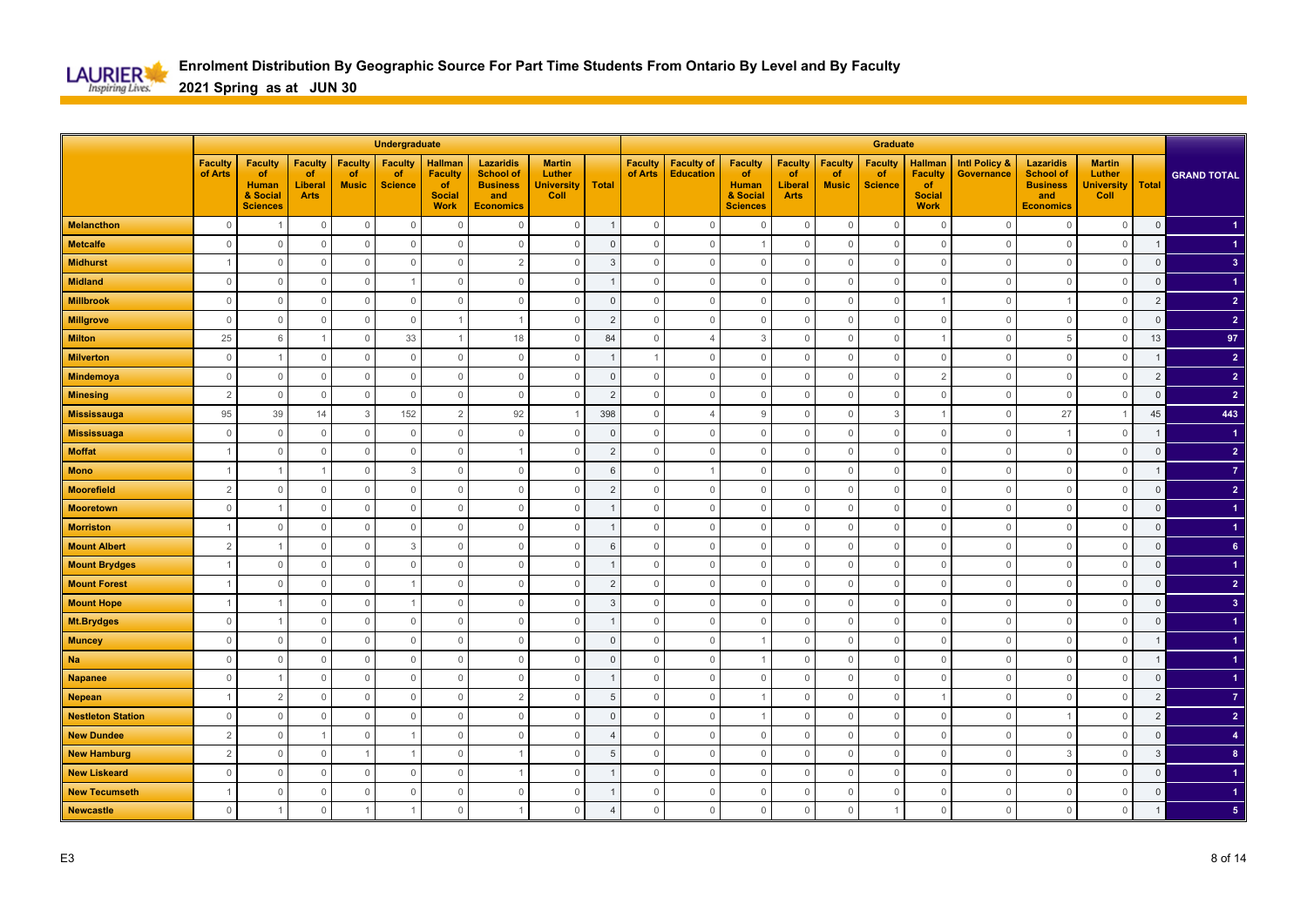

|                            |                           |                                                                     |                                                |                                      | Undergraduate                          |                                                                        |                                                                                    |                                                      |                |                           |                                       |                                                                            |                                                       |                                      | Graduate                               |                                                                        |                                        |                                                                                    |                                                      |                |                      |
|----------------------------|---------------------------|---------------------------------------------------------------------|------------------------------------------------|--------------------------------------|----------------------------------------|------------------------------------------------------------------------|------------------------------------------------------------------------------------|------------------------------------------------------|----------------|---------------------------|---------------------------------------|----------------------------------------------------------------------------|-------------------------------------------------------|--------------------------------------|----------------------------------------|------------------------------------------------------------------------|----------------------------------------|------------------------------------------------------------------------------------|------------------------------------------------------|----------------|----------------------|
|                            | <b>Faculty</b><br>of Arts | <b>Faculty</b><br>of<br><b>Human</b><br>& Social<br><b>Sciences</b> | <b>Faculty</b><br>of<br>Liberal<br><b>Arts</b> | <b>Faculty</b><br>of<br><b>Music</b> | <b>Faculty</b><br>of<br><b>Science</b> | <b>Hallman</b><br><b>Faculty</b><br>of<br><b>Social</b><br><b>Work</b> | <b>Lazaridis</b><br><b>School of</b><br><b>Business</b><br>and<br><b>Economics</b> | <b>Martin</b><br>Luther<br><b>University</b><br>Coll | <b>Total</b>   | <b>Faculty</b><br>of Arts | <b>Faculty of</b><br><b>Education</b> | <b>Faculty</b><br><b>of</b><br><b>Human</b><br>& Social<br><b>Sciences</b> | <b>Faculty</b><br>of<br><b>Liberal</b><br><b>Arts</b> | <b>Faculty</b><br>of<br><b>Music</b> | <b>Faculty</b><br>of<br><b>Science</b> | <b>Hallman</b><br><b>Faculty</b><br>of<br><b>Social</b><br><b>Work</b> | <b>Intl Policy &amp;</b><br>Governance | <b>Lazaridis</b><br><b>School of</b><br><b>Business</b><br>and<br><b>Economics</b> | <b>Martin</b><br>Luther<br><b>University</b><br>Coll | <b>Total</b>   | <b>GRAND TOTAL</b>   |
| <b>Newington</b>           | $\mathbf 0$               |                                                                     | $\mathbb O$                                    | $\mathbb O$                          | $\mathbf 0$                            | $\Omega$                                                               | $\Omega$                                                                           | $\mathbb O$                                          | $\overline{1}$ | $\mathsf{O}\xspace$       | $\mathbf 0$                           | $\mathbf 0$                                                                | $\mathbf 0$                                           | $\mathbf 0$                          | $\overline{0}$                         | $\mathbf 0$                                                            | $\Omega$                               | $\mathbf{0}$                                                                       | $\mathbf 0$                                          | $\mathbf 0$    |                      |
| <b>Newmarket</b>           | 8                         | $\overline{7}$                                                      | 3                                              | $\overline{0}$                       | 25                                     | $\Omega$                                                               | 15                                                                                 | $\circ$                                              | 58             | $\mathbf 0$               | $\mathbf{0}$                          | $\mathbf 0$                                                                | $\mathbf 0$                                           | $\Omega$                             | $\overline{0}$                         |                                                                        | $\Omega$                               |                                                                                    | $\mathbf{0}$                                         | $\overline{2}$ | 60                   |
| <b>Niagara Falls</b>       | 3                         |                                                                     | $\mathbf 0$                                    | $\overline{1}$                       | $\mathbf{0}$                           | $\Omega$                                                               | $\overline{2}$                                                                     | $\mathbf 0$                                          | $\overline{7}$ | $\Omega$                  | $\mathbf 0$                           | $\mathbf 0$                                                                | $\mathbf 0$                                           | $\Omega$                             | $\overline{0}$                         | $\overline{0}$                                                         | $\Omega$                               | $\Omega$                                                                           | $\mathbf 0$                                          | $\mathsf 0$    | $\overline{7}$       |
| <b>Niagara On The Lake</b> | 2                         |                                                                     | $\mathbf 0$                                    |                                      |                                        | $\mathbf{0}$                                                           | $\Omega$                                                                           | $\mathbf 0$                                          | 5              | $\mathbf 0$               | $\mathbf{0}$                          | $\mathbf 0$                                                                | $\mathbf 0$                                           | $\Omega$                             | $\mathbf 0$                            | $\mathbf 0$                                                            | $\Omega$                               | $\overline{0}$                                                                     | $\mathbf 0$                                          | $\mathsf 0$    | 5 <sub>5</sub>       |
| Niagara-On-The-Lake        | $\mathbb O$               | $\circ$                                                             | $\mathbf 0$                                    | $\overline{0}$                       |                                        | $\mathbf 0$                                                            | $\mathbf 0$                                                                        | $\mathbb O$                                          |                | $\mathbf{0}$              | $\mathbb O$                           | $\mathbf 0$                                                                | $\mathbf 0$                                           | $\Omega$                             | $\mathbf 0$                            | $\mathbf 0$                                                            | $\circ$                                | $\overline{0}$                                                                     | $\mathbb O$                                          | $\mathsf 0$    |                      |
| <b>Nobleton</b>            | $\mathbb O$               | $\circ$                                                             | $\mathbf 0$                                    | $\mathbb O$                          | $\overline{2}$                         | $\mathbb O$                                                            | $\overline{2}$                                                                     | $\mathbf 0$                                          | $\overline{4}$ | $\mathbf 0$               | $\mathsf{O}\xspace$                   |                                                                            | $\mathbf 0$                                           | $\Omega$                             | $\mathbf 0$                            | $\mathbf 0$                                                            | $\circ$                                | $\mathbb O$                                                                        | $\mathbb O$                                          |                | 5 <sub>5</sub>       |
| <b>North Bay</b>           | $\mathbb O$               | $\Omega$                                                            | $\mathbf 0$                                    | $\overline{0}$                       | 3                                      | $\Omega$                                                               | $\overline{2}$                                                                     | $\mathbf 0$                                          | 5              | $\Omega$                  | $\mathbb O$                           | $\mathbf 0$                                                                | $\mathbf 0$                                           | $\Omega$                             | $\mathbf 0$                            | $\overline{2}$                                                         | $\Omega$                               | $\mathbf{0}$                                                                       | $\mathbf 0$                                          | $\overline{2}$ | $\overline{7}$       |
| <b>North York</b>          | 27                        |                                                                     | $\mathbf 0$                                    | $\mathbb O$                          | 26                                     | $\Omega$                                                               | 26                                                                                 | $\mathbf 0$                                          | 86             | $\mathbf{0}$              | $\overline{1}$                        | $\mathbf 0$                                                                | $\mathbf 0$                                           | $\Omega$                             | $\overline{2}$                         |                                                                        | $\Omega$                               | 11                                                                                 | $\mathbf 0$                                          | 15             | 101                  |
| <b>Norwich</b>             | $\mathbb O$               | $\overline{0}$                                                      | $\mathsf{O}\xspace$                            | $\mathbb O$                          |                                        | $\mathbf{0}$                                                           | $\Omega$                                                                           | $\mathbb O$                                          |                | $\mathsf{O}\xspace$       | $\mathbf{0}$                          | $\mathbf 0$                                                                | $\mathsf{O}\xspace$                                   | $\Omega$                             | $\mathbf 0$                            | $\mathbf 0$                                                            | $\Omega$                               | $\mathbf 0$                                                                        | $\mathbb O$                                          | $\mathbf{0}$   |                      |
| <b>Notl</b>                | $\mathsf{O}\xspace$       |                                                                     | $\mathsf{O}\xspace$                            | $\mathbb O$                          | $\mathbb O$                            | $\mathbf{0}$                                                           | $\mathbf 0$                                                                        | $\mathbb O$                                          |                | $\mathbf 0$               | $\mathbb O$                           | $\mathbf 0$                                                                | $\mathsf{O}\xspace$                                   | $\mathbf 0$                          | $\mathbb O$                            | $\mathbf 0$                                                            | $\overline{0}$                         | $\mathbf 0$                                                                        | $\mathbb O$                                          | $\mathsf 0$    | $\blacktriangleleft$ |
| <b>Nottawa</b>             | $\mathbb O$               | $\Omega$                                                            | $\mathsf{O}\xspace$                            | $\mathbb O$                          |                                        | $\mathbf{0}$                                                           | $\Omega$                                                                           | $\mathbb O$                                          | -1             | $\Omega$                  | $\mathbf 0$                           | $\mathbf 0$                                                                | $\mathbf{0}$                                          | $\Omega$                             | $\mathbb O$                            | $\mathbf{0}$                                                           | $\Omega$                               | $\mathbf 0$                                                                        | $\mathbf 0$                                          | $\overline{0}$ | $\blacktriangleleft$ |
| <b>Oakville</b>            | $76\,$                    | 8                                                                   | 3                                              | 3                                    | 64                                     |                                                                        | 63                                                                                 | $\mathbf 0$                                          | 218            | $\overline{2}$            | 9                                     |                                                                            | $\mathbf 0$                                           | $\Omega$                             | $\mathbf 0$                            | 3                                                                      | $\Omega$                               | 6                                                                                  |                                                      | 22             | 240                  |
| <b>Ohsweken</b>            | $\overline{1}$            | $\angle$                                                            | $\overline{2}$                                 | $\mathbb O$                          | $\mathbb O$                            | $\mathbf{0}$                                                           | $\mathbf 0$                                                                        | $\mathbb O$                                          | $\overline{7}$ | $\mathbf{0}$              | $\mathbf{0}$                          | $\mathbf 0$                                                                | $\mathbb O$                                           | $\Omega$                             | $\mathbb O$                            |                                                                        | $\Omega$                               | $\mathbf 0$                                                                        | $\mathbb O$                                          |                | $\bf{8}$             |
| <b>Omemee</b>              | $\mathbf{0}$              |                                                                     | $\mathbf 0$                                    | $\overline{0}$                       | $\mathbb O$                            | $\mathbf{0}$                                                           | $\mathbf 0$                                                                        | $\mathbf 0$                                          | -1             | $\mathbf{0}$              | $\mathbb O$                           | $\mathbf 0$                                                                | $\mathbf 0$                                           | $\Omega$                             | $\mathbf 0$                            | $\mathbf 0$                                                            | $\circ$                                | $\mathbf 0$                                                                        | $\mathbf 0$                                          | $\mathsf 0$    |                      |
| Orangeville                | 6                         | 5                                                                   | $\mathbb O$                                    | $\overline{1}$                       | 6                                      | $\Omega$                                                               |                                                                                    | $\mathbf 0$                                          | 19             | $\Omega$                  | $\mathbf{0}$                          | $\mathbf 0$                                                                | $\mathbf{0}$                                          | $\Omega$                             | $\mathbf 0$                            | $\overline{0}$                                                         | $\Omega$                               |                                                                                    | $\mathbf 0$                                          |                | 20 <sub>2</sub>      |
| <b>Orillia</b>             | $\mathbf 0$               |                                                                     | $\mathbf{0}$                                   | $\overline{0}$                       |                                        | $\Omega$                                                               | $\mathbf{0}$                                                                       | 0                                                    | $\overline{2}$ | $\mathbf{0}$              | $\mathbf 0$                           | $\Omega$                                                                   | 0                                                     | C                                    | $\mathbf 0$                            | $\mathbf 0$                                                            | $\Omega$                               |                                                                                    | $\mathbf 0$                                          |                | 3                    |
| <b>Orleans</b>             |                           | $\Omega$                                                            | $\mathbb O$                                    | $\mathbb O$                          | $\mathbb O$                            | $\mathbf 0$                                                            | $\Omega$                                                                           | $\mathbb O$                                          |                | $\mathbf{0}$              | $\mathbf{0}$                          |                                                                            | $\mathbb O$                                           | $\Omega$                             | $\mathbf 0$                            | $\mathbf 0$                                                            | $\Omega$                               | $\mathbf{0}$                                                                       | $\mathbb O$                                          | $\mathbf{1}$   | $\overline{2}$       |
| <b>Orléans</b>             | $\mathbf{0}$              | $\overline{\phantom{a}}$                                            | $\mathbf 0$                                    | $\circ$                              | $\mathbf 0$                            | $\mathbf 0$                                                            | $\mathbf{0}$                                                                       | $\mathbf 0$                                          | $\overline{4}$ | $\mathbf{0}$              | $\mathbf 0$                           | 2                                                                          | $\mathbf 0$                                           | $\Omega$                             | $\mathbf 0$                            | $\mathbf 0$                                                            | $\overline{0}$                         | $\mathbf 0$                                                                        | $\mathbb O$                                          | $\overline{2}$ | 6 <sup>1</sup>       |
| <b>Oro-Medonte</b>         |                           |                                                                     | $\mathbf{0}$                                   | $\mathbf{0}$                         | 3                                      | $\Omega$                                                               |                                                                                    | $\mathbb O$                                          | 6              | $\mathbf 0$               | $\mathbf{0}$                          | $\mathbf 0$                                                                | $\mathbf 0$                                           | $\Omega$                             | $\overline{0}$                         |                                                                        | $\Omega$                               | $\mathbf 0$                                                                        | $\mathbb O$                                          | $\overline{1}$ | $\overline{7}$       |
| Oshawa                     | 5                         | -6                                                                  | $\mathbf 0$                                    |                                      | $\overline{4}$                         | $\Omega$                                                               | 4                                                                                  | $\mathbf 0$                                          | 20             | $\mathbf{0}$              | $\mathbf 0$                           | 2                                                                          | 0                                                     | $\Omega$                             |                                        | $\mathbf 0$                                                            | $\Omega$                               | $\mathbf{0}$                                                                       | $\mathbf 0$                                          | $\mathbf{3}$   | ${\bf 23}$           |
| <b>Ottawa</b>              |                           | 12                                                                  | $\overline{1}$                                 |                                      | $\overline{4}$                         | $\mathbf 0$                                                            | 3                                                                                  | $\mathbb O$                                          | 22             | $\mathbf 0$               | $\overline{1}$                        | 18                                                                         | $\mathbf 0$                                           | $\Omega$                             | $\overline{4}$                         | $\overline{4}$                                                         | $\Omega$                               | $\mathbf{0}$                                                                       | $\overline{4}$                                       | 31             | 53                   |
| <b>Owen Sound</b>          | -1                        | 3                                                                   | $\mathbb O$                                    |                                      | 6                                      | $\mathbf 0$                                                            | $\mathbf 0$                                                                        | $\mathbf 0$                                          | 11             | $\mathbf{0}$              | $\mathbb O$                           | -1                                                                         | $\mathbf 0$                                           | $\Omega$                             | $\overline{0}$                         | $\mathbf 0$                                                            | $\circ$                                | $\mathbb O$                                                                        | $\mathbb O$                                          |                | 12 <sub>2</sub>      |
| <b>Oxford Station</b>      | $\mathbb O$               |                                                                     | $\mathbb O$                                    | $\overline{0}$                       | $\mathbb O$                            | $\mathbf{0}$                                                           | $\mathbf 0$                                                                        | $\mathbb O$                                          |                | $\mathsf{O}\xspace$       | $\mathsf 0$                           | $\mathbb O$                                                                | $\mathbb O$                                           | $\Omega$                             | $\overline{0}$                         | $\mathbb O$                                                            | $\Omega$                               | $\mathbb O$                                                                        | $\mathbb O$                                          | $\mathsf 0$    |                      |
| <b>Paisley</b>             | $\mathbf 0$               | $\Omega$                                                            | $\mathbf 0$                                    | $\mathbf 0$                          |                                        | $\Omega$                                                               | $\mathbf 0$                                                                        | $\mathbf 0$                                          |                | $\Omega$                  | $\mathbf 0$                           | $\Omega$                                                                   | 0                                                     | C                                    | $\mathbf 0$                            | $\mathbf{0}$                                                           | $\Omega$                               | $\circ$                                                                            | $\mathbf 0$                                          | $\mathbf{0}$   | -1                   |
| <b>Palgrave</b>            | $\mathbf{0}$              | $\Omega$                                                            | $\mathsf{O}\xspace$                            | $\mathbf 0$                          | $\mathbb O$                            | $\Omega$                                                               |                                                                                    | $\mathsf{O}\xspace$                                  |                | $\Omega$                  | $\mathbf{0}$                          | $\mathbf 0$                                                                | $\mathbb O$                                           | $\Omega$                             | $\mathbf 0$                            | $\overline{0}$                                                         | $\Omega$                               | $\mathbf{0}$                                                                       | $\mathbf 0$                                          | $\Omega$       |                      |
| <b>Palmer Rapids</b>       |                           | 0                                                                   | $\mathsf{O}\xspace$                            | $\mathbf 0$                          | $\mathbb O$                            | $\mathbf 0$                                                            | $\mathbf 0$                                                                        | $\mathbf 0$                                          |                | $\mathbf{0}$              | $\mathbb O$                           | $\mathbf 0$                                                                | $\mathbf 0$                                           | $\Omega$                             | $\mathbf 0$                            | $\mathbf 0$                                                            | 0                                      | $\Omega$                                                                           | $\mathbf 0$                                          | $\mathbf 0$    |                      |
| <b>Palmerston</b>          | $\mathbb O$               |                                                                     | $\mathbb O$                                    | $\mathbb O$                          | $\mathbb O$                            | $\mathbf{0}$                                                           | $\mathbf{0}$                                                                       | $\mathbb O$                                          |                | $\mathbf{0}$              | $\mathbf 0$                           | $\mathbf 0$                                                                | $\mathsf{O}\xspace$                                   | $\mathbf 0$                          | $\mathbb O$                            | $\mathbf{0}$                                                           | $\Omega$                               | $\mathbf 0$                                                                        | $\mathbf 0$                                          | $\overline{0}$ |                      |
| <b>Paris</b>               | 3                         | $\overline{2}$                                                      | $\overline{c}$                                 | $\mathbf 0$                          | 3                                      | $\mathbf{0}$                                                           | $\mathbf 0$                                                                        | $\mathbf 0$                                          | 10             | $\Omega$                  | $\overline{1}$                        | $\mathbf 0$                                                                | $\mathbf 0$                                           | $\Omega$                             | $\mathbf 0$                            |                                                                        | $\Omega$                               | $\mathbf{0}$                                                                       | $\mathbf{0}$                                         | $\overline{2}$ | 12 <sub>2</sub>      |
| <b>Parkhill</b>            |                           | $\Omega$                                                            | $\mathbb O$                                    | $\mathbf 0$                          | $\mathbf{0}$                           | $\mathbf 0$                                                            | $\mathbf{0}$                                                                       | $\mathbb O$                                          |                | $\Omega$                  | $\mathbf 0$                           | $\mathbf{0}$                                                               | $\mathbf{0}$                                          | $\Omega$                             | $\overline{0}$                         | $\overline{0}$                                                         | $\Omega$                               | $\mathbf{0}$                                                                       | $\mathbf 0$                                          | $\Omega$       | $\blacktriangleleft$ |
| <b>Parry Sound</b>         | $\mathbf{0}$              | $\circ$                                                             | $\mathbf 0$                                    | $\overline{0}$                       | $\mathbb O$                            | $\mathbb O$                                                            | $\mathbf 0$                                                                        | $\mathbf 0$                                          | $\mathbf{0}$   | $\mathbf{0}$              | $\mathbb O$                           | $\mathbf 0$                                                                | $\mathbf 0$                                           | $\Omega$                             | $\mathbf 0$                            | $\mathbf 0$                                                            | $\circ$                                | $\mathbf 0$                                                                        | -1                                                   |                |                      |
| <b>Pembroke</b>            | $\mathbf{0}$              |                                                                     | $\mathbb O$                                    | $\overline{0}$                       | $\mathbf{0}$                           | $\mathbf{0}$                                                           | $\Omega$                                                                           | $\mathbb O$                                          |                | $\mathbf{0}$              | $\mathbf 0$                           | $\mathbf{0}$                                                               | $\mathbb O$                                           | $\Omega$                             | $\mathbf 0$                            |                                                                        | $\Omega$                               | $\mathbb O$                                                                        | $\mathbf 0$                                          |                | $\overline{2}$       |
| Penetanguishene            | $\mathbf{0}$              | $\mathbf 0$                                                         | $\mathbf{0}$                                   | $\Omega$                             |                                        | $\Omega$                                                               | $\mathbf 0$                                                                        | $\mathbf 0$                                          |                | $\mathbf 0$               | $\mathbb O$                           | $\Omega$                                                                   | $\mathbf 0$                                           | $\Omega$                             | $\overline{0}$                         |                                                                        | $\Omega$                               | $\mathbf 0$                                                                        | $\mathbf 0$                                          |                | $\overline{2}$       |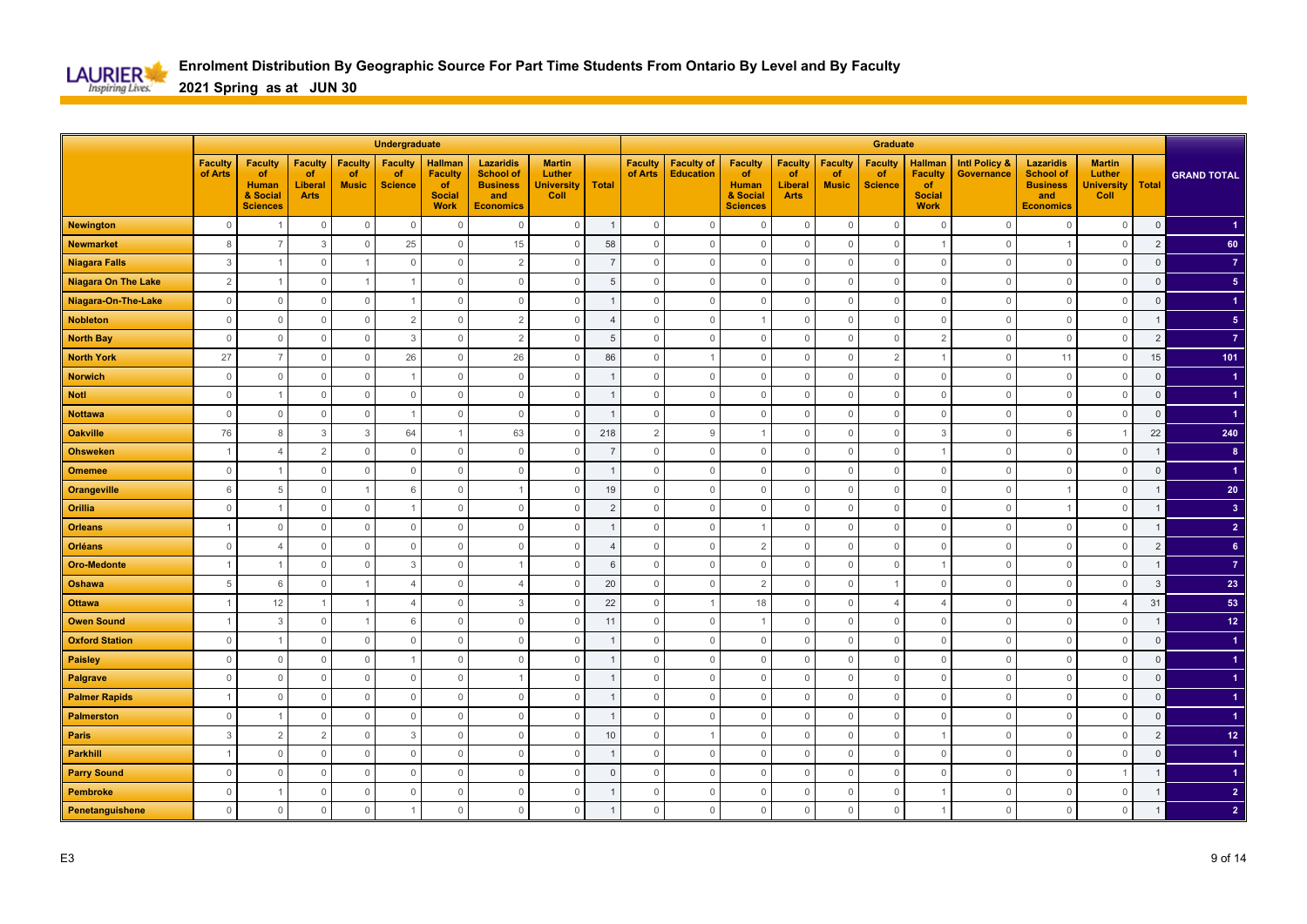

|                        |                           |                                                                     |                                                |                                      | Undergraduate                          |                                                                        |                                                                                    |                                                      |                |                           |                                       |                                                                            |                                                       |                                      | <b>Graduate</b>                        |                                                                        |                                               |                                                                                    |                                                      |                |                      |
|------------------------|---------------------------|---------------------------------------------------------------------|------------------------------------------------|--------------------------------------|----------------------------------------|------------------------------------------------------------------------|------------------------------------------------------------------------------------|------------------------------------------------------|----------------|---------------------------|---------------------------------------|----------------------------------------------------------------------------|-------------------------------------------------------|--------------------------------------|----------------------------------------|------------------------------------------------------------------------|-----------------------------------------------|------------------------------------------------------------------------------------|------------------------------------------------------|----------------|----------------------|
|                        | <b>Faculty</b><br>of Arts | <b>Faculty</b><br>of<br><b>Human</b><br>& Social<br><b>Sciences</b> | <b>Faculty</b><br>of<br>Liberal<br><b>Arts</b> | <b>Faculty</b><br>of<br><b>Music</b> | <b>Faculty</b><br>of<br><b>Science</b> | <b>Hallman</b><br><b>Faculty</b><br>of<br><b>Social</b><br><b>Work</b> | <b>Lazaridis</b><br><b>School of</b><br><b>Business</b><br>and<br><b>Economics</b> | <b>Martin</b><br>Luther<br><b>University</b><br>Coll | <b>Total</b>   | <b>Faculty</b><br>of Arts | <b>Faculty of</b><br><b>Education</b> | <b>Faculty</b><br><b>of</b><br><b>Human</b><br>& Social<br><b>Sciences</b> | <b>Faculty</b><br>of<br><b>Liberal</b><br><b>Arts</b> | <b>Faculty</b><br>of<br><b>Music</b> | <b>Faculty</b><br>of<br><b>Science</b> | <b>Hallman</b><br><b>Faculty</b><br>of<br><b>Social</b><br><b>Work</b> | <b>Intl Policy &amp;</b><br><b>Governance</b> | <b>Lazaridis</b><br><b>School of</b><br><b>Business</b><br>and<br><b>Economics</b> | <b>Martin</b><br>Luther<br><b>University</b><br>Coll | <b>Total</b>   | <b>GRAND TOTAL</b>   |
| <b>Perth Road</b>      |                           | $\Omega$                                                            | $\mathbb O$                                    | $\mathbb O$                          | $\mathbf 0$                            | $\Omega$                                                               | $\Omega$                                                                           | $\mathbb O$                                          |                | $\mathsf{O}\xspace$       | $\mathbf 0$                           | $\mathbf 0$                                                                | $\mathbf 0$                                           | $\mathbf 0$                          | $\overline{0}$                         | $\mathbf 0$                                                            | $\Omega$                                      | $\mathbf{0}$                                                                       | $\mathbf 0$                                          | $\mathbf 0$    |                      |
| Petawawa               | $\mathbf 0$               | $\overline{2}$                                                      | $\mathbf{0}$                                   | $\mathbf 0$                          | $\mathbf{0}$                           | $\Omega$                                                               | $\Omega$                                                                           | $\mathbf{0}$                                         | $\overline{2}$ | $\mathbf 0$               | $\mathbf{0}$                          | -1                                                                         | $\mathbf 0$                                           | $\Omega$                             | $\overline{0}$                         | $\overline{0}$                                                         | $\Omega$                                      | $\mathbf{0}$                                                                       | $\mathbf{0}$                                         | $\mathbf{1}$   | $\overline{3}$       |
| Peterborough           | $\overline{2}$            | 5                                                                   | $\mathbf 0$                                    | $\mathbf 0$                          | $\mathbb O$                            | $\Omega$                                                               |                                                                                    | $\mathbf 0$                                          | 8              | $\Omega$                  | $\overline{1}$                        | $\mathbf 0$                                                                | $\mathbf 0$                                           | $\Omega$                             | $\overline{0}$                         |                                                                        | $\Omega$                                      | $\mathbf{0}$                                                                       | $\overline{1}$                                       | $\mathbf{3}$   | 11                   |
| Peterbrough            | $\mathbf{0}$              |                                                                     | $\mathbf 0$                                    | $\overline{0}$                       | $\mathbf 0$                            | $\overline{0}$                                                         | $\Omega$                                                                           | $\mathbf 0$                                          |                | $\Omega$                  | $\mathbf 0$                           | $\mathbf 0$                                                                | $\mathbf 0$                                           | $\Omega$                             | $\mathbf 0$                            | $\mathbf 0$                                                            | $\Omega$                                      | $\overline{0}$                                                                     | $\mathbf 0$                                          | $\mathsf 0$    |                      |
| <b>Petersburg</b>      | $\mathbf{0}$              | $\circ$                                                             | $\mathbf 0$                                    | $\overline{0}$                       | $\overline{2}$                         | $\mathbf 0$                                                            | $\mathbf 0$                                                                        | $\mathbb O$                                          | $\overline{c}$ | $\mathbf{0}$              | $\mathbb O$                           | $\mathbf 0$                                                                | $\mathbf 0$                                           | $\Omega$                             | $\mathbf 0$                            | $\mathbf 0$                                                            | $\circ$                                       | $\mathbf 0$                                                                        | $\mathbb O$                                          | $\mathsf 0$    | $\overline{2}$       |
| <b>Phelpston</b>       | $\mathbf{0}$              | $\circ$                                                             | $\mathbf 0$                                    | $\overline{0}$                       | $\overline{2}$                         | $\mathbf 0$                                                            | $\mathbf 0$                                                                        | $\mathbf 0$                                          | $\overline{c}$ | $\mathbf 0$               | $\mathbb O$                           | $\mathbf 0$                                                                | $\mathbf 0$                                           | $\Omega$                             | $\mathbf 0$                            | $\mathbf 0$                                                            | $\circ$                                       | $\mathbb O$                                                                        | $\mathbb O$                                          | $\mathsf 0$    | $\overline{2}$       |
| <b>Pickering</b>       | 11                        |                                                                     | $\mathbf 0$                                    |                                      | 9                                      | $\Omega$                                                               | 8                                                                                  | $\mathbf 0$                                          | 30             | $\Omega$                  | $\overline{1}$                        |                                                                            | $\mathbf 0$                                           | $\Omega$                             | $\mathbf 0$                            |                                                                        | $\Omega$                                      | $\overline{2}$                                                                     | $\mathbf{0}$                                         | 5              | 35                   |
| <b>Plattsville</b>     | $\overline{1}$            | $\Omega$                                                            | $\mathbf 0$                                    | $\mathbf 0$                          | $\mathbb O$                            |                                                                        | $\mathbf 0$                                                                        | $\mathbf 0$                                          | $\overline{2}$ | $\mathbf{0}$              | $\mathbb O$                           | $\mathbf 0$                                                                | $\mathbf 0$                                           | $\Omega$                             | $\mathbf 0$                            | $\mathbf 0$                                                            | $\Omega$                                      | $\mathbf 0$                                                                        | $\mathbf 0$                                          | $\overline{0}$ | $\overline{2}$       |
| <b>Porcupine</b>       | $\mathbb O$               | $\overline{2}$                                                      | $\mathsf{O}\xspace$                            | $\mathbb O$                          | $\mathbb O$                            | $\mathbf{0}$                                                           | $\Omega$                                                                           | $\mathbb O$                                          | $\overline{2}$ | $\mathbf{0}$              | $\mathsf 0$                           | $\mathbf 0$                                                                | $\mathsf{O}\xspace$                                   | $\Omega$                             | $\mathbf 0$                            | $\mathbf 0$                                                            | $\Omega$                                      | $\mathbf 0$                                                                        | $\mathbb O$                                          | $\Omega$       | $\overline{2}$       |
| <b>Port Colborne</b>   | $\mathbb O$               | $\overline{2}$                                                      | $\mathsf{O}\xspace$                            | $\mathbb O$                          | 3                                      | $\mathbb O$                                                            | $\mathbf 0$                                                                        | $\mathbb O$                                          | 5              | $\mathbf 0$               | $\mathbb O$                           | -1                                                                         | $\mathsf{O}\xspace$                                   | $\mathbf 0$                          | $\mathbb O$                            | $\mathbf 0$                                                            | $\overline{0}$                                | $\mathbf 0$                                                                        | $\mathbb O$                                          | -1             | $6\phantom{.}$       |
| <b>Port Dover</b>      | $\mathbb O$               | $\Omega$                                                            | $\mathsf{O}\xspace$                            | $\mathbb O$                          | $\mathbf{0}$                           | $\mathbf{0}$                                                           | $\mathbf{0}$                                                                       | $\mathbb O$                                          | $\Omega$       | $\Omega$                  | $\overline{1}$                        | $\mathbf 0$                                                                | $\mathbf{0}$                                          | $\Omega$                             | $\mathbb O$                            | $\mathbf{0}$                                                           | $\Omega$                                      | $\mathbf{0}$                                                                       | $\mathbf 0$                                          | $\mathbf 1$    | $\blacktriangleleft$ |
| <b>Port Elgin</b>      | $\mathbf{0}$              |                                                                     | $\mathbf 0$                                    | $\overline{0}$                       | 5                                      | $\mathbf{0}$                                                           | $\mathbf 0$                                                                        | $\mathbf 0$                                          | 6              | $\mathbf{0}$              | $\mathbf 0$                           | $\Omega$                                                                   | $\mathbf 0$                                           | $\Omega$                             | $\mathbf 0$                            | $\mathbf 0$                                                            | $\Omega$                                      | $\mathbf 0$                                                                        | $\mathbf 0$                                          | $\mathbf 0$    | 6 <sup>°</sup>       |
| <b>Port Hope</b>       | $\overline{1}$            | $\Omega$                                                            | $\mathbb O$                                    | $\mathbb O$                          |                                        | $\mathbf 0$                                                            | $\mathbf 0$                                                                        | $\mathbb O$                                          | $\overline{c}$ | $\mathbf{0}$              | $\mathbf 0$                           | $\mathbf 0$                                                                | $\mathbb O$                                           | $\Omega$                             | $\mathbf 0$                            | $\mathbf 0$                                                            | $\Omega$                                      | $\mathbf{0}$                                                                       | $\mathbb O$                                          | $\mathsf 0$    | $\overline{2}$       |
| <b>Port Mcnicoll</b>   | $\mathbf{0}$              |                                                                     | $\mathbf 0$                                    | $\overline{0}$                       | $\mathbb O$                            | $\mathbb O$                                                            | $\mathbf 0$                                                                        | $\mathbf 0$                                          |                | $\mathbf{0}$              | $\mathbb O$                           | $\mathbf 0$                                                                | $\mathbf 0$                                           | $\Omega$                             | $\mathbf 0$                            | $\mathbf 0$                                                            | $\circ$                                       | $\mathbf 0$                                                                        | $\mathbf 0$                                          | $\mathbf 0$    |                      |
| <b>Port Perry</b>      | $\Omega$                  |                                                                     | $\mathbf 0$                                    | $\mathbf{0}$                         |                                        | $\Omega$                                                               |                                                                                    | $\mathbb O$                                          | $\overline{3}$ | $\Omega$                  | $\mathbf 0$                           |                                                                            | $\mathbf{0}$                                          | $\Omega$                             | $\mathbf 0$                            | $\overline{0}$                                                         | $\Omega$                                      |                                                                                    | $\mathbf 0$                                          | $\overline{2}$ | 5 <sub>5</sub>       |
| <b>Port Stanley</b>    | $\mathbf 0$               | $\Omega$                                                            | $\mathbf{0}$                                   | $\overline{0}$                       |                                        | $\Omega$                                                               |                                                                                    | 0                                                    | $\overline{2}$ | $\mathbf{0}$              | $\mathbf{0}$                          | $\mathbf 0$                                                                | 0                                                     | C                                    | $\mathbf 0$                            | $\mathbf 0$                                                            | $\Omega$                                      | $\circ$                                                                            | $\mathbf 0$                                          | $\mathbf 0$    | $\overline{2}$       |
| <b>Prescott</b>        | $\mathbf{0}$              |                                                                     | $\mathbb O$                                    | $\mathbb O$                          | $\mathbb O$                            | $\mathbf 0$                                                            | $\Omega$                                                                           | $\mathbb O$                                          |                | $\mathbf{0}$              | $\mathbf 0$                           | $\mathbf 0$                                                                | $\mathbb O$                                           | $\Omega$                             | $\mathbf 0$                            | $\mathbf 0$                                                            | $\Omega$                                      | $\mathbf 0$                                                                        | $\mathbb O$                                          | $\mathsf 0$    |                      |
| <b>Puslinch</b>        |                           |                                                                     | $\overline{2}$                                 | $\circ$                              |                                        | $\mathbf 0$                                                            |                                                                                    | $\mathbf 0$                                          | 6              | $\mathbf{0}$              | $\mathbf 0$                           | $\mathbf 0$                                                                | $\mathbf 0$                                           | $\mathbf 0$                          | $\mathbf 0$                            |                                                                        | $\overline{0}$                                | $\mathbf 0$                                                                        | -1                                                   | $\overline{2}$ | 8 <sup>°</sup>       |
| Queensvile             | $\Omega$                  | $\Omega$                                                            | $\mathbb O$                                    | $\overline{0}$                       |                                        | $\Omega$                                                               | $\Omega$                                                                           | $\mathbb O$                                          |                | $\Omega$                  | $\mathbf{0}$                          | $\mathbf{0}$                                                               | $\mathbf 0$                                           | $\Omega$                             | $\overline{0}$                         | $\overline{0}$                                                         | $\Omega$                                      | $\mathbf 0$                                                                        | $\mathbb O$                                          | $\mathsf 0$    |                      |
| Ramara                 | $\mathbf{0}$              | $\Omega$                                                            | $\mathbf 0$                                    | $\overline{0}$                       |                                        | $\Omega$                                                               | $\Omega$                                                                           | $\mathbf 0$                                          |                | $\Omega$                  | $\mathbf 0$                           | $\mathbf{0}$                                                               | 0                                                     | $\Omega$                             | $\mathbf 0$                            | $\mathbf 0$                                                            | $\Omega$                                      | $\mathbf{0}$                                                                       | $\mathbf 0$                                          | $\mathsf 0$    |                      |
| <b>Renfrew</b>         | $\mathbf{0}$              |                                                                     | $\mathbb O$                                    | $\overline{0}$                       | $\mathbb O$                            | $\mathbf{0}$                                                           | $\mathbf 0$                                                                        | $\mathbb O$                                          |                | $\mathbf{0}$              | $\mathbf 0$                           | $\Omega$                                                                   | $\mathbf 0$                                           | $\Omega$                             | $\mathbf 0$                            | $\mathbf 0$                                                            | $\Omega$                                      | $\mathbf{0}$                                                                       | $\mathbb O$                                          | $\mathsf 0$    |                      |
| <b>Richmond</b>        | $\mathbf 0$               | $\circ$                                                             | $\mathbf 0$                                    | $\overline{0}$                       | $\mathbb O$                            | $\mathbf 0$                                                            | $\mathbf 0$                                                                        | $\mathbf 0$                                          | $\mathbf{0}$   | $\mathbf{0}$              | $\mathbb O$                           |                                                                            | $\mathbf 0$                                           | $\Omega$                             | $\overline{0}$                         | $\mathbf 0$                                                            | $\circ$                                       | $\mathbf 0$                                                                        | $\mathbb O$                                          | $\mathbf 1$    |                      |
| <b>Richmond Hill</b>   | 37                        |                                                                     | $\overline{2}$                                 | -1                                   | 44                                     | $\overline{0}$                                                         | 46                                                                                 | $\mathbb O$                                          | 137            | 1                         | $\mathbb O$                           | $\mathbb O$                                                                | $\mathbb O$                                           | $\Omega$                             | $\overline{0}$                         | $\overline{2}$                                                         | $\Omega$                                      | 5                                                                                  | $\mathbf 0$                                          | 8              | 145                  |
| Ridgetown              | $\mathbf 0$               | $\Omega$                                                            | $\mathbf 0$                                    | $\mathbf 0$                          |                                        | $\Omega$                                                               | $\Omega$                                                                           | $\mathbf 0$                                          |                | $\Omega$                  | $\mathbf 0$                           | $\Omega$                                                                   | 0                                                     | C                                    | $\mathbf 0$                            | $\mathbf 0$                                                            | $\Omega$                                      | $\circ$                                                                            | $\mathbf 0$                                          | $\mathbf{0}$   | -1                   |
| Ridgeville             |                           | $\Omega$                                                            | $\mathsf{O}\xspace$                            | $\mathbf 0$                          | $\mathbb O$                            | $\mathbf 0$                                                            | $\Omega$                                                                           | $\mathsf{O}\xspace$                                  |                | $\Omega$                  | $\mathbf{0}$                          | $\Omega$                                                                   | $\mathbb O$                                           | $\Omega$                             | $\mathbf 0$                            | $\overline{0}$                                                         | $\Omega$                                      | $\mathbf{0}$                                                                       | $\mathbf 0$                                          | $\Omega$       |                      |
| <b>Ridgeway</b>        | $\mathbf{0}$              | 0                                                                   | $\mathsf{O}\xspace$                            | $\mathbf 0$                          | $\mathbb O$                            | $\mathbf 0$                                                            | $\mathbf{0}$                                                                       | $\mathbf 0$                                          | $\mathbf 0$    | $\mathbf{0}$              | $\mathbb O$                           | $\overline{1}$                                                             | $\mathbf 0$                                           | $\Omega$                             | $\mathbf 0$                            | $\mathbf 0$                                                            | 0                                             | $\mathbf{0}$                                                                       | $\mathbf 0$                                          | -1             |                      |
| <b>Ripley</b>          | $\overline{1}$            | $\Omega$                                                            | $\mathbb O$                                    | $\mathbb O$                          | $\mathbb O$                            | $\overline{0}$                                                         | $\mathbf{0}$                                                                       | $\mathbb O$                                          |                | $\mathbf{0}$              | $\mathbf 0$                           | $\mathbf{0}$                                                               | $\mathsf{O}\xspace$                                   | $\mathbf 0$                          | $\mathbb O$                            | $\mathbf 0$                                                            | $\Omega$                                      | $\mathbf 0$                                                                        | $\mathbf 0$                                          | $\mathbf{0}$   |                      |
| <b>Rockwood</b>        | $\mathbf{0}$              | $\Omega$                                                            | $\mathbf 0$                                    | $\overline{1}$                       | $\mathbb O$                            | $\overline{0}$                                                         | $\mathbf 0$                                                                        | $\mathbf 0$                                          |                | $\Omega$                  | $\overline{1}$                        | -1                                                                         | $\mathbf 0$                                           | $\Omega$                             | $\mathbf 0$                            | $\overline{0}$                                                         | $\Omega$                                      |                                                                                    | $\mathbf{0}$                                         | 3              | $\overline{4}$       |
| <b>Sandford</b>        | $\mathbf{0}$              |                                                                     | $\mathbb O$                                    | $\Omega$                             | $\mathbf{0}$                           | $\mathbf{0}$                                                           | $\mathbf{0}$                                                                       | $\mathbb O$                                          |                | $\Omega$                  | $\mathbf{0}$                          | $\mathbf{0}$                                                               | $\mathbf{0}$                                          | $\Omega$                             | $\overline{0}$                         | $\overline{0}$                                                         | $\Omega$                                      | $\mathbf{0}$                                                                       | $\mathbf 0$                                          | $\mathsf 0$    |                      |
| <b>Sarnia</b>          | $\overline{2}$            |                                                                     | $\mathbf 0$                                    | $\overline{0}$                       | 3                                      | $\mathbb O$                                                            | 3                                                                                  | $\overline{0}$                                       | g              | $\mathbf{0}$              | $\mathbb O$                           | $\mathbf 0$                                                                | $\mathbf 0$                                           | $\Omega$                             | $\mathbf 0$                            | $\mathbf 0$                                                            | $\circ$                                       | $\mathbf 0$                                                                        | $\mathbb O$                                          | $\mathbf 0$    | 9                    |
| <b>Sauble Beach</b>    | $\mathbf{0}$              |                                                                     | $\mathbb O$                                    | $\overline{0}$                       | $\mathbf{0}$                           | $\mathbf{0}$                                                           |                                                                                    | $\mathbb O$                                          | $\overline{2}$ | $\mathbf{0}$              | $\mathbf{0}$                          | $\mathbf{0}$                                                               | $\mathbb O$                                           | $\Omega$                             | $\overline{0}$                         | $\mathbb O$                                                            | $\Omega$                                      | $\mathbb O$                                                                        | $\mathbf 0$                                          | $\overline{0}$ | $\overline{2}$       |
| <b>Sault Ste Marie</b> | $\overline{2}$            |                                                                     | $\mathbf{0}$                                   | $\Omega$                             |                                        | $\Omega$                                                               | -1                                                                                 | $\mathbf 0$                                          | $\overline{5}$ | $\mathbf 0$               | $\mathbb O$                           | $\Omega$                                                                   | $\mathbf 0$                                           | $\Omega$                             |                                        |                                                                        | $\Omega$                                      | $\mathbf 0$                                                                        | $\mathbf 0$                                          | $\overline{2}$ | $\overline{7}$       |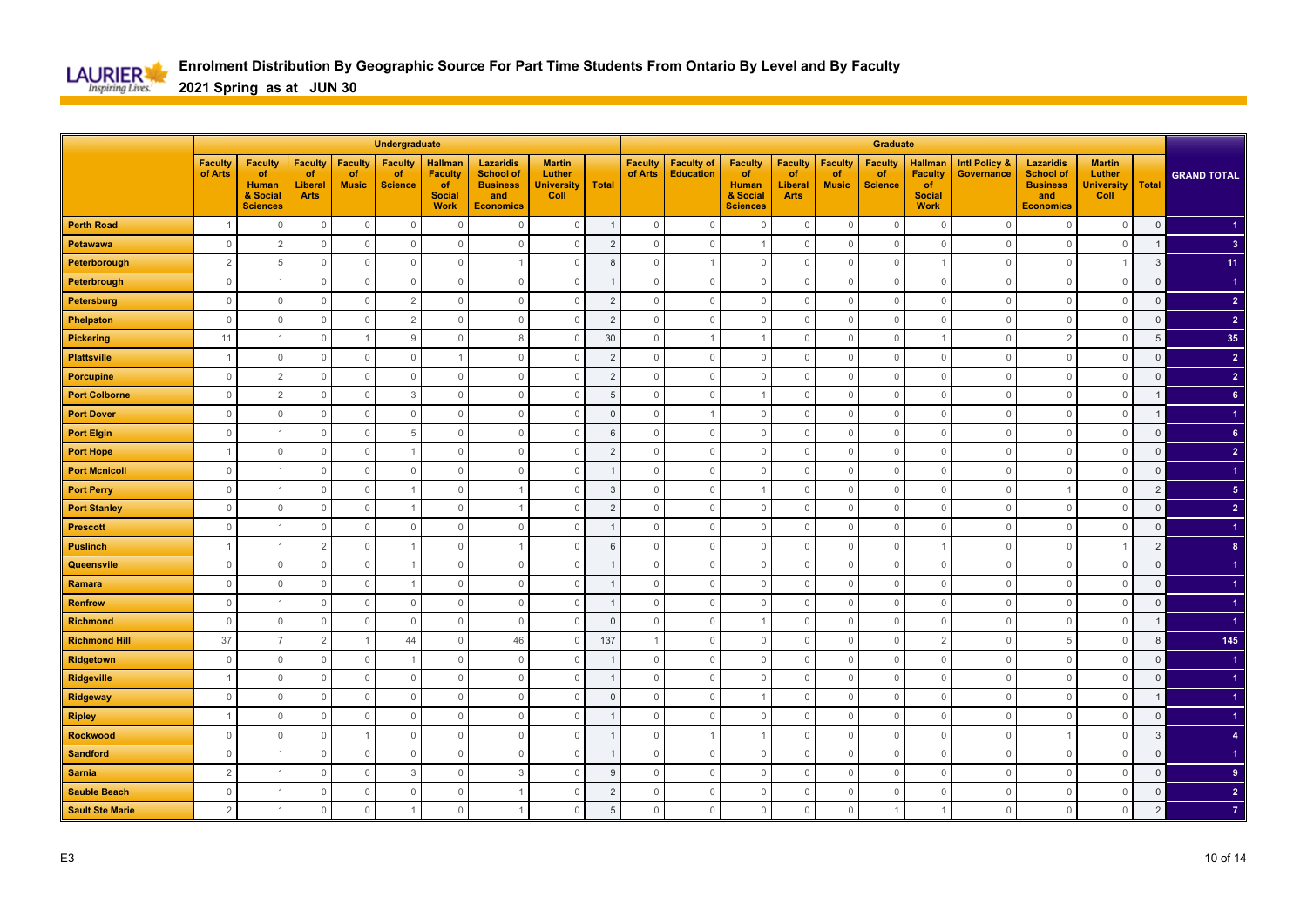

|                         |                           |                                                                     |                                                |                                      | Undergraduate                          |                                                                        |                                                                                    |                                                      |                |                           |                                       |                                                                            |                                                       |                                      | <b>Graduate</b>                        |                                                                        |                                               |                                                                                    |                                                      |                |                         |
|-------------------------|---------------------------|---------------------------------------------------------------------|------------------------------------------------|--------------------------------------|----------------------------------------|------------------------------------------------------------------------|------------------------------------------------------------------------------------|------------------------------------------------------|----------------|---------------------------|---------------------------------------|----------------------------------------------------------------------------|-------------------------------------------------------|--------------------------------------|----------------------------------------|------------------------------------------------------------------------|-----------------------------------------------|------------------------------------------------------------------------------------|------------------------------------------------------|----------------|-------------------------|
|                         | <b>Faculty</b><br>of Arts | <b>Faculty</b><br>of<br><b>Human</b><br>& Social<br><b>Sciences</b> | <b>Faculty</b><br>of<br>Liberal<br><b>Arts</b> | <b>Faculty</b><br>of<br><b>Music</b> | <b>Faculty</b><br>of<br><b>Science</b> | <b>Hallman</b><br><b>Faculty</b><br>of<br><b>Social</b><br><b>Work</b> | <b>Lazaridis</b><br><b>School of</b><br><b>Business</b><br>and<br><b>Economics</b> | <b>Martin</b><br>Luther<br><b>University</b><br>Coll | <b>Total</b>   | <b>Faculty</b><br>of Arts | <b>Faculty of</b><br><b>Education</b> | <b>Faculty</b><br><b>of</b><br><b>Human</b><br>& Social<br><b>Sciences</b> | <b>Faculty</b><br>of<br><b>Liberal</b><br><b>Arts</b> | <b>Faculty</b><br>of<br><b>Music</b> | <b>Faculty</b><br>of<br><b>Science</b> | <b>Hallman</b><br><b>Faculty</b><br>of<br><b>Social</b><br><b>Work</b> | <b>Intl Policy &amp;</b><br><b>Governance</b> | <b>Lazaridis</b><br><b>School of</b><br><b>Business</b><br>and<br><b>Economics</b> | <b>Martin</b><br>Luther<br><b>University</b><br>Coll | <b>Total</b>   | <b>GRAND TOTAL</b>      |
| <b>Sault Ste. Marie</b> | $\mathbf{0}$              | $\Omega$                                                            | $\mathbb O$                                    | $\mathbb O$                          | $\mathbf 0$                            | $\Omega$                                                               | $\Omega$                                                                           | $\mathbb O$                                          | $\mathsf 0$    | $\mathsf{O}\xspace$       | $\mathbf 0$                           | $\mathbf 0$                                                                | $\mathbf 0$                                           | $\mathbf 0$                          |                                        | $\mathbf 0$                                                            | $\Omega$                                      | $\mathbf{0}$                                                                       | $\mathbf 0$                                          | $\mathbf{1}$   |                         |
| <b>Scarborough</b>      | 23                        | 12                                                                  | 5                                              | $\overline{1}$                       | 32                                     | $\overline{2}$                                                         | 42                                                                                 | $\mathbf 0$                                          | 117            | $\mathbf 0$               | $\overline{1}$                        | 2                                                                          | $\mathbf 0$                                           | $\Omega$                             | $\overline{2}$                         | $\overline{2}$                                                         | $\Omega$                                      | 8                                                                                  | $\mathbf{0}$                                         | 15             | 132                     |
| <b>Schomberg</b>        | $\overline{2}$            | $\Omega$                                                            | $\mathbf 0$                                    | $\mathbf 0$                          | $\mathbf{1}$                           | $\Omega$                                                               | $\Omega$                                                                           | $\mathbf 0$                                          | 3              | $\Omega$                  | $\mathbf 0$                           | $\mathbf 0$                                                                | $\mathbf 0$                                           | $\Omega$                             | $\mathbf 0$                            | $\overline{0}$                                                         | $\Omega$                                      | $\Omega$                                                                           | $\mathbf 0$                                          | $\mathsf 0$    | 3 <sup>2</sup>          |
| <b>Scotland</b>         | $\mathbf{0}$              |                                                                     | -1                                             | $\overline{0}$                       | $\mathbf 0$                            | $\mathbf 0$                                                            | $\Omega$                                                                           | $\mathbf 0$                                          | $\overline{2}$ | $\Omega$                  | $\mathbf 0$                           | $\mathbf 0$                                                                | $\mathbf 0$                                           | $\Omega$                             | $\mathbf 0$                            | $\mathbf 0$                                                            | $\Omega$                                      | $\overline{0}$                                                                     | $\mathbf 0$                                          | $\mathsf 0$    | $\overline{2}$          |
| <b>Seaforth</b>         | $\mathbf{0}$              |                                                                     | $\mathbf{0}$                                   | $\overline{0}$                       | $\overline{2}$                         | $\mathbf 0$                                                            |                                                                                    | $\mathbb O$                                          | 4              | $\mathbf{0}$              | $\mathbb O$                           | $\mathbf 0$                                                                | $\mathbf 0$                                           | $\Omega$                             | $\mathbf 0$                            | $\mathbf 0$                                                            | $\circ$                                       | $\overline{0}$                                                                     | $\mathbb O$                                          | $\mathsf 0$    | $\overline{4}$          |
| <b>Sebright</b>         | $\mathbf 0$               | $\circ$                                                             | $\mathbf 0$                                    | $\overline{0}$                       | $\mathbb O$                            | $\mathbf 0$                                                            |                                                                                    | $\mathbf 0$                                          |                | $\mathbf 0$               | $\mathbb O$                           | $\mathbf 0$                                                                | $\mathbf 0$                                           | $\Omega$                             | $\mathbf 0$                            | $\mathbf 0$                                                            | $\circ$                                       | $\mathbb O$                                                                        | $\mathbb O$                                          | $\mathsf 0$    |                         |
| <b>Sebringville</b>     | $\mathbf{0}$              | $\Omega$                                                            | $\mathbf 0$                                    | $\overline{0}$                       |                                        | $\Omega$                                                               | $\mathbf{0}$                                                                       | $\mathbf 0$                                          |                | $\Omega$                  | $\mathbb O$                           | $\mathbf 0$                                                                | $\mathbf 0$                                           | $\Omega$                             | $\mathbf 0$                            | $\overline{0}$                                                         | $\Omega$                                      | $\mathbf{0}$                                                                       | $\overline{2}$                                       | $\overline{2}$ | $\overline{\mathbf{3}}$ |
| <b>Selwyn</b>           | $\mathbf{0}$              | $\Omega$                                                            | $\mathbf 0$                                    | $\mathbf 0$                          |                                        | $\mathbf 0$                                                            | $\mathbf 0$                                                                        | $\mathbf 0$                                          |                | $\mathbf{0}$              | $\mathbb O$                           | $\mathbf 0$                                                                | $\mathbf 0$                                           | $\Omega$                             | $\mathbf 0$                            |                                                                        | $\Omega$                                      | $\mathbf 0$                                                                        | $\mathbf 0$                                          |                | $\overline{2}$          |
| <b>Severn</b>           | $\mathbf{0}$              | $\Omega$                                                            | $\mathsf{O}\xspace$                            | $\mathbb O$                          | $\mathbb O$                            | $\mathbf{0}$                                                           | $\Omega$                                                                           | $\mathsf{O}\xspace$                                  | $\Omega$       | $\mathbf{0}$              | $\mathbf{0}$                          |                                                                            | $\mathbb O$                                           | $\Omega$                             | $\mathbf 0$                            | $\mathbf 0$                                                            | $\Omega$                                      | $\mathbf 0$                                                                        | $\mathbb O$                                          |                |                         |
| <b>Severn Bridge</b>    | $\mathbb O$               | $\mathbf 0$                                                         | $\mathsf{O}\xspace$                            | $\mathbb O$                          | $\mathbb O$                            | $\mathbb O$                                                            | 1                                                                                  | $\mathbb O$                                          |                | $\mathbf 0$               | $\mathbb O$                           | $\mathbb O$                                                                | $\mathsf{O}\xspace$                                   | $\mathbf 0$                          | $\mathbb O$                            | $\mathbf 0$                                                            | $\overline{0}$                                | $\mathbf 0$                                                                        | $\mathbb O$                                          | $\overline{0}$ |                         |
| <b>Shakespeare</b>      | $\overline{1}$            | $\Omega$                                                            | $\mathsf{O}\xspace$                            | $\mathbb O$                          | $\mathbf{0}$                           | $\mathbf 0$                                                            | $\Omega$                                                                           | $\mathbb O$                                          |                | $\Omega$                  | $\mathbf 0$                           | $\mathbf 0$                                                                | $\mathbf{0}$                                          | $\Omega$                             | $\mathbb O$                            | $\mathbf{0}$                                                           | $\Omega$                                      | $\mathbf 0$                                                                        | $\mathbf 0$                                          | $\overline{0}$ | $\blacktriangleleft$    |
| <b>Sharbot Lake</b>     | $\mathbf{0}$              |                                                                     | $\mathbf 0$                                    | $\overline{0}$                       | $\mathbb O$                            | $\mathbf 0$                                                            | $\mathbf 0$                                                                        | $\mathbf 0$                                          |                | $\Omega$                  | $\mathbf 0$                           | $\Omega$                                                                   | $\mathbf 0$                                           | $\Omega$                             | $\mathbf 0$                            | $\overline{0}$                                                         | $\Omega$                                      | $\mathbf 0$                                                                        | $\mathbf 0$                                          | $\mathbf{0}$   | $\blacktriangleleft$    |
| Sheguiandah             | $\mathbb O$               | $\Omega$                                                            | $\mathbb O$                                    | $\overline{0}$                       | $\mathbb O$                            | $\mathbf{0}$                                                           | $\Omega$                                                                           | $\mathbb O$                                          | $\mathbf 0$    | $\mathbf{0}$              | $\mathbf{0}$                          | $\mathbf 0$                                                                | $\mathbb O$                                           | $\Omega$                             | $\mathbf 0$                            |                                                                        | $\Omega$                                      | $\mathbf 0$                                                                        | $\mathbb O$                                          |                |                         |
| <b>Shelburne</b>        | $\overline{1}$            | $\circ$                                                             | $\mathbf 0$                                    | $\overline{1}$                       | $\overline{2}$                         |                                                                        | $\mathbf 0$                                                                        | $\mathbf 0$                                          | 5              | $\mathbf{0}$              | $\mathbb O$                           | $\mathbf 0$                                                                | $\mathbf 0$                                           | $\Omega$                             | $\mathbf 0$                            | $\mathbf 0$                                                            | $\circ$                                       | $\mathbf 0$                                                                        | $\mathbf 0$                                          | $\mathsf 0$    | ${\bf 5}$               |
| <b>Simcoe</b>           | $\overline{1}$            | $\overline{2}$                                                      | 3                                              | $\mathbf 0$                          | $\Delta$                               | $\Omega$                                                               |                                                                                    | $\mathbb O$                                          | 11             | $\Omega$                  | $\mathbf{0}$                          | $\mathbf 0$                                                                | $\mathbf{0}$                                          | $\Omega$                             | $\overline{0}$                         | $\overline{0}$                                                         | $\Omega$                                      | $\mathbf 0$                                                                        | $\mathbf 0$                                          | $\mathbf{0}$   | 11 <sub>1</sub>         |
| <b>Sioux Lookout</b>    | $\mathbf 0$               | $\Omega$                                                            | $\mathbf{0}$                                   | $\overline{0}$                       |                                        | $\Omega$                                                               | $\mathbf 0$                                                                        | 0                                                    |                | $\Omega$                  | $\circ$                               | $\mathbf 0$                                                                | 0                                                     | C                                    | $\mathbf 0$                            | $\overline{0}$                                                         | $\Omega$                                      | $\circ$                                                                            | $\mathbf 0$                                          | $\mathbf 0$    |                         |
| <b>Smiths Falls</b>     | $\mathbf{0}$              | $\overline{2}$                                                      | $\mathbb O$                                    | $\mathbb O$                          | $\mathbb O$                            | $\Omega$                                                               | $\Omega$                                                                           | $\mathbb O$                                          | $\overline{2}$ | $\mathbf{0}$              | $\mathbf{0}$                          | $\mathbf 0$                                                                | $\mathbb O$                                           | $\Omega$                             | $\mathbf 0$                            | $\mathbf 0$                                                            | $\Omega$                                      | $\mathbf{0}$                                                                       | $\mathbb O$                                          | $\mathsf 0$    | $\overline{2}$          |
| <b>Smithville</b>       | $\mathbf{0}$              | $\overline{2}$                                                      | $\mathbf 0$                                    | $\overline{0}$                       |                                        | $\mathbf 0$                                                            | $\overline{2}$                                                                     | $\mathbf 0$                                          | 5              | $\mathbf{0}$              | $\mathbf 0$                           | $\mathbf 0$                                                                | $\mathbf 0$                                           | $\Omega$                             | $\mathbf 0$                            | $\mathbf 0$                                                            | $\overline{0}$                                | $\mathbf 0$                                                                        | $\mathbb O$                                          | $\mathbf 0$    | 5 <sub>5</sub>          |
| <b>Sombra</b>           | $\Omega$                  |                                                                     | $\mathbb O$                                    | $\mathbf{0}$                         | $\mathbf{0}$                           | $\Omega$                                                               | $\Omega$                                                                           | $\mathbb O$                                          |                | $\Omega$                  | $\mathbf{0}$                          | $\mathbf 0$                                                                | $\mathbf 0$                                           | $\Omega$                             | $\overline{0}$                         | $\overline{0}$                                                         | $\Omega$                                      | $\mathbf 0$                                                                        | $\mathbb O$                                          | $\mathsf 0$    |                         |
| <b>South Glengarry</b>  |                           | $\Omega$                                                            | $\mathbf 0$                                    | $\overline{0}$                       | $\mathbf 0$                            | $\Omega$                                                               | $\Omega$                                                                           | $\mathbf 0$                                          |                | $\Omega$                  | $\mathbf 0$                           | $\mathbf 0$                                                                | 0                                                     | $\Omega$                             | $\mathbf 0$                            | $\mathbf 0$                                                            | $\Omega$                                      | $\mathbf{0}$                                                                       | $\mathbf 0$                                          | $\mathsf 0$    |                         |
| <b>Southampton</b>      |                           | $\Omega$                                                            | $\mathsf{O}\xspace$                            | $\overline{0}$                       | $\mathbb O$                            | $\mathbf 0$                                                            |                                                                                    | $\mathbb O$                                          | $\overline{c}$ | $\Omega$                  | $\mathbf{0}$                          | $\mathbb O$                                                                | $\mathbf 0$                                           | $\Omega$                             | $\mathbf 0$                            | $\mathbf 0$                                                            | $\Omega$                                      | $\mathbf{0}$                                                                       | $\mathbb O$                                          | $\mathsf 0$    | $\overline{2}$          |
| <b>Spencerville</b>     | $\mathbf{0}$              |                                                                     | $\mathbb O$                                    | $\overline{0}$                       | $\mathbb O$                            | $\mathbf 0$                                                            | $\mathbf 0$                                                                        | $\mathbf 0$                                          |                | $\mathbf{0}$              | $\mathbb O$                           | $\mathbf 0$                                                                | $\mathbf 0$                                           | $\Omega$                             | $\mathbf 0$                            | $\mathbf 0$                                                            | $\circ$                                       | $\mathbf 0$                                                                        | $\mathbb O$                                          | $\mathsf 0$    |                         |
| <b>Springfield</b>      | $\mathbb O$               | $\overline{2}$                                                      | $\mathbb O$                                    | $\overline{0}$                       |                                        | $\mathbf{0}$                                                           | $\mathbf 0$                                                                        | $\mathbb O$                                          | 3              | $\mathsf{O}\xspace$       | $\mathsf 0$                           | $\mathbb O$                                                                | $\mathbb O$                                           | $\Omega$                             | $\mathbb O$                            | $\mathbb O$                                                            | $\Omega$                                      | $\mathbf{0}$                                                                       | $\mathbb O$                                          | $\mathsf 0$    | $\overline{\mathbf{3}}$ |
| <b>Springwater</b>      | $\mathbf 0$               | $\Omega$                                                            | $\mathbf 0$                                    | $\mathbf 0$                          |                                        | $\Omega$                                                               | $\Omega$                                                                           | $\mathbf 0$                                          |                | $\Omega$                  | $\mathbf 0$                           | $\Omega$                                                                   | 0                                                     | C                                    | $\mathbf 0$                            | $\mathbf{0}$                                                           | $\Omega$                                      | $\circ$                                                                            | $\mathbf 0$                                          | $\mathbf{0}$   | -1                      |
| <b>St Agatha</b>        | $\mathbf{0}$              | $\Omega$                                                            | $\overline{1}$                                 | $\mathbf 0$                          |                                        | $\Omega$                                                               | $\Omega$                                                                           | $\mathsf{O}\xspace$                                  | $\overline{2}$ | $\Omega$                  | $\overline{1}$                        | $\mathbf 0$                                                                | $\mathbb O$                                           | $\Omega$                             | $\mathbf 0$                            | $\overline{0}$                                                         | $\cap$                                        | $\mathbf{0}$                                                                       | $\mathbf 0$                                          |                | $\overline{3}$          |
| <b>St Catharines</b>    | $\overline{2}$            | $\overline{\phantom{a}}$                                            | $\overline{1}$                                 | $\mathbf 0$                          | $\overline{2}$                         | $\overline{2}$                                                         | $\overline{2}$                                                                     | $\mathbf 0$                                          | 13             | $\mathbf{0}$              | $\mathbb O$                           | $\mathbf 0$                                                                | $\mathbf 0$                                           | $\Omega$                             | $\mathbf 0$                            | $\mathbf 0$                                                            | $\circ$                                       |                                                                                    | $\mathbf 0$                                          |                | 14                      |
| <b>St Clements</b>      | $\mathbb O$               | $\Omega$                                                            | $\mathbb O$                                    | $\mathbb O$                          | $\mathbb O$                            | $\mathbf 0$                                                            | $\mathbf{0}$                                                                       | $\mathbb O$                                          | $\Omega$       | $\mathbf{0}$              | $\mathbf 0$                           | $\mathbf{0}$                                                               | $\mathsf{O}\xspace$                                   | $\Omega$                             | $\mathbb O$                            | $\mathbf{0}$                                                           | $\Omega$                                      | $\mathbf 0$                                                                        | $\overline{1}$                                       | -1             | $\blacktriangleleft$    |
| <b>St Eugene</b>        | $\mathbf 0$               |                                                                     | $\mathbf 0$                                    | $\mathbf 0$                          | $\mathbf{0}$                           | $\mathbf{0}$                                                           | $\mathbf 0$                                                                        | $\mathbf 0$                                          |                | $\Omega$                  | $\mathbf{0}$                          | $\mathbf 0$                                                                | $\mathbf 0$                                           | $\Omega$                             | $\mathbf 0$                            | $\overline{0}$                                                         | $\Omega$                                      | $\mathbf{0}$                                                                       | $\mathbf{0}$                                         | $\mathbf{0}$   | $\blacktriangleleft$    |
| <b>St George Brant</b>  | $\mathbf{0}$              | $\Omega$                                                            | $\mathbb O$                                    | $\mathbf 0$                          |                                        | $\mathbf 0$                                                            | $\Omega$                                                                           | $\mathbb O$                                          |                | $\Omega$                  | $\mathbf 0$                           |                                                                            | $\mathbf{0}$                                          | $\Omega$                             | $\mathbb O$                            | $\overline{0}$                                                         | $\Omega$                                      | $\mathbf{0}$                                                                       | $\mathbf 0$                                          |                | $\overline{2}$          |
| <b>St Jacobs</b>        |                           | $\circ$                                                             | $\mathbf 0$                                    | $\overline{0}$                       | $\mathbb O$                            | $\mathbb O$                                                            |                                                                                    | $\mathbf 0$                                          | $\overline{2}$ | $\mathbf{0}$              | $\mathbb O$                           | $\mathbf 0$                                                                | $\mathbf 0$                                           | $\Omega$                             | $\mathbf 0$                            | $\mathbf 0$                                                            | $\circ$                                       | $\mathbf 0$                                                                        | $\overline{1}$                                       |                | $\mathbf{3}$            |
| <b>St Marys</b>         | $\overline{1}$            | $\Omega$                                                            | $\mathbb O$                                    | $\overline{0}$                       | $\mathbf{0}$                           | $\mathbf 0$                                                            | $\Omega$                                                                           | $\mathbb O$                                          |                | $\mathbf{0}$              | $\mathbf 0$                           | $\mathbb O$                                                                | $\mathbb O$                                           | $\Omega$                             | $\mathbf 0$                            | $\mathbb O$                                                            | $\Omega$                                      | $\mathbb O$                                                                        | $\mathbf 0$                                          | $\mathsf 0$    | $\overline{1}$          |
| <b>St Pauls</b>         | $\mathbf{0}$              | $\Omega$                                                            | $\mathbf{0}$                                   | $\Omega$                             |                                        | $\Omega$                                                               | $\mathbf 0$                                                                        | $\mathbf{0}$                                         |                | $\mathbf{0}$              | $\mathbf 0$                           | $\Omega$                                                                   | $\mathbf 0$                                           | $\Omega$                             | $\overline{0}$                         | $\mathbf{0}$                                                           | $\Omega$                                      | $\mathbf 0$                                                                        | $\mathbf 0$                                          | $\Omega$       |                         |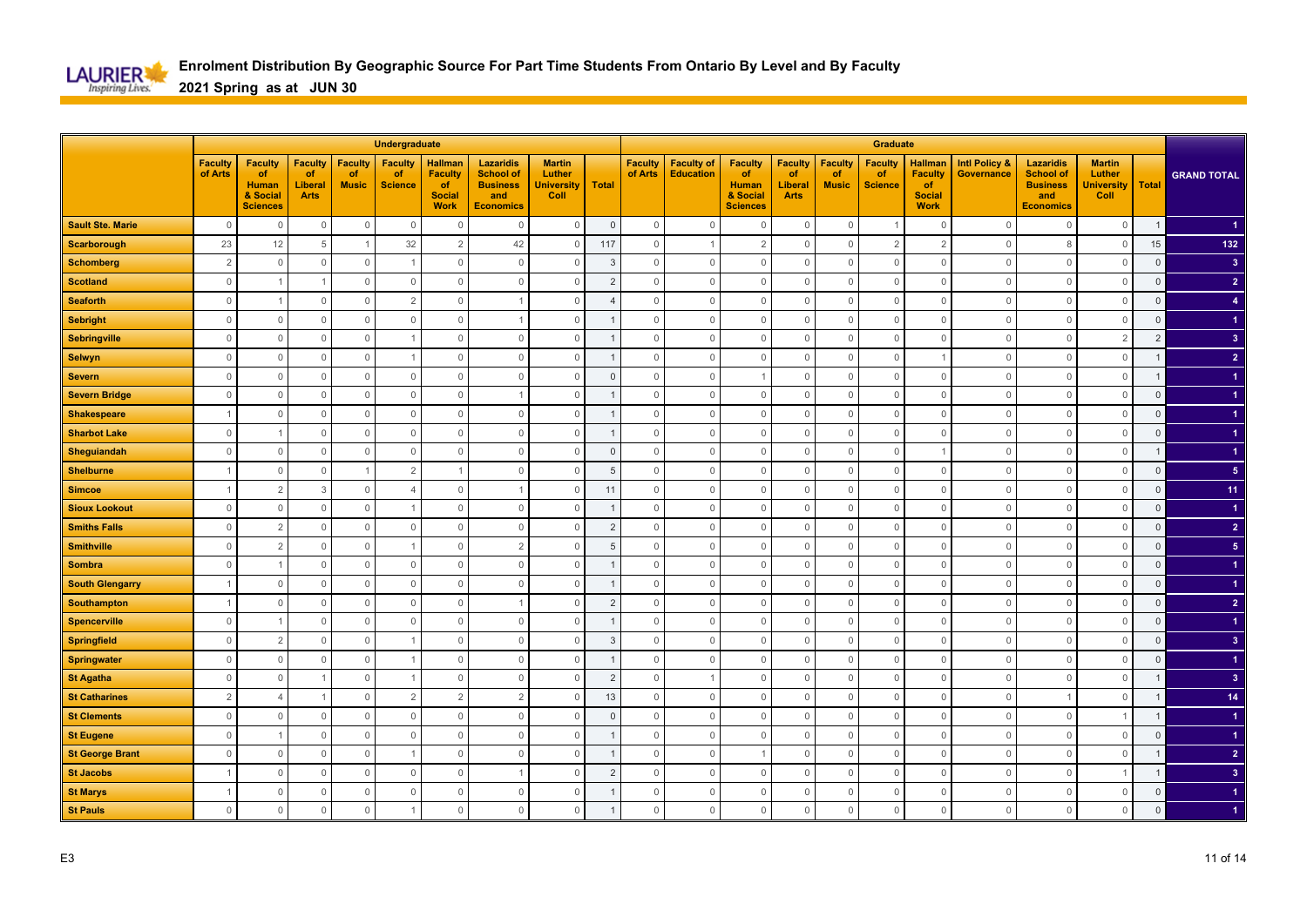

|                       |                           |                                                                     |                                                |                                      | <b>Undergraduate</b>                   |                                                                        |                                                                                    |                                                      |                |                           |                                       |                                                                            |                                                |                                      | Graduate                               |                                                                        |                                        |                                                                                    |                                                      |                         |                         |
|-----------------------|---------------------------|---------------------------------------------------------------------|------------------------------------------------|--------------------------------------|----------------------------------------|------------------------------------------------------------------------|------------------------------------------------------------------------------------|------------------------------------------------------|----------------|---------------------------|---------------------------------------|----------------------------------------------------------------------------|------------------------------------------------|--------------------------------------|----------------------------------------|------------------------------------------------------------------------|----------------------------------------|------------------------------------------------------------------------------------|------------------------------------------------------|-------------------------|-------------------------|
|                       | <b>Faculty</b><br>of Arts | <b>Faculty</b><br>of<br><b>Human</b><br>& Social<br><b>Sciences</b> | <b>Faculty</b><br>of<br>Liberal<br><b>Arts</b> | <b>Faculty</b><br>of<br><b>Music</b> | <b>Faculty</b><br>of<br><b>Science</b> | <b>Hallman</b><br><b>Faculty</b><br>of<br><b>Social</b><br><b>Work</b> | <b>Lazaridis</b><br><b>School of</b><br><b>Business</b><br>and<br><b>Economics</b> | <b>Martin</b><br>Luther<br><b>University</b><br>Coll | <b>Total</b>   | <b>Faculty</b><br>of Arts | <b>Faculty of</b><br><b>Education</b> | <b>Faculty</b><br><b>of</b><br><b>Human</b><br>& Social<br><b>Sciences</b> | <b>Faculty</b><br>of<br>Liberal<br><b>Arts</b> | <b>Faculty</b><br>of<br><b>Music</b> | <b>Faculty</b><br>of<br><b>Science</b> | <b>Hallman</b><br><b>Faculty</b><br>of<br><b>Social</b><br><b>Work</b> | <b>Intl Policy &amp;</b><br>Governance | <b>Lazaridis</b><br><b>School of</b><br><b>Business</b><br>and<br><b>Economics</b> | <b>Martin</b><br>Luther<br><b>University</b><br>Coll | <b>Total</b>            | <b>GRAND TOTAL</b>      |
| <b>St Thomas</b>      | $\overline{1}$            | 3                                                                   | $\mathbb O$                                    |                                      |                                        | $\mathbf 0$                                                            | $\overline{2}$                                                                     | $\mathbb O$                                          | 8              | $\mathbb O$               | $\mathbf 0$                           | $\Omega$                                                                   | $\mathbf 0$                                    | $\Omega$                             | $\overline{0}$                         | $\mathbf{0}$                                                           | $\overline{0}$                         | $\mathbf 0$                                                                        | $\mathbf 0$                                          | $\mathbf 0$             | 8 <sup>°</sup>          |
| <b>St. Catharines</b> | 2                         |                                                                     | $\mathbf{0}$                                   | $\mathbf{0}$                         | $\mathbf{0}$                           | $\mathbf{0}$                                                           | $\mathbf{0}$                                                                       | $\mathbf{0}$                                         | $\overline{3}$ | $\mathbf 0$               | $\mathbf{0}$                          | $\Omega$                                                                   | $\mathbf 0$                                    | $\Omega$                             | $\overline{0}$                         | $\mathbf{0}$                                                           | $\overline{0}$                         | $\mathbf{0}$                                                                       | $\mathbf{0}$                                         | $\mathbf 0$             | $\overline{3}$          |
| <b>St. Mary'S</b>     | $\mathbb O$               | $\Omega$                                                            | $\mathbf 0$                                    | $\Omega$                             | $\mathbf{0}$                           | $\mathbf{0}$                                                           |                                                                                    | $\mathbf 0$                                          | -1             | $\mathbf{0}$              | $\mathbf 0$                           | $\Omega$                                                                   | $\mathbf{0}$                                   | $\Omega$                             | $\overline{0}$                         | $\mathbf{0}$                                                           | $\overline{0}$                         | $\mathbf{0}$                                                                       | $\mathbf 0$                                          | $\mathsf 0$             |                         |
| <b>St. Marys</b>      | $\mathbf{0}$              | $\Omega$                                                            | $\mathbf{0}$                                   | $\Omega$                             | $\mathbf{0}$                           | $\mathbf{0}$                                                           |                                                                                    | $\mathbf{0}$                                         |                | $\mathbf 0$               | $\mathbf 0$                           | $\Omega$                                                                   | $\mathbf 0$                                    | $\Omega$                             | $\overline{0}$                         | $\mathbf{0}$                                                           | $\overline{0}$                         | $\overline{0}$                                                                     | $\mathbf{0}$                                         | $\mathsf 0$             |                         |
| <b>St. Thomas</b>     | $\mathbb O$               | $\Omega$                                                            | $\mathbb O$                                    | $\Omega$                             | $\overline{2}$                         | $\mathbb O$                                                            | $\mathbf 0$                                                                        | $\mathbb O$                                          | $\overline{2}$ | $\mathbb O$               | $\mathsf{O}\xspace$                   | $\mathbf 0$                                                                | $\mathbf 0$                                    | $\Omega$                             | $\overline{0}$                         | $\mathbb O$                                                            | $\overline{0}$                         | $\mathbb O$                                                                        | $\mathbb O$                                          | $\mathsf 0$             | 2 <sup>7</sup>          |
| St.Ann'S              | $\mathbb O$               |                                                                     | $\mathbb O$                                    | $\mathbf{0}$                         | $\mathbb O$                            | $\mathbb O$                                                            | $\mathbb O$                                                                        | $\mathbb O$                                          |                | $\mathbf 0$               | $\mathsf{O}\xspace$                   | $\mathbf 0$                                                                | $\mathbf 0$                                    | $\theta$                             | $\overline{0}$                         | $\mathbb O$                                                            | $\overline{0}$                         | $\mathbb O$                                                                        | $\mathbb O$                                          | $\overline{0}$          |                         |
| <b>St.Jacobs</b>      | $\mathbf 0$               | $\Omega$                                                            | $\mathbb O$                                    | $\Omega$                             | $\mathbf{0}$                           | $\mathbf{0}$                                                           | $\mathbf 0$                                                                        | $\mathbf{0}$                                         | $\Omega$       | $\mathbf 0$               | $\overline{1}$                        | $\Omega$                                                                   | $\mathbf 0$                                    | $\Omega$                             | $\mathbf 0$                            | $\mathbf{0}$                                                           | $\Omega$                               | $\mathbf{0}$                                                                       | $\mathbf 0$                                          |                         | -1                      |
| <b>Stirling</b>       | 0                         |                                                                     | $\mathbf{0}$                                   | $\mathbf{0}$                         | $\overline{0}$                         | $\mathbf 0$                                                            | $\mathbf 0$                                                                        | $\mathbf{0}$                                         |                | $\mathbf 0$               | $\mathbf 0$                           | $\mathbf{0}$                                                               | 0                                              | $\Omega$                             | $\mathbf 0$                            | $\mathbf 0$                                                            | 0                                      | $\mathbf 0$                                                                        | $\mathbf 0$                                          | $\mathbf 0$             |                         |
| <b>Stittsville</b>    | $\mathsf{O}\xspace$       |                                                                     | $\mathsf{O}\xspace$                            |                                      | $\mathbf{0}$                           | $\mathbf 0$                                                            |                                                                                    | $\mathbf 0$                                          | 3              | $\mathsf{O}\xspace$       | $\mathsf{O}\xspace$                   | 3                                                                          | $\mathbf{0}$                                   | $\Omega$                             |                                        | $\mathbf{0}$                                                           | $\mathbf{0}$                           | $\mathbf 0$                                                                        | $\mathbb O$                                          | $\overline{\mathbf{A}}$ | $\overline{7}$          |
| <b>Stoney Creek</b>   | $\overline{7}$            | 8                                                                   | 1                                              | $\mathbf{0}$                         | $\overline{4}$                         | $\overline{1}$                                                         | 8                                                                                  | $\mathbf{0}$                                         | 29             | $\mathbf 0$               | $\overline{1}$                        |                                                                            | $\mathbf 0$                                    | $\Omega$                             | $\mathbb O$                            |                                                                        | $\overline{0}$                         | -1                                                                                 | $\mathbf 0$                                          | $\overline{4}$          | 33                      |
| <b>Stouffville</b>    | 12                        |                                                                     | $\mathbf{1}$                                   | $\Omega$                             | 15                                     | $\mathbf 0$                                                            | 9                                                                                  | $\mathbf 0$                                          | 38             | $\mathbb O$               | $\mathbb O$                           | $\Omega$                                                                   | $\mathbf 0$                                    | $\Omega$                             | $\mathbb O$                            | $\mathbf{0}$                                                           | $\Omega$                               | $\mathbf 0$                                                                        | $\mathbf 0$                                          | $\mathsf 0$             | 38                      |
| <b>Stratford</b>      | 6                         | $\overline{2}$                                                      | $\overline{2}$                                 | $\overline{2}$                       | 3                                      | $\mathbf 0$                                                            | 3                                                                                  | $\mathbf 0$                                          | 18             | $\mathbf 0$               | $\overline{1}$                        | $\mathbf{0}$                                                               |                                                | $\Omega$                             | $\mathbf 0$                            |                                                                        | $\Omega$                               | 3                                                                                  | $\overline{1}$                                       | $\overline{7}$          | 25                      |
| <b>Strathroy</b>      | $\overline{1}$            | $\overline{4}$                                                      | $\mathbb O$                                    | $\Omega$                             | $\mathbb O$                            | $\mathbf 0$                                                            |                                                                                    | $\mathbb O$                                          | 6              | $\mathbb O$               | $\mathbb O$                           | $\mathbf{0}$                                                               | $\mathbb O$                                    | $\Omega$                             | $\overline{0}$                         | $\mathbb O$                                                            | $\circ$                                |                                                                                    | $\mathbb O$                                          |                         | $\overline{7}$          |
| <b>Sudbury</b>        | $\mathbb O$               | 3                                                                   | $\mathbb O$                                    | $\mathbf{0}$                         | 3                                      | $\mathbb O$                                                            |                                                                                    | $\mathbb O$                                          | $\overline{7}$ | $\mathbf 0$               | $\mathbb O$                           |                                                                            | $\mathbf 0$                                    | $\Omega$                             | $\overline{0}$                         | 5                                                                      | $\overline{0}$                         | -1                                                                                 | $\overline{2}$                                       | 9                       | 16                      |
| <b>Sunderland</b>     | $\mathbf 0$               | $\Omega$                                                            | $\overline{2}$                                 | $\Omega$                             |                                        | $\Omega$                                                               | $\Omega$                                                                           | $\mathbf 0$                                          | 3              | $\Omega$                  | $\mathbf 0$                           | $\Omega$                                                                   | $\Omega$                                       | $\Omega$                             | $\mathbf{0}$                           | $\mathbf{0}$                                                           | $\Omega$                               | $\mathbf 0$                                                                        | $\mathbf{0}$                                         | $\Omega$                | $\overline{\mathbf{3}}$ |
| <b>Sutton West</b>    | $\overline{1}$            | $\Omega$                                                            | $\mathbf{0}$                                   | $\Omega$                             | $\Omega$                               | $\mathbf 0$                                                            | $\mathbf 0$                                                                        | $\mathbf{0}$                                         |                | $\mathbf 0$               | $\mathbf 0$                           | $\Omega$                                                                   | $\Omega$                                       | $\Omega$                             | $\mathbf 0$                            | $\mathbf 0$                                                            | 0                                      | $\mathbf 0$                                                                        | $\mathbf 0$                                          | $\mathbf 0$             |                         |
| <b>Sweaburg</b>       | $\mathsf{O}\xspace$       | $\Omega$                                                            | $\mathbf 0$                                    | $\Omega$                             | $\mathbf{0}$                           | $\mathbf 0$                                                            |                                                                                    | $\mathbf 0$                                          |                | $\mathsf{O}\xspace$       | $\mathbb O$                           | $\Omega$                                                                   | $\mathbf 0$                                    | $\Omega$                             | $\mathbf 0$                            | $\mathbb O$                                                            | $\overline{0}$                         | $\mathbb O$                                                                        | $\mathbb O$                                          | $\mathsf 0$             |                         |
| Sydenham              | $\mathbf 0$               |                                                                     | 0                                              | $\Omega$                             | $\mathbf{0}$                           | $\mathbf 0$                                                            | $\mathbf 0$                                                                        | $\mathbf 0$                                          | -1             | $\mathbf 0$               | $\mathbf 0$                           | $\mathbf{0}$                                                               | $\mathbf{0}$                                   | $\Omega$                             | $\mathbf 0$                            | $\mathbf 0$                                                            | $\overline{0}$                         | $\mathbf 0$                                                                        | $\mathbf 0$                                          | $\mathsf 0$             |                         |
| <b>Tara</b>           | $\mathbf{0}$              | $\Omega$                                                            | $\mathbf 0$                                    | $\Omega$                             | 2                                      | $\mathbf 0$                                                            | $\circ$                                                                            | $\mathbb O$                                          | $\overline{2}$ | $\mathbb O$               | $\mathbf 0$                           | $\Omega$                                                                   | $\mathbf 0$                                    | $\Omega$                             | $\overline{0}$                         | $\mathbf{0}$                                                           | $\Omega$                               | $\mathbf 0$                                                                        | $\mathbf 0$                                          | $\mathsf 0$             | $\overline{2}$          |
| <b>Tavistock</b>      | $\overline{2}$            | $\Omega$                                                            | $\Omega$                                       | $\Omega$                             |                                        | $\circ$                                                                | $\mathbf{0}$                                                                       | $\mathbf 0$                                          | 3              | $\mathbf 0$               |                                       | $\Omega$                                                                   | $\Omega$                                       | $\Omega$                             | $\overline{0}$                         | $\mathbf{0}$                                                           | $\overline{0}$                         | $\mathbf 0$                                                                        | $\mathbf 0$                                          | $\overline{1}$          |                         |
| <b>Tecumseh</b>       | $\mathsf{O}\xspace$       | $\Omega$                                                            | $\mathbf 0$                                    | $\Omega$                             | $\mathbf{0}$                           | $\mathbb O$                                                            | $\mathbf{0}$                                                                       | $\mathbb O$                                          | $\Omega$       | $\mathbf 0$               | $\mathbf 0$                           |                                                                            | $\mathbf 0$                                    | $\Omega$                             | $\mathbf 0$                            | $\mathbf{0}$                                                           | $\Omega$                               | $\mathbf{0}$                                                                       | $\mathbb O$                                          | $\overline{1}$          |                         |
| <b>Teeswater</b>      | $\mathbb O$               | $\Omega$                                                            | $\mathbb O$                                    | $\mathbf{0}$                         | $\overline{2}$                         | $\mathbb O$                                                            | $\mathbf 0$                                                                        | $\mathbf 0$                                          | $\overline{2}$ | $\mathbf 0$               | $\mathbf 0$                           | $\mathbf{0}$                                                               | $\mathbf 0$                                    | $\Omega$                             | $\overline{0}$                         | $\mathbb O$                                                            | $\overline{0}$                         | $\mathbf 0$                                                                        | $\mathbb O$                                          | $\mathsf 0$             | $\overline{2}$          |
| <b>Thames Center</b>  | $\mathbb O$               |                                                                     | $\mathsf{O}\xspace$                            | $\mathbf{0}$                         | $\mathbf 0$                            | $\mathbf 0$                                                            | $\mathbb O$                                                                        | $\mathbb O$                                          |                | $\mathbb O$               | $\mathbb O$                           | $\mathbf{0}$                                                               | $\mathbb O$                                    | $\Omega$                             | $\overline{0}$                         | $\mathbb O$                                                            | $\circ$                                | $\mathbb O$                                                                        | $\mathbb O$                                          | $\overline{0}$          |                         |
| <b>Thamesville</b>    | $\mathbf 0$               | $\Omega$                                                            | $\mathbf 0$                                    | $\Omega$                             | $\mathbf{0}$                           | $\mathbf 0$                                                            | $\mathbf 0$                                                                        | $\mathbf 0$                                          | $\mathbf 0$    | $\mathbf 0$               | $\mathbf 0$                           |                                                                            | $\Omega$                                       | $\Omega$                             | $\mathbf 0$                            | $\mathbf{0}$                                                           | $\Omega$                               | $\mathbf{0}$                                                                       | $\mathbf 0$                                          |                         | -1                      |
| <b>Thornhill</b>      | 15                        |                                                                     | $\overline{2}$                                 | $\Omega$                             | 28                                     |                                                                        | 25                                                                                 | $\mathsf{O}$                                         | 72             | $\mathsf{O}\xspace$       | $\overline{1}$                        | $\overline{2}$                                                             | $\mathbf 0$                                    | $\Omega$                             | $\mathbb O$                            | $\overline{2}$                                                         | $\Omega$                               | $\mathbf{3}$                                                                       | $\mathbf 0$                                          | 8                       | 80                      |
| <b>Thornton</b>       | $\mathbf 0$               | $\Omega$                                                            | $\mathsf{O}$                                   | $\Omega$                             | $\mathbb O$                            | $\mathbb O$                                                            |                                                                                    | $\mathbf 0$                                          | -1             | $\mathbf 0$               | $\mathsf{O}\xspace$                   | $\mathbf{0}$                                                               | $\mathbf 0$                                    | $\Omega$                             | $\mathbf 0$                            | $\mathbb O$                                                            | $\mathbf{0}$                           | $\mathbf 0$                                                                        | $\mathbb O$                                          | $\mathbf 0$             | $\blacktriangleleft$    |
| <b>Thorold</b>        | $\mathsf{O}$              | $\overline{2}$                                                      | $\mathbf{1}$                                   | $\Omega$                             | $\mathbf 0$                            | $\overline{1}$                                                         | $\mathbf 0$                                                                        | $\mathsf{O}$                                         | $\overline{4}$ | $\mathsf{O}\xspace$       | $\mathsf{O}\xspace$                   | $\Omega$                                                                   | $\mathbf{0}$                                   | $\Omega$                             | $\mathbb O$                            | $\mathbf{0}$                                                           | $\overline{0}$                         | $\mathbf{0}$                                                                       | $\mathbf{0}$                                         | $\mathsf 0$             | $\overline{4}$          |
| <b>Thunder Bay</b>    | $\overline{c}$            | 3                                                                   | 0                                              | $\Omega$                             |                                        | $\mathbf 0$                                                            | $\mathbf 0$                                                                        | $\mathbf 0$                                          | 6              | 0                         | $\mathbf 0$                           | $\overline{2}$                                                             | $\mathbf{0}$                                   | $\Omega$                             | $\mathbf 0$                            | 3                                                                      | 0                                      | $\mathbf 0$                                                                        | $\overline{1}$                                       | 6                       | 12 <sub>2</sub>         |
| <b>Tillsonburg</b>    | $\mathbf{3}$              | $\Omega$                                                            | $\mathbf 0$                                    |                                      | $\overline{2}$                         | $\mathbf{0}$                                                           | $\overline{2}$                                                                     | $\Omega$                                             | 8              | $\mathbf 0$               | $\mathbb O$                           | $\Omega$                                                                   | $\mathbf{0}$                                   | $\Omega$                             | $\mathbb O$                            | $\mathbf{0}$                                                           | $\Omega$                               | $\mathbf{0}$                                                                       | $\mathbf{0}$                                         | $\mathsf 0$             | $\bf{8}$                |
| <b>Timmins</b>        | $\mathbb O$               | $\mathbf{0}$                                                        | $\mathbf{1}$                                   |                                      | $\mathbb O$                            | $\mathbb O$                                                            | $\mathbf 0$                                                                        | $\mathbf 0$                                          | $\overline{2}$ | $\mathbf 0$               | $\mathbf 0$                           | $\mathbf{0}$                                                               | $\mathbf 0$                                    | $\Omega$                             | $\mathbf 0$                            |                                                                        | $\circ$                                | $\mathbf 0$                                                                        | $\mathbb O$                                          | $\mathbf{1}$            | 3 <sup>2</sup>          |
| <b>Tiny</b>           | $\mathbb O$               | $\Omega$                                                            | $\mathsf{O}\xspace$                            | $\Omega$                             | 2                                      | $\mathbf{0}$                                                           | $\mathbf{0}$                                                                       | $\mathbb O$                                          | $\overline{2}$ | $\mathbb O$               | $\mathbb O$                           | $\Omega$                                                                   | $\mathbf{0}$                                   | $\Omega$                             | $\mathbf 0$                            | $\mathbb O$                                                            | $\circ$                                | $\mathbb O$                                                                        | $\mathbf{0}$                                         | $\overline{0}$          | $\overline{2}$          |
| <b>Toronto</b>        | 107                       | 25                                                                  | $\overline{2}$                                 | 6                                    | 94                                     | $\overline{2}$                                                         | 105                                                                                | 0                                                    | 341            | $\overline{1}$            | 3                                     | 16                                                                         | 0                                              | $\Omega$                             | 6                                      | 15                                                                     | $\mathbf 0$                            | 75                                                                                 | $5\phantom{.0}$                                      | 121                     | 462                     |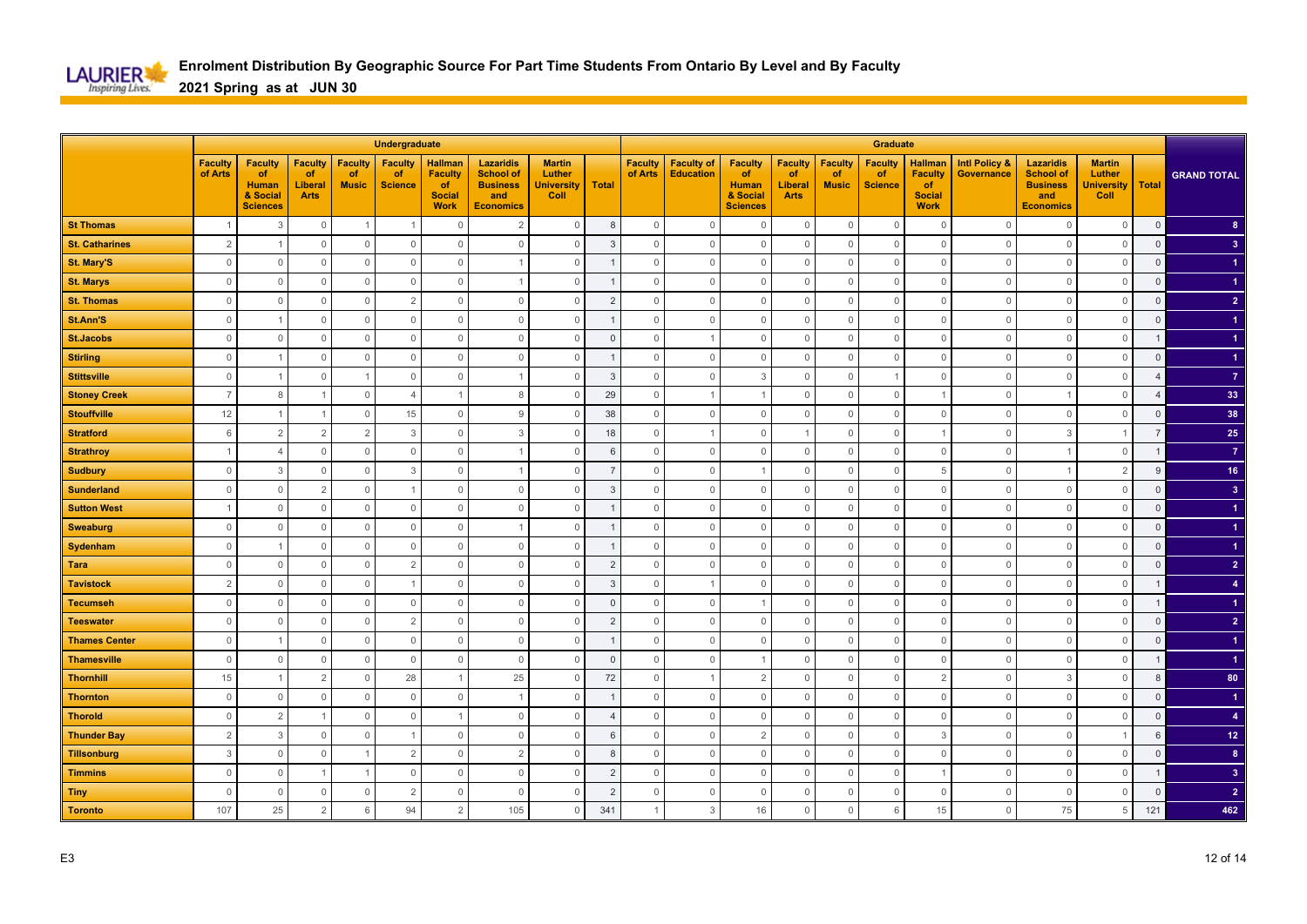

|                               | Undergraduate             |                                                                     |                                                |                                      |                                        |                                                                        |                                                                                    |                                                      |                | <b>Graduate</b>           |                                       |                                                                            |                                                       |                                      |                                        |                                                                        |                                               |                                                                                    |                                                      |                |                         |
|-------------------------------|---------------------------|---------------------------------------------------------------------|------------------------------------------------|--------------------------------------|----------------------------------------|------------------------------------------------------------------------|------------------------------------------------------------------------------------|------------------------------------------------------|----------------|---------------------------|---------------------------------------|----------------------------------------------------------------------------|-------------------------------------------------------|--------------------------------------|----------------------------------------|------------------------------------------------------------------------|-----------------------------------------------|------------------------------------------------------------------------------------|------------------------------------------------------|----------------|-------------------------|
|                               | <b>Faculty</b><br>of Arts | <b>Faculty</b><br>of<br><b>Human</b><br>& Social<br><b>Sciences</b> | <b>Faculty</b><br>of<br>Liberal<br><b>Arts</b> | <b>Faculty</b><br>of<br><b>Music</b> | <b>Faculty</b><br>of<br><b>Science</b> | <b>Hallman</b><br><b>Faculty</b><br>of<br><b>Social</b><br><b>Work</b> | <b>Lazaridis</b><br><b>School of</b><br><b>Business</b><br>and<br><b>Economics</b> | <b>Martin</b><br>Luther<br><b>University</b><br>Coll | <b>Total</b>   | <b>Faculty</b><br>of Arts | <b>Faculty of</b><br><b>Education</b> | <b>Faculty</b><br><b>of</b><br><b>Human</b><br>& Social<br><b>Sciences</b> | <b>Faculty</b><br>of<br><b>Liberal</b><br><b>Arts</b> | <b>Faculty</b><br>of<br><b>Music</b> | <b>Faculty</b><br>of<br><b>Science</b> | <b>Hallman</b><br><b>Faculty</b><br>of<br><b>Social</b><br><b>Work</b> | <b>Intl Policy &amp;</b><br><b>Governance</b> | <b>Lazaridis</b><br><b>School of</b><br><b>Business</b><br>and<br><b>Economics</b> | <b>Martin</b><br>Luther<br><b>University</b><br>Coll | <b>Total</b>   | <b>GRAND TOTAL</b>      |
| <b>Tottenham</b>              | $\mathbf 0$               | $\overline{2}$                                                      | $\mathbb O$                                    | $\mathbb O$                          | $\mathbf 0$                            | $\Omega$                                                               | $\Omega$                                                                           | $\mathbb O$                                          | $\overline{2}$ | $\mathsf{O}\xspace$       | $\mathbf 0$                           | $\overline{1}$                                                             | $\mathbf 0$                                           | $\mathbf 0$                          | $\overline{0}$                         | $\mathbf 0$                                                            | $\Omega$                                      | $\mathbf 0$                                                                        | $\mathbf 0$                                          | $\mathbf{1}$   | $\overline{\mathbf{3}}$ |
| <b>Trent Lakes</b>            | $\mathbf{0}$              | $\Omega$                                                            | $\mathbf{0}$                                   | $\mathbf{0}$                         |                                        | $\Omega$                                                               | $\Omega$                                                                           | $\mathbf{0}$                                         |                | $\mathbf 0$               | $\mathbf{0}$                          | $\mathbf 0$                                                                | $\mathbf 0$                                           | $\Omega$                             | $\overline{0}$                         | $\overline{0}$                                                         | $\Omega$                                      | $\mathbf{0}$                                                                       | $\mathbf{0}$                                         | $\mathbf 0$    |                         |
| <b>Trenton</b>                | $\Omega$                  | $\overline{2}$                                                      | $\mathbf 0$                                    | $\mathbf 0$                          | $\mathbb O$                            | $\Omega$                                                               | $\Omega$                                                                           | $\mathbf 0$                                          | $\overline{2}$ | $\Omega$                  | $\mathbf{0}$                          | $\mathbf 0$                                                                | $\mathbf 0$                                           | $\Omega$                             | $\overline{0}$                         | $\overline{0}$                                                         | $\Omega$                                      | $\mathbf{0}$                                                                       | $\mathbf 0$                                          | $\mathsf 0$    | $\overline{2}$          |
| <b>Tyendinaga Mohawk Te</b>   | $\mathbf 0$               | $\Omega$                                                            | $\mathbf 0$                                    | $\overline{0}$                       | $\mathbf 0$                            | $\mathbf 0$                                                            | $\Omega$                                                                           | $\mathbf 0$                                          | $\Omega$       | $\Omega$                  | $\mathbf{0}$                          | $\mathbf 0$                                                                | $\mathbf 0$                                           | $\Omega$                             | $\mathbf 0$                            |                                                                        | $\Omega$                                      | $\overline{0}$                                                                     | $\mathbf 0$                                          |                |                         |
| <b>Unionville</b>             | $\overline{2}$            | $\circ$                                                             | $\mathbb O$                                    | $\overline{0}$                       | $\overline{2}$                         | $\mathbf 0$                                                            |                                                                                    | $\mathbb O$                                          | 5              | $\mathbf{0}$              | $\mathbb O$                           | $\mathbf 0$                                                                | $\mathbf 0$                                           | $\Omega$                             | $\mathbf 0$                            | $\mathbf 0$                                                            | $\circ$                                       |                                                                                    | $\mathbb O$                                          |                | 6 <sup>1</sup>          |
| <b>Utopia</b>                 | $\overline{1}$            | $\circ$                                                             | $\mathbf 0$                                    | $\overline{0}$                       | $\mathbf{1}$                           | $\mathbf 0$                                                            | $\mathbf 0$                                                                        | $\mathbf 0$                                          | $\overline{c}$ | $\mathbf 0$               | $\mathbb O$                           | $\mathbf 0$                                                                | $\mathbf 0$                                           | $\Omega$                             | $\mathbf 0$                            | $\mathbf 0$                                                            | $\circ$                                       | $\mathbf 0$                                                                        | $\mathbb O$                                          | $\mathsf 0$    | 2 <sup>1</sup>          |
| <b>Uxbridge</b>               | $\overline{4}$            | $\Omega$                                                            | $\mathbf 0$                                    | $\overline{0}$                       |                                        | $\Omega$                                                               | $\overline{2}$                                                                     | $\mathbf 0$                                          |                | $\Omega$                  | $\mathbb O$                           | $\mathbf 0$                                                                | $\mathbf 0$                                           | $\Omega$                             | $\mathbf 0$                            | $\overline{0}$                                                         | $\Omega$                                      | $\mathbf{0}$                                                                       | $\mathbf{0}$                                         | $\Omega$       | $\overline{7}$          |
| Vaughan                       | $\overline{4}$            |                                                                     | $\mathbf 0$                                    | $\mathbf 0$                          | 9                                      | $\Omega$                                                               | 5                                                                                  | $\mathbf 0$                                          | 19             |                           | $\mathbb O$                           |                                                                            | $\mathbf 0$                                           | $\Omega$                             | $\mathbf 0$                            | $\mathbf 0$                                                            | $\Omega$                                      |                                                                                    | $\mathbf 0$                                          | 3              | 22                      |
| <b>Victoria Harbour</b>       | $\mathbb O$               | $\mathbf 0$                                                         | $\mathsf{O}\xspace$                            | $\mathbb O$                          |                                        | $\mathbf{0}$                                                           | $\mathbf{0}$                                                                       | $\mathbb O$                                          |                | $\mathsf{O}\xspace$       | $\mathbf{0}$                          | $\mathbf 0$                                                                | $\mathsf{O}\xspace$                                   | $\Omega$                             | $\mathbf 0$                            | $\mathbf 0$                                                            | $\Omega$                                      | $\mathbf 0$                                                                        | $\mathbb O$                                          | $\Omega$       |                         |
| <b>Vittoria</b>               | $\overline{1}$            | $\mathbf 0$                                                         | $\mathsf{O}\xspace$                            | $\mathbb O$                          | $\mathbb O$                            | $\mathbb O$                                                            | $\mathbf 0$                                                                        | $\mathbb O$                                          |                | $\mathbf 0$               | $\mathbb O$                           | $\mathbb O$                                                                | $\mathsf{O}\xspace$                                   | $\mathbf 0$                          | $\mathbb O$                            | $\mathbf 0$                                                            | $\overline{0}$                                | $\mathbb O$                                                                        | $\mathbb O$                                          | $\overline{0}$ |                         |
| <b>Walkerton</b>              | $\mathbf{0}$              |                                                                     | $\mathsf{O}\xspace$                            | $\mathbb O$                          | $\mathbf{0}$                           | $\mathbf{0}$                                                           | $\mathbf{0}$                                                                       | $\mathbb O$                                          |                | $\Omega$                  | $\mathbf 0$                           | $\mathbf 0$                                                                | $\mathbf{0}$                                          | $\Omega$                             | $\mathbb O$                            | $\mathbf{0}$                                                           | $\Omega$                                      | $\mathbf{0}$                                                                       | $\mathbf{0}$                                         | $\overline{0}$ | $\blacktriangleleft$    |
| Wallaceburg                   | $\mathbf 0$               |                                                                     | $\mathbf 0$                                    | $\overline{0}$                       | $\mathbb O$                            | $\mathbf 0$                                                            | $\mathbf 0$                                                                        | $\mathbf 0$                                          |                | $\Omega$                  | $\mathbb O$                           | $\Omega$                                                                   | $\mathbf 0$                                           | $\Omega$                             | $\mathbf 0$                            | $\mathbf 0$                                                            | $\Omega$                                      | $\mathbf 0$                                                                        | $\mathbf 0$                                          | $\mathbf{0}$   | $\blacktriangleleft$    |
| <b>Wapekeka</b>               | $\mathbf{0}$              | $\Omega$                                                            | $\mathbb O$                                    | $\mathbb O$                          | $\mathbb O$                            | $\mathbf{0}$                                                           | $\mathbf 0$                                                                        | $\mathbb O$                                          | $\mathbf 0$    | $\mathbf{0}$              | $\mathbf{0}$                          | $\mathbf 0$                                                                | $\mathbb O$                                           | $\Omega$                             | $\mathbf 0$                            |                                                                        | $\Omega$                                      | $\mathbf{0}$                                                                       | $\mathbb O$                                          |                | $\blacktriangleleft$    |
| <b>Wasaga</b>                 | $\mathbf{0}$              | $\circ$                                                             | $\mathbf 0$                                    | $\mathbf 0$                          |                                        | $\mathbf{0}$                                                           | $\mathbf 0$                                                                        | $\mathbf 0$                                          |                | $\mathbf{0}$              | $\mathbb O$                           | $\mathbf 0$                                                                | $\mathbf 0$                                           | $\Omega$                             | $\mathbf 0$                            | $\mathbf 0$                                                            | $\circ$                                       | $\mathbf 0$                                                                        | $\mathbf 0$                                          | $\mathsf 0$    |                         |
| <b>Wasaga Beach</b>           | 3                         | $\Omega$                                                            | $\mathbb O$                                    | $\mathbf 0$                          | 5                                      | $\Omega$                                                               |                                                                                    | $\mathbb O$                                          | 9              | $\Omega$                  | $\mathbf{0}$                          | $\mathbf 0$                                                                | $\mathbf{0}$                                          | $\Omega$                             | $\overline{0}$                         | $\overline{0}$                                                         | $\Omega$                                      | $\mathbf 0$                                                                        | $\mathbf 0$                                          | $\Omega$       | 9 <sup>°</sup>          |
| Washago                       |                           | $\Omega$                                                            | $\mathbf{0}$                                   | $\overline{0}$                       | $\mathbf{0}$                           | $\Omega$                                                               | $\mathbf 0$                                                                        | 0                                                    |                | $\Omega$                  | $\mathbf 0$                           | $\mathbf 0$                                                                | 0                                                     | C                                    | $\mathbf 0$                            | $\overline{0}$                                                         | $\Omega$                                      | $\circ$                                                                            | $\mathbf 0$                                          | $\mathbf 0$    |                         |
| Waterdown                     |                           | $\angle$                                                            | $\mathbb O$                                    |                                      | $\overline{7}$                         | $\Omega$                                                               | $\overline{2}$                                                                     | $\mathbb O$                                          | 15             | $\mathbf{0}$              | 3                                     | $\mathbf 0$                                                                | $\mathbb O$                                           | $\Omega$                             | $\mathbf 0$                            |                                                                        | $\Omega$                                      | $\overline{2}$                                                                     | $\mathbb O$                                          | 6              | 21                      |
| <b>Waterford</b>              | $\mathbf{0}$              | $\overline{0}$                                                      | $\overline{1}$                                 | $\overline{0}$                       | $\overline{2}$                         |                                                                        | $\mathbf{0}$                                                                       | $\mathbf 0$                                          | $\overline{4}$ | $\mathbf{0}$              | $\mathbf 0$                           | $\mathbf 0$                                                                | $\mathbf 0$                                           | $\Omega$                             | $\mathbf 0$                            | $\mathbf 0$                                                            | $\overline{0}$                                | $\mathbf 0$                                                                        | $\mathbb O$                                          | $\overline{0}$ | $\boldsymbol{\Lambda}$  |
| <b>Waterloo</b>               | 106                       | 11                                                                  | 6                                              | $10$                                 | 103                                    | $\mathbf 0$                                                            | 36                                                                                 | $\mathbb O$                                          | 272            |                           | 17                                    | $\overline{2}$                                                             | $\mathbf 0$                                           | $\Omega$                             |                                        |                                                                        |                                               | 39                                                                                 | 6                                                    | 68             | 340                     |
| <b>Welland</b>                |                           | $\Omega$                                                            | $\overline{1}$                                 | $\overline{0}$                       | $\overline{2}$                         | $\Omega$                                                               |                                                                                    | $\mathbf 0$                                          | 5              | $\Omega$                  | $\mathbf 0$                           | $\mathbf 0$                                                                | 0                                                     | $\Omega$                             | $\mathbf 0$                            |                                                                        | $\Omega$                                      | $\mathbf{0}$                                                                       | $\mathbf 0$                                          |                | $6\phantom{.}$          |
| Wellandport                   | $\mathbf{0}$              | $\Omega$                                                            | $\mathbb O$                                    | $\overline{0}$                       | $\mathbb O$                            |                                                                        | $\Omega$                                                                           | $\mathbb O$                                          |                | $\Omega$                  | $\mathbf{0}$                          | $\mathbf 0$                                                                | $\mathbf 0$                                           | $\Omega$                             | $\mathbf 0$                            | $\mathbf 0$                                                            | $\Omega$                                      | $\overline{0}$                                                                     | $\mathbb O$                                          | $\mathsf 0$    |                         |
| <b>Wellesley</b>              | $\mathbf 0$               |                                                                     | $\overline{2}$                                 | $\overline{0}$                       | $\overline{2}$                         | $\mathbf 0$                                                            | $\mathbf{0}$                                                                       | $\mathbf 0$                                          | 5              | $\mathbf{0}$              | $\mathbb O$                           | $\mathbf 0$                                                                | $\mathbf 0$                                           | $\Omega$                             | $\mathbf 0$                            | $\mathbf 0$                                                            | $\circ$                                       |                                                                                    | $\mathbb O$                                          |                | 6 <sup>1</sup>          |
| <b>Whitby</b>                 | 6                         | $\overline{2}$                                                      | $\overline{2}$                                 | $\overline{2}$                       | $\overline{9}$                         | $\mathbf{0}$                                                           | 15                                                                                 | $\mathbb O$                                          | 36             | $\mathsf{O}\xspace$       | $\mathsf 0$                           | 3                                                                          | $\mathbb O$                                           | $\Omega$                             | $\mathbf 0$                            |                                                                        | $\Omega$                                      | $\mathbf{3}$                                                                       | $\mathbb O$                                          | $\overline{7}$ | 43                      |
| <b>Whitchurch-Stouffville</b> | $\mathbf{0}$              |                                                                     | $\mathbf 0$                                    | $\mathbf{0}$                         |                                        | $\Omega$                                                               | $\Omega$                                                                           | $\mathbf 0$                                          | 2              | $\Omega$                  | $\mathbf 0$                           | $\Omega$                                                                   | 0                                                     | C                                    | $\mathbf 0$                            | $\mathbf{0}$                                                           | $\Omega$                                      | $\circ$                                                                            | $\mathbf 0$                                          | $\mathbf{0}$   | $\overline{2}$          |
| <b>Whitefish</b>              | $\mathbf{0}$              | $\Omega$                                                            | $\mathsf{O}\xspace$                            | $\mathbf 0$                          |                                        | $\Omega$                                                               | $\Omega$                                                                           | $\mathsf{O}\xspace$                                  |                | $\Omega$                  | $\mathbf{0}$                          | $\Omega$                                                                   | $\mathbb O$                                           | $\Omega$                             | $\mathbf 0$                            | $\overline{0}$                                                         | $\Omega$                                      | $\mathbf{0}$                                                                       | $\mathbf 0$                                          | $\Omega$       |                         |
| <b>Willow Beach</b>           | $\mathbf{0}$              | 0                                                                   | $\mathsf{O}\xspace$                            | $\mathbf 0$                          | $\mathbb O$                            | $\mathbf 0$                                                            | $\mathbf 0$                                                                        | $\mathbf 0$                                          | $\mathbf 0$    | $\mathbf{0}$              | $\mathsf{O}\xspace$                   | $\overline{1}$                                                             | $\mathbf 0$                                           | $\Omega$                             | $\mathbf 0$                            | $\mathbf 0$                                                            | $\circ$                                       | $\Omega$                                                                           | $\mathbf 0$                                          |                |                         |
| <b>Wilsonville</b>            | $\overline{1}$            | $\Omega$                                                            | $\mathbb O$                                    | $\mathbb O$                          | $\mathbb O$                            | $\overline{0}$                                                         | $\mathbf{0}$                                                                       | $\mathbb O$                                          |                | $\mathbf{0}$              | $\mathbf 0$                           | $\mathbf 0$                                                                | $\mathsf{O}\xspace$                                   | $\mathbf 0$                          | $\mathbb O$                            | $\overline{0}$                                                         | $\Omega$                                      | $\mathbf 0$                                                                        | $\mathbf 0$                                          | $\overline{0}$ | $\blacktriangleleft$    |
| <b>Winchester</b>             | $\mathbf{0}$              | $\Omega$                                                            | $\mathbf 0$                                    | $\mathbf 0$                          | $\mathbb O$                            | $\mathbf 0$                                                            | $\mathbf 0$                                                                        | $\mathbf 0$                                          | $\Omega$       | $\Omega$                  | $\mathbf 0$                           | -1                                                                         | $\mathbf 0$                                           | $\Omega$                             | $\mathbf 0$                            | $\overline{0}$                                                         | $\Omega$                                      | $\mathbf{0}$                                                                       | $\mathbf{0}$                                         |                | $\blacktriangleleft$    |
| <b>Windsor</b>                | $\overline{4}$            | $\angle$                                                            | $\mathbb O$                                    | $\mathbf{0}$                         | $\mathbf{0}$                           | $\mathbf{0}$                                                           |                                                                                    | $\mathbb O$                                          | $\mathbf{Q}$   | $\Omega$                  | $\mathbf{0}$                          | $\mathbf{0}$                                                               | $\mathbf{0}$                                          | $\Omega$                             | $\mathbf 0$                            |                                                                        | $\Omega$                                      | $\mathbf{0}$                                                                       | $\mathbf 0$                                          |                | 10 <sub>1</sub>         |
| Wingham                       | $\mathbf{0}$              | $\circ$                                                             | $\mathbf 0$                                    | $\overline{0}$                       | $\mathbb O$                            | $\mathbb O$                                                            | $\mathbf 0$                                                                        | $\mathbf 0$                                          | $\mathbf{0}$   | $\mathbf{0}$              | $\mathbb O$                           | $\mathbf 0$                                                                | $\mathbf 0$                                           | $\Omega$                             | $\mathbf 0$                            | $\mathbf 0$                                                            | $\circ$                                       | $\mathbf 0$                                                                        | $\overline{1}$                                       |                | $\blacktriangleleft$    |
| <b>Woodbridge</b>             | 5                         | $\Omega$                                                            | $\overline{1}$                                 |                                      | 11                                     | $\Omega$                                                               | 13                                                                                 | $\mathbb O$                                          | 31             | $\mathbb O$               | $\mathbf 0$                           | $\mathbf{0}$                                                               | $\mathbb O$                                           | $\mathbb{O}$                         | $\mathbf 0$                            | $\mathbb O$                                                            | $\Omega$                                      | $\overline{2}$                                                                     | $\mathbf 0$                                          | $\overline{2}$ | 33                      |
| <b>Woodstock</b>              | 5                         | 6                                                                   | $\mathbf{0}$                                   | $\Omega$                             | $\overline{2}$                         | $\Omega$                                                               | 3                                                                                  | $\mathbf 0$                                          | 16             | $\mathbf 0$               | -1                                    |                                                                            | $\mathbf 0$                                           | $\Omega$                             | $\mathbf 0$                            | $\mathbf{0}$                                                           | $\Omega$                                      | $\mathbf{3}$                                                                       |                                                      | 6              | 22                      |